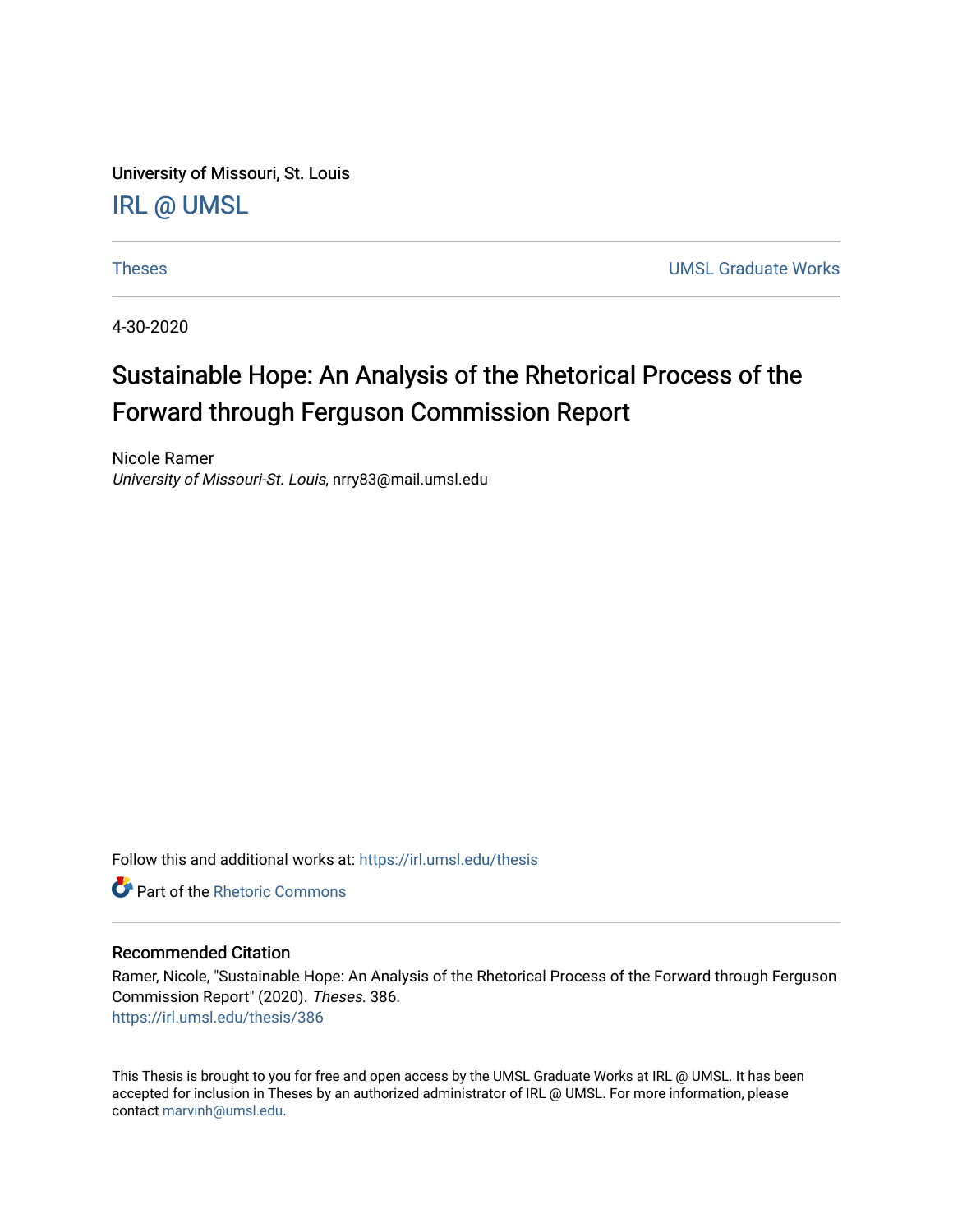## Sustainable Hope: An Analysis of the Rhetorical Process of the

## *Forward through Ferguson Commission Report*

Nicole R. Ramer

M.A. English and Composition Studies, University of Missouri-St. Louis, 2020

A Thesis Submitted to The Graduate School at the University of Missouri-St. Louis in partial fulfillment of the requirements for the degree Master of Arts in English

> May 2020

> > **Advisory Committee**

Lauren Obermark, Ph.D. **Chairperson** 

Suellynn Duffey, Ph.D.

Eamon Wall, Ph.D.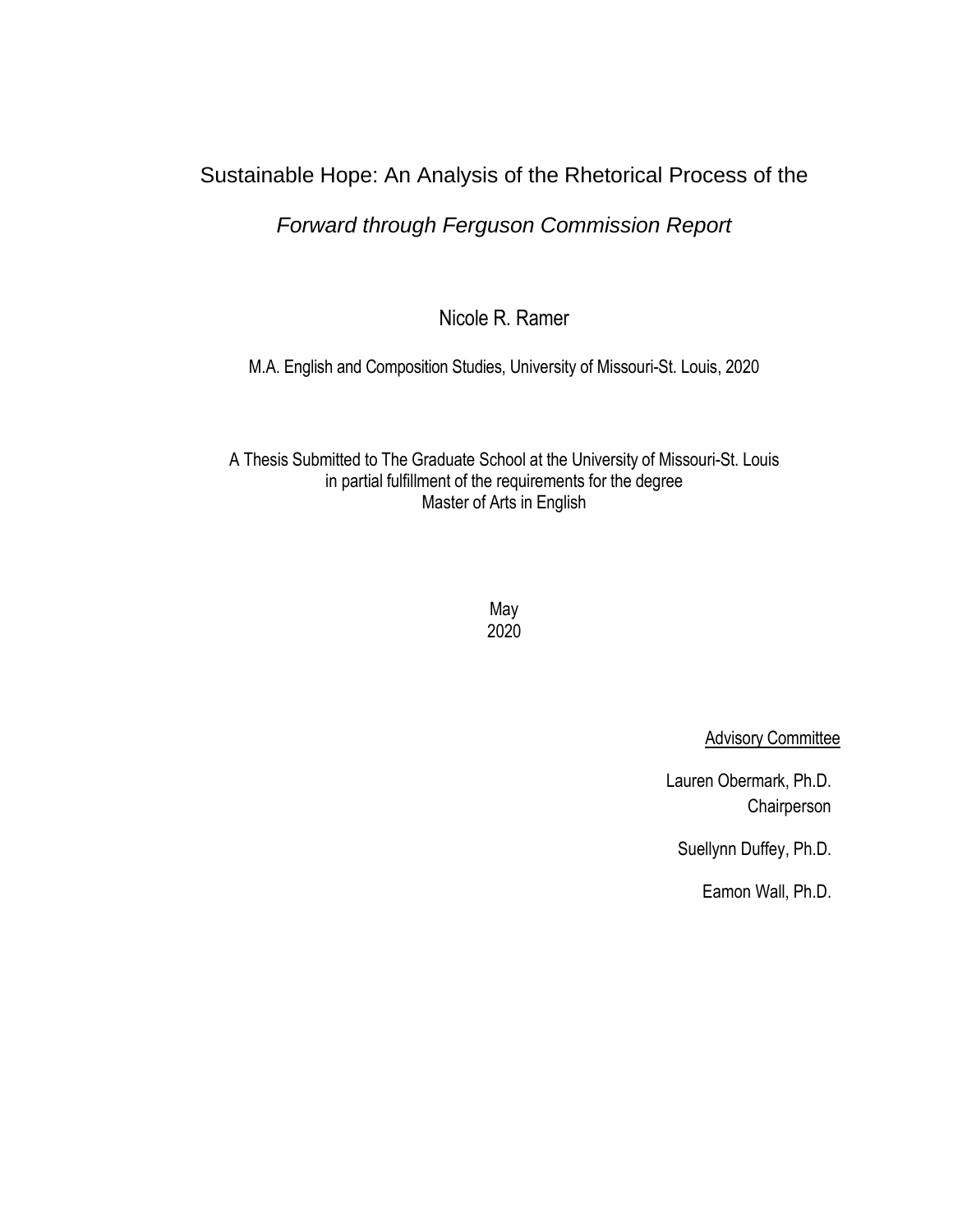Abstract

This project focuses on the *Forward through Ferguson Report*, a commission report written by appointed commissioners after the protests of the death of Michael Brown in Ferguson, MO. While the first chapter of my thesis focuses on the report itself and commission reports as a genre, the second chapter analyzes the most recent report, the State of Police Reform, from an ecological lens. Throughout the project, I kept returning to the question Susan Wells posed in a recent interview with *Composition Forum,* revisiting one she first asked in her oft-cited 1996 essay: what do we want from public rhetoric at this time? This thesis explores the ways the common struggles within and surrounding these reports, including the *Forward through Ferguson Report,* offer insight to answering Well's question, as well as offering insights into how discomfort and messy processes are necessary parts of public rhetoric, writing, and community engagement.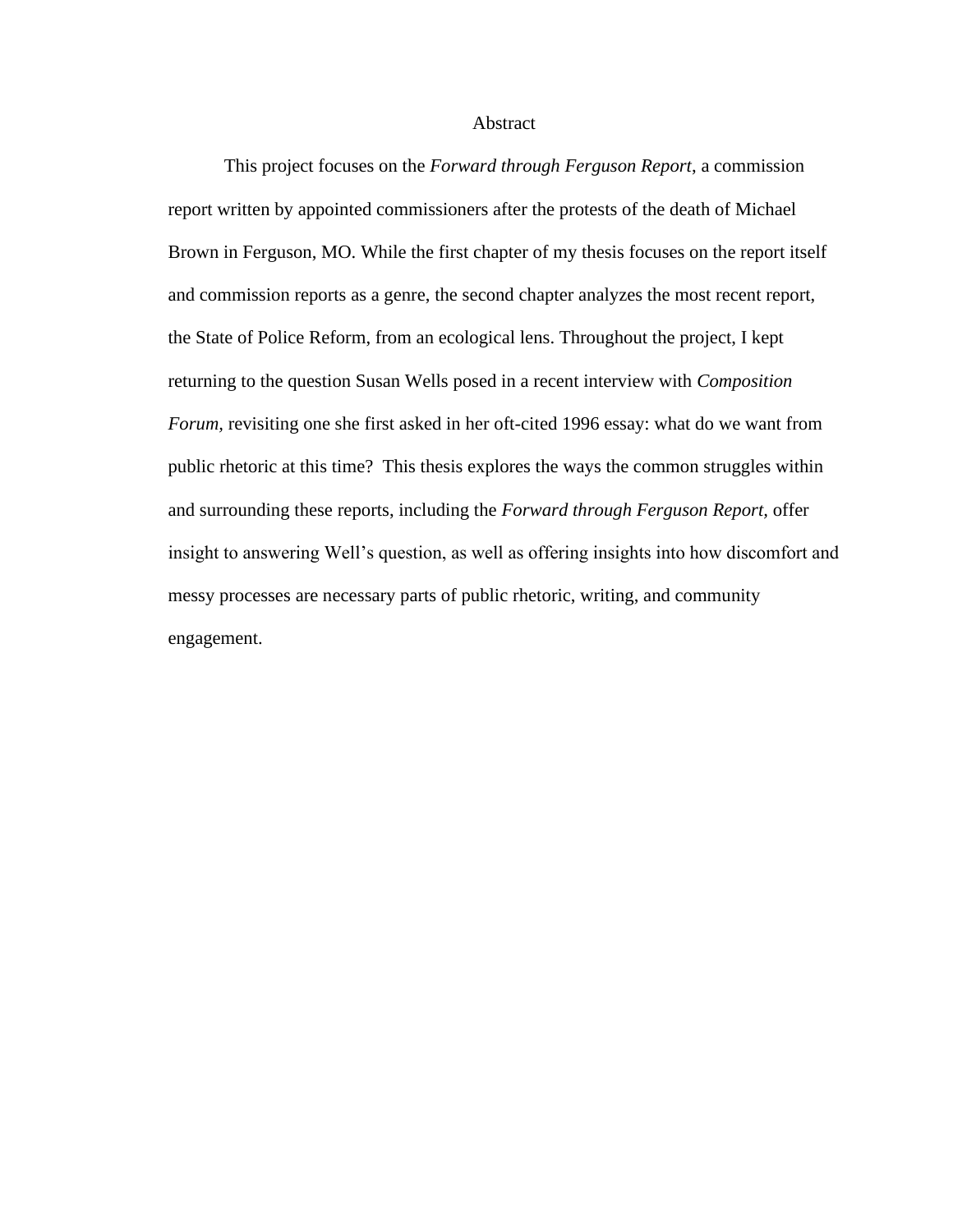#### Acknowledgements

I would like to recognize the invaluable assistance from individuals who made this project possible.

I am indebted to Dr. Suellynn Duffey for introducing me to UMSL's outstanding MA program and encouraging me to apply for a graduate assistantship. She guided me through my graduate education and her unfailing support was a key factor in my success. She was there throughout the process of this project to offer her suggestions and input. I wish to express my gratitude to Dr. Eamon Wall who helped me fall in love with reading again. He made learning communal and inviting, always loaning out books from his personal library collection. His unwavering enthusiasm for learning was contagious, and I found myself sharing the knowledge he gave me to others. His exemplary actions of listening and learning from and with students was a continuous theme in this project. My gratitude also extends to my peers in the writing center and the commitment of Dr. Chris Schott who offered valuable feedback, and Emily Stewart who willingly offered her services to edit the first chapter. I also could not have completed this journey without the love and support from my cohort- I'm nodding at you, my Gossip Gremlins. I tip my hat to the other instructors I had throughout the semester, such as Dr. Torbert, Dr. Schreyer, and Dr. Grady (aka Frankie G) Although they did not work directly on this project, their support and encouragement as instructors had an indirect impact on my progress in my graduate education.

I give special regards to my parents who never let me give up on my dream and my husband who has put up with my daily writing, pacing, and panic eating as I worked on this project. He continuously went on snack and caffeine runs for me at all hours of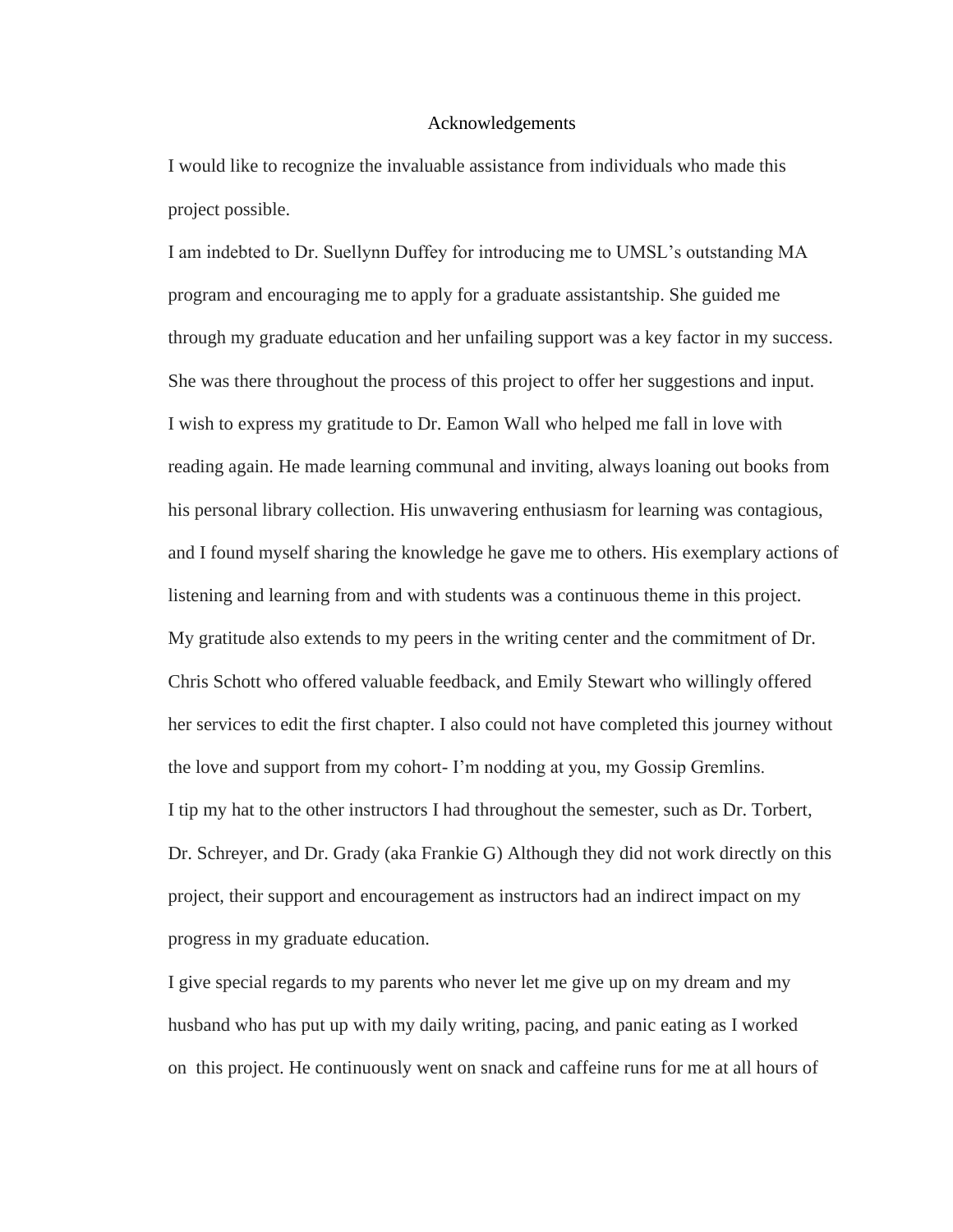the night. However, Nate, you aren't off the hook quite yet because there's still a dissertation to do.

Most importantly, I owe my deepest gratitude to Dr. Lauren Obermark. She was there before this project was ever written on paper. Being a graduate mentor and thesis chairperson is a lot like being a spouse without the tax breaks. She was there to help pull me through the writer's block, offered support day and night, and was attentive to my needs. Her commitment and brilliance reach far beyond these pages. She is the best mentor and friend a student could ask for.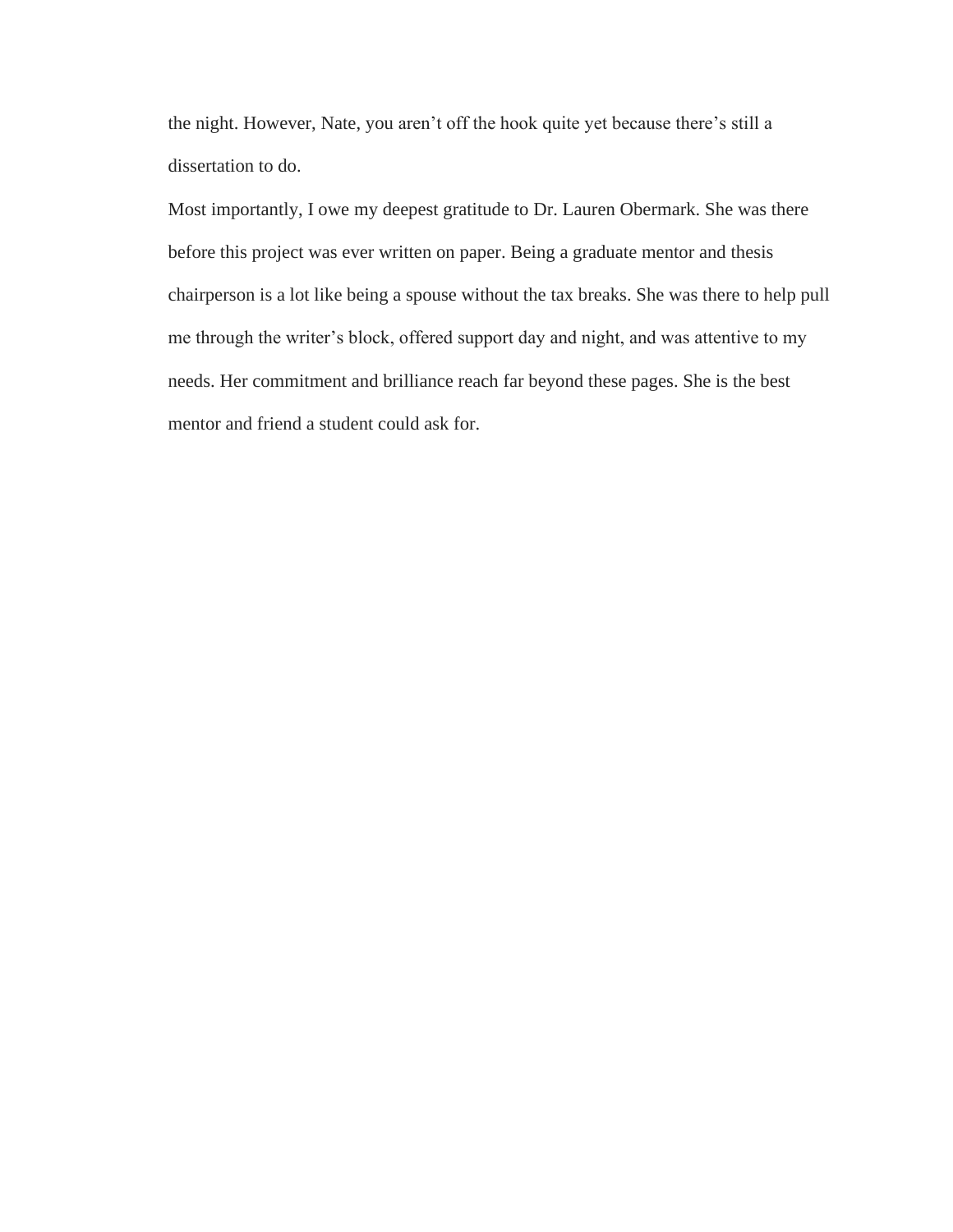## *Introduction*

## *Teaching With Ferguson, 2014*

In August of 2014, I was preparing for my third-year teaching as an adjunct professor in the St. Louis area. Like many other adjuncts, I was employed at multiple campuses. Two of the colleges I taught for were located in distinctly different areas of St. Louis with vastly different students and campuses- one in South County and another in North County. In my South County class, all of my students were white; all but one was under the age of 23. The campus was well-resourced to meet students' needs, containing large classrooms with laptops for every student and a computer lab and writing services located on the first floor. The campus even housed a large faculty lounge for adjuncts, like myself, to work. My class in North County consisted of 12 middle-aged African American women. All of them were professionals working for non-profits or as teacher aids in the St. Louis Public School District, and all 12 were working on a bachelor's degree in education. The course was a hybrid class, meeting once a week with most of the work being completed online. However, in contrast to my South County experience, the Internet service on campus was not consistent, and for most of our class meetings, the Internet was not working at all on campus, making it a bit challenging to help students navigate through the online material for the week. There was no computer lab or writing services available, nor was there an academic advisor on site. I had just moved to St. Louis a few months prior, but I would soon find out that these drastic differences between campus locations were common. These differences between the campuses illustrated the city's long history of racial tension, and how racial tension is codified into the physical spaces of the classroom and woven into the fabric of education.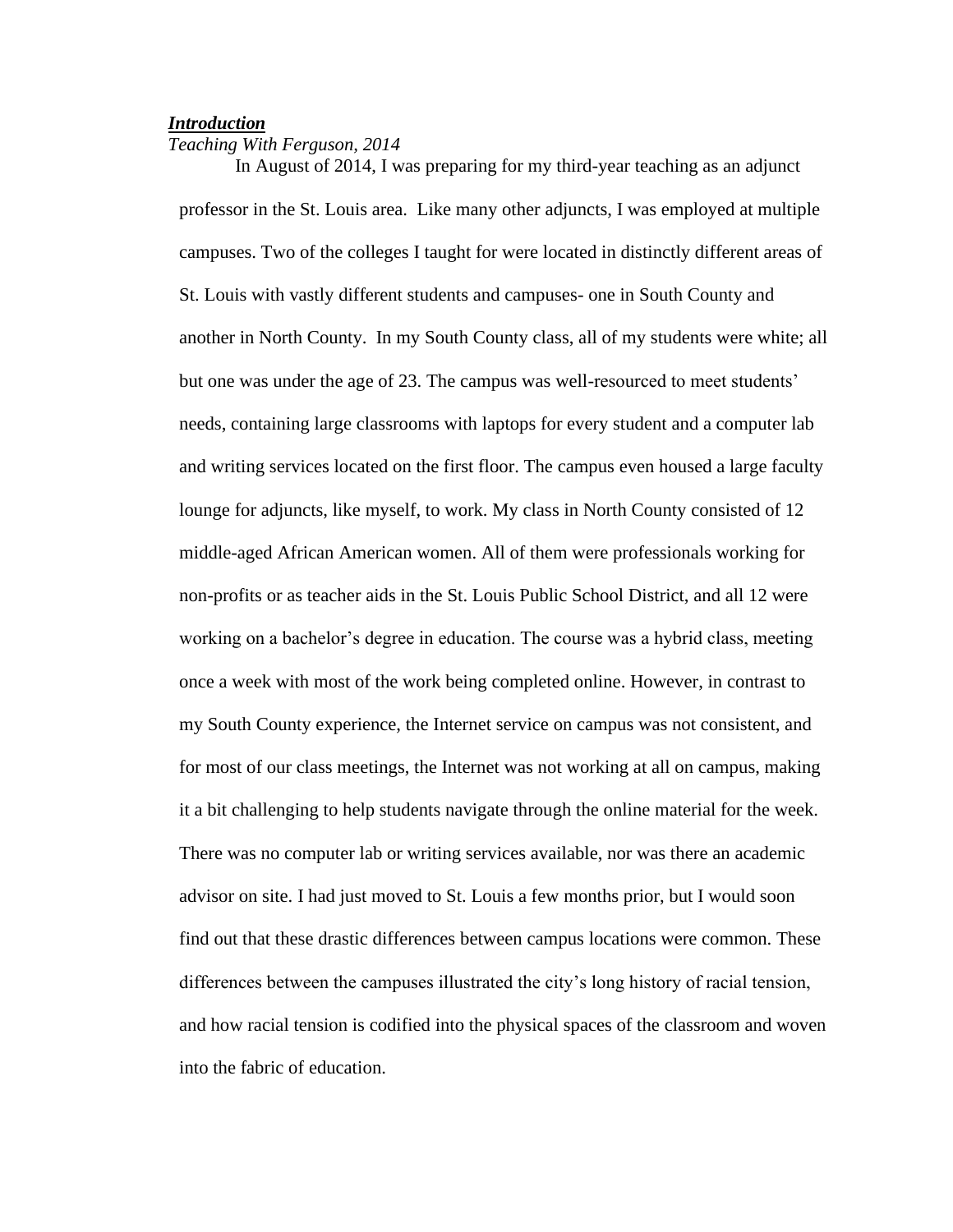As the semester kicked off, so did the protests of the death of Michael Brown, an eighteen-year old living in Ferguson, Missouri, just a few miles away from my North County class. During one of the first class meetings, the topic of the protest came up. The topic of writing was pushed to the back burner and the rest of the class time was spent with the students expressing their grievances and frustrations about what was happening in their community. Although I had been teaching for three years at this point, I did not know what to do or how to respond. So, I just listened.

Michael Brown's death was never brought up in my South County class until November when the second wave of unrest and protest escalated because Darren Wilson, the officer who killed Brown, was not indicted. At this point, many of the protests were expanding to other regions of St. Louis. Within my own neighborhood in South City St. Louis at the time, Black Lives Matter signs began popping up in people's yards. I also saw many of those same signs torn down by other neighbors. The events of Ferguson were now rippling into everyone's daily life. What was becoming clear, from battles over signs, to casual conversations, to my classrooms, was that Ferguson itself--as place, as event, and as social movement--was a deeply rhetorical issue.

My South County students were writing their last argumentative research paper, and many wanted to write counter arguments to the Black Lives Matter movement. I was conflicted on what to do. I have always considered my classroom an open space for debate. I expected bigotry and prejudice to enter into those classroom spaces, and I felt confident that I could handle bias and racism with care. But, this was different. We were not just discussing abstract notions of social justice issues; we were talking about deep rooted issues in our own backyards. I didn't feel equipped to facilitate the discussion. I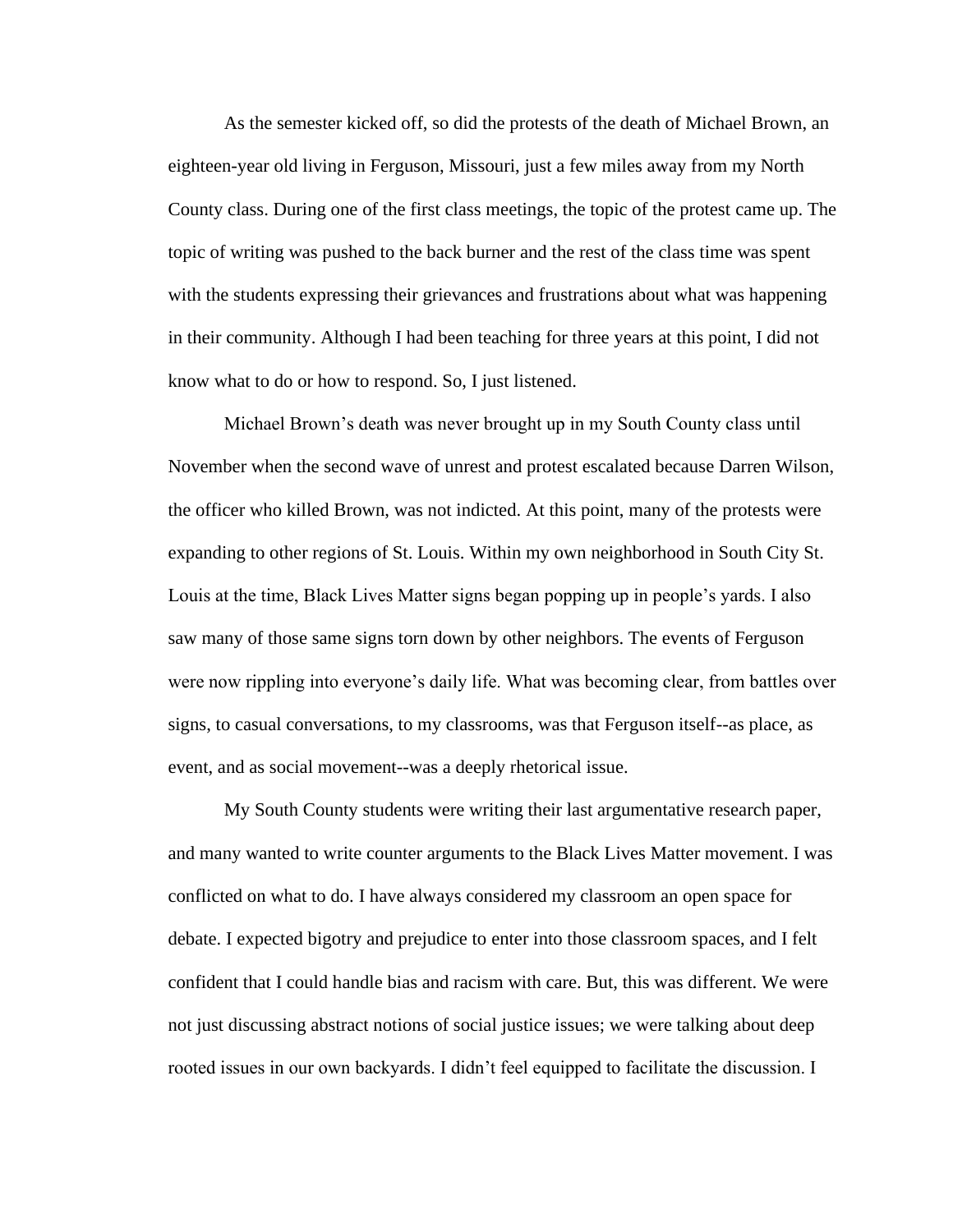didn't know how to explain to my student whose dad was a police officer in St. Louis and was concerned about his safety that those he was protecting didn't feel protected. I didn't know how to negotiate my students' narratives among my disparate classes. I didn't know how to be an ally to Black students and articulate an anti-racism message in a white-space; in particular, a white-space, like academia, an environment where diversity and acceptance is preached, but following a white ideology is expected. So, I shut down the discussion without having the tools to meaningfully communicate the nuances of the tension of Ferguson. I asked my South County students to choose a different topic. I cringe when I think about my decision now- choosing silence over discomfort in that rhetorical moment. As a white woman, it was difficult, but also necessary, to navigate these discussions in academic spaces and through these rhetorical constraints.

## *From Rhetorical and Pedagogical Discomfort to a Study of "Forward through Ferguson"*

The discomfort I felt from this pedagogical moment- not knowing how to navigate through that difficult rhetorical space- lingered with me years after. For the first time in my teaching career, I felt unable to "fix" the situation. The discomfort lingered for quite some time, and I found myself reflecting and lamenting over the situation often, even months later. Years later, I would realize that the discomfort and lamenting provided me with a better perspective. Mark Charles, a member of the Navajo Nation, social justice advocacy blogger, and a 2020 United States presidential candidate, has spoken and written about the concept of lamenting and the ways lamenting can be used to address the imperfections in our democratic system. We hear about an issue and rush to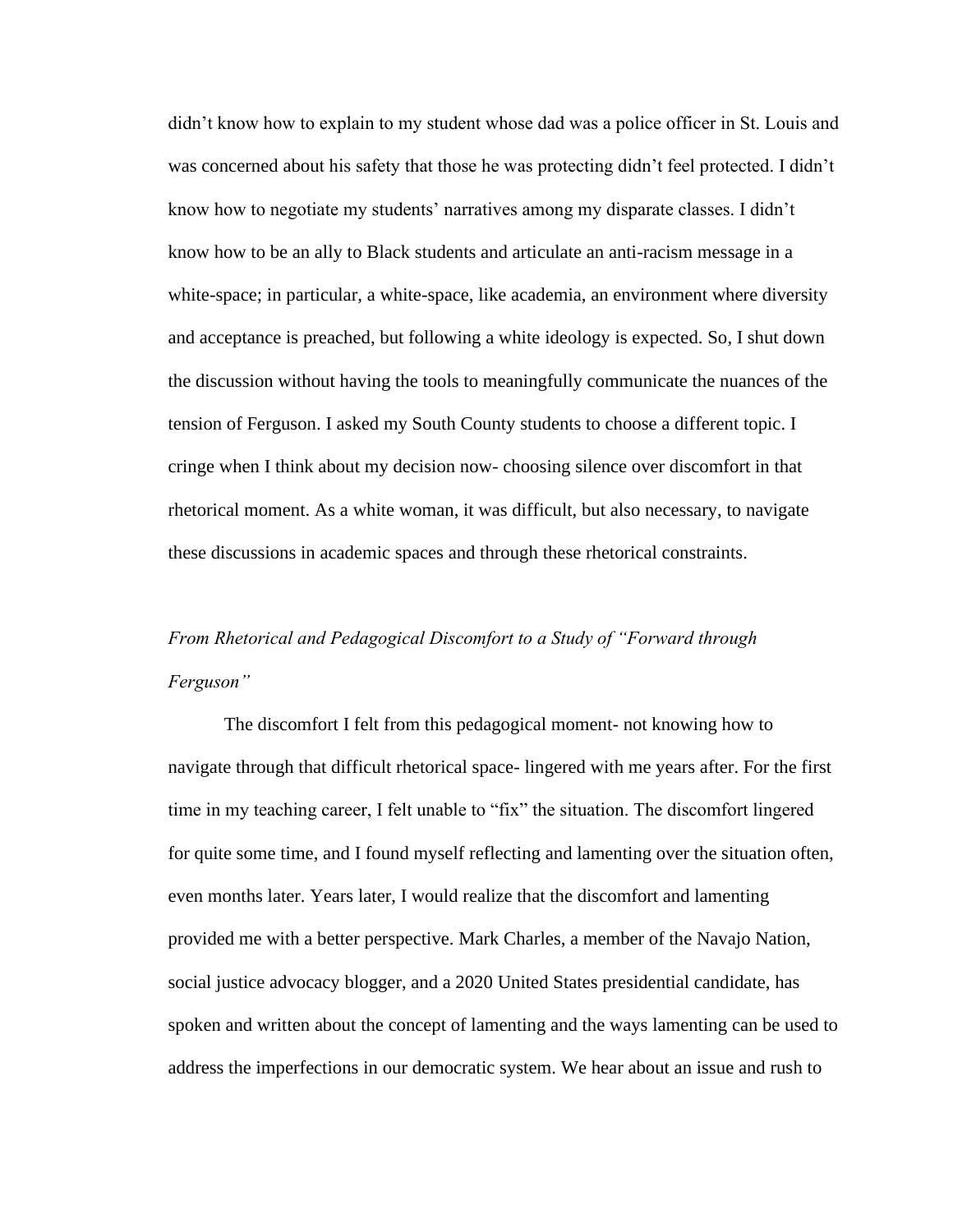fix it. Charles argues that it's important to sit in that sorrow. That discomfort is good for us because we need to make sure we fully understand the issues. He says we need to not only hear the history but understand what's been broken and the depth of the problem in order to fix it. He gives an analogy: if you see a crack in the wall of a house, you can get some plaster and try to cover up the crack. But, if the crack keeps happening, you have to recognize it's not the walls; it's the foundation that's broken. You need to go down into the basement and investigate what the real cause is. Lament, he argues, is the tool that allows us to go down into the basement and face all the issues (Charles).

 I decided it was time "to go down into the basement," examine all of the complexities of that pedagogical moment and face the discomfort. I decided to return to school and registered for Rhetoric and Social Justice with Dr. Lauren Obermark, who has written about her experiences teaching at a campus near Ferguson, Missouri and the ways the Ferguson events moved her to "intentionally and meaningfully" bridge "teaching, research, and the local community." It was in her class that I was introduced to the *Forward through Ferguson Commission and Report*. To abate the ongoing protest, on November 18, 2014, Missouri's Governor Nixon called upon seven individuals to form a task force, eventually named "The Forward through Ferguson Commission." (And often called, simply, the commission). The commission collected a myriad of narratives and opinions, researched previous conflict resolutions on community racial issues, and held both private and public meetings to come up with a systematic, multi-pronged plan to address the racial inequity the region of St. Louis refused to address, in Ferguson and other areas of St. Louis City and County. A year later, on September 14, 2015, the Forward Through Ferguson (FTF) Report was released to the public.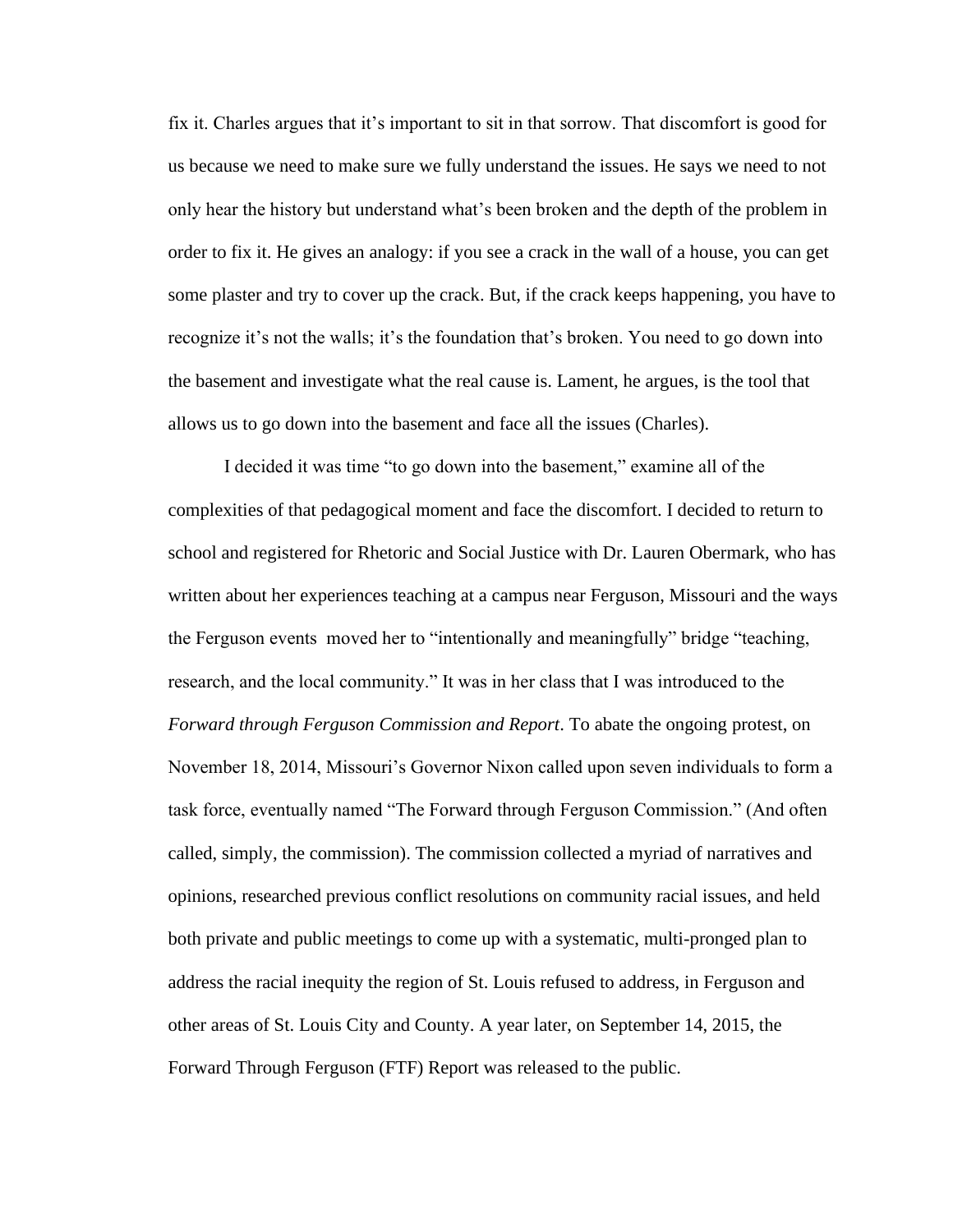What intrigued me about the report was that the appointed commissioners faced similar challenges to those I felt when I was teaching but on a larger and public scale. I kept coming back to the question Susan Wells posed in a recent interview with *Composition Forum,* revisiting one she asked first asked in her oft-cited 1996 essay: what do we want from public rhetoric at this time? Hundreds of commission reports have been published in the United States, yet none of them have proven to be sustainable. I view the common struggles within and surrounding these reports, including the FTF report, as offering insight toward Well's question.

Often, commission reports lean on the elusive language of unity- one that eradicates differences, and thus, erases the concerns of marginalized communities. A more direct declaration in the report of the racist practices and explicit examples of police brutality would provide the start of the type of disruption that causes interrogation to the status quo. There needs to be enough of a disruption that forces viewers to consider how we treat each other and our relation to one another. The "disruption" of the Ferguson protests caused discomfort; the national spotlight on St. Louis's segregation created discomfort. While the goal of the commission report is to address the city's issues, elusive rhetoric in a public text can become a distraction from the necessary feeling of discomfort. Creating a task force and writing a report creates a feeling of selfsatisfaction; it feels better to believe that something is being done than feeling the sorrow, shame, and discomfort that comes from being still and listening. It fosters a feeling of hope, but the genre of a commission report, the rhetorical creation of it, does not automatically allow space for analytical reflection, lamenting, and rhetorical action. I argue that rhetoricians can help commissions like FTF become an effective text,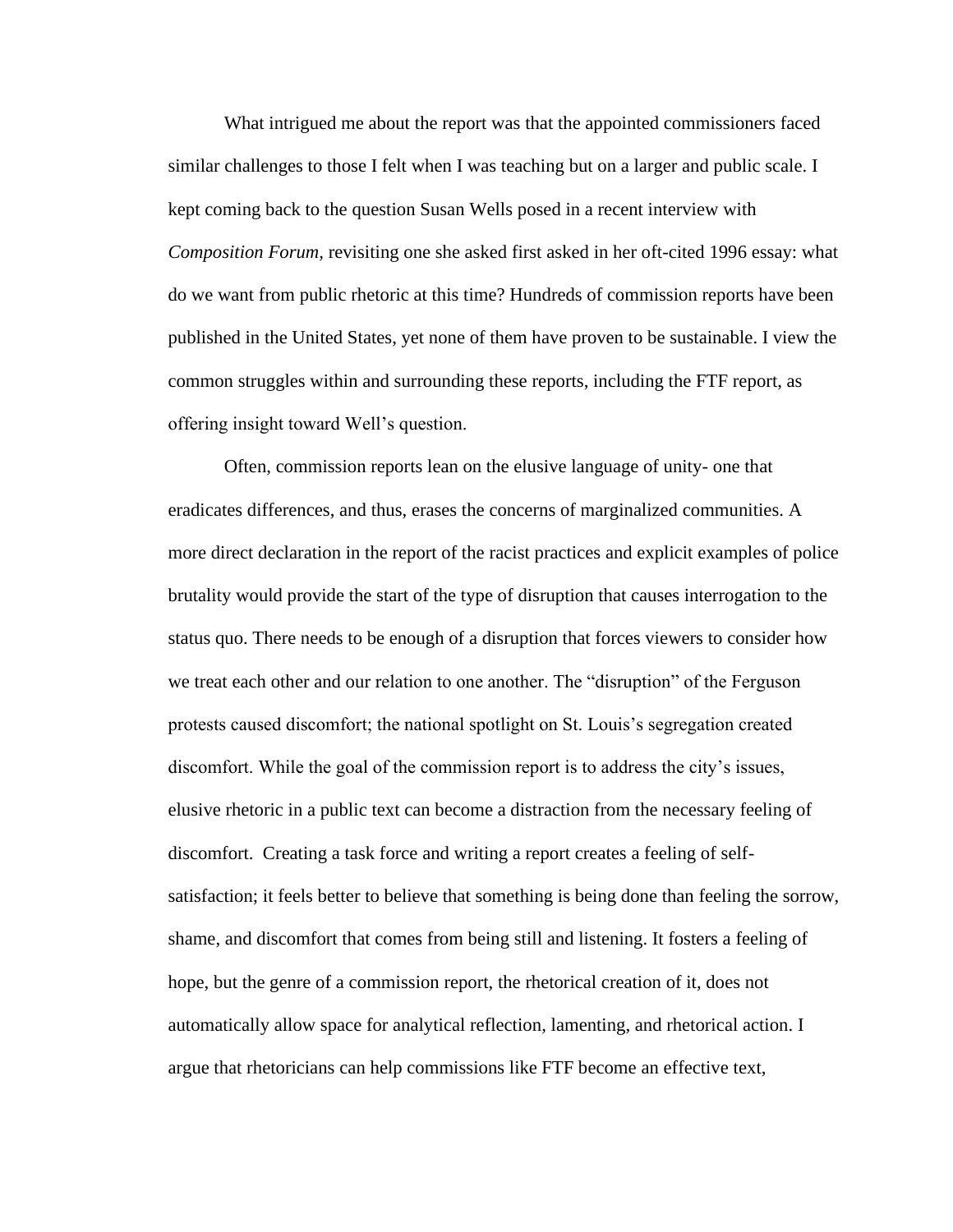providing space for citizen participation, and specifically more agency to minority groups, in the democratic process. Likewise, the rhetorical study of commission reports as a genre, and the connected complex rhetorical processes of the commissions themselves, meaningfully contribute to the theorization of public rhetoric and writing in the current divisive and difficult political and social moment.

In this chapter, I begin with a historical overview of a commission report as a genre. Next, I take a closer look at the context of the report before diving into the analysis of its content. Building on public rhetoric and the intersections of rhetoric and politics, I argue that there is a lack of discomfort and space for reflection and lamenting in the Forward through Ferguson report, which leads to stagnant participation once the report is published. Some prominent rhetorical practices are absent in the commission report, including negotiations of narratives and rhetorical participation. Without these two practices, the possibility of a commission being a dynamic living document becomes stifled.

### **II. COMMISSION REPORTS as Publics and Processes**

Before diving into the report, I want to highlight what a commission report is. The genre of a commission report is common in the American governmental system, usually at the level of local government. Once civil unrest in a community escalates to the point where no compromises or solutions appear possible, public leaders, media, and most recently, the general public, call for the creation of a task force or commission. The executive branch then appoints citizens as members of a commission board. They are given the task of writing a report, addressing issues in the region, explaining how these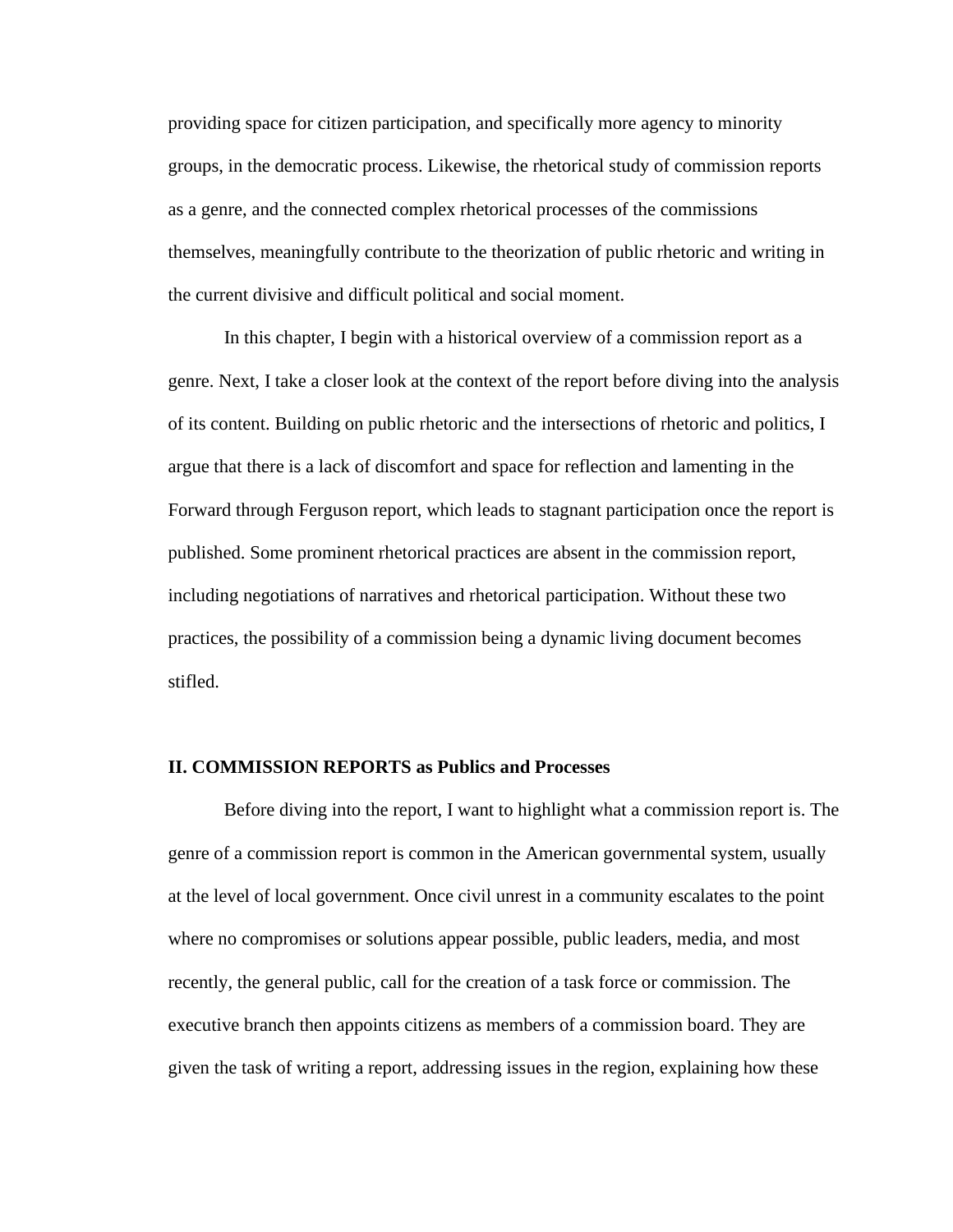issues intersected, and identifying a plan of action (Lupo 23-37). In *Flak-Catchers: One-Hundred Years of Riot Commission Politics in America,* political scientist Lindsay Lupo analyzes five "riot commissions" in the United States over the past century.<sup>1</sup> Lupo introduces the term "riot commission politics" to help explain "the commission's failure to produce any significant changes" (37). She breaks this process and the challenges they face into three stages: processing, content, and outcome. The processing stage refers to how the executive branch utilizes commissions- do they provide commissioners with enough resources and time to conduct a full investigation or do they set them up for failure? Content refers to the actual report the commission produces. Content should be analyzed for "what is included, what is excluded, images shown, stories told, societal conditions explained, and so on" (Lupo 37). The final outcome stage refers to the point in the process where the report is released to the public. At this stage, questions are posed, such as "what, if anything, is put into action after the release of the report?" (Lupo 37).

Interesting connections for rhetoric and writing emerge here, especially in terms of understanding the networked nature of publics (Rice; Rivers and Weber; Warner). A commission report is to be a place where all publics (or agencies) are listed. The report indexes community organizations and resources, which help readers see where publics intersect and ripple through one another. If one public/agency is having difficulty making progress in one area, citizens use the report to see what other publics/agencies are doing and then collaboratively work together to address the issue. Ideally, the commission report is a starting point for change, as it both traces and creates new intersections

<sup>&</sup>lt;sup>1</sup> I use Lindsay Lupo and other scholars have used the term "race riots" for consistency purposes. I feel hesitant about referring to the post-Ferguson protest as race riots because it frames the protests in a negative light instead of rhetorical actions and resistance.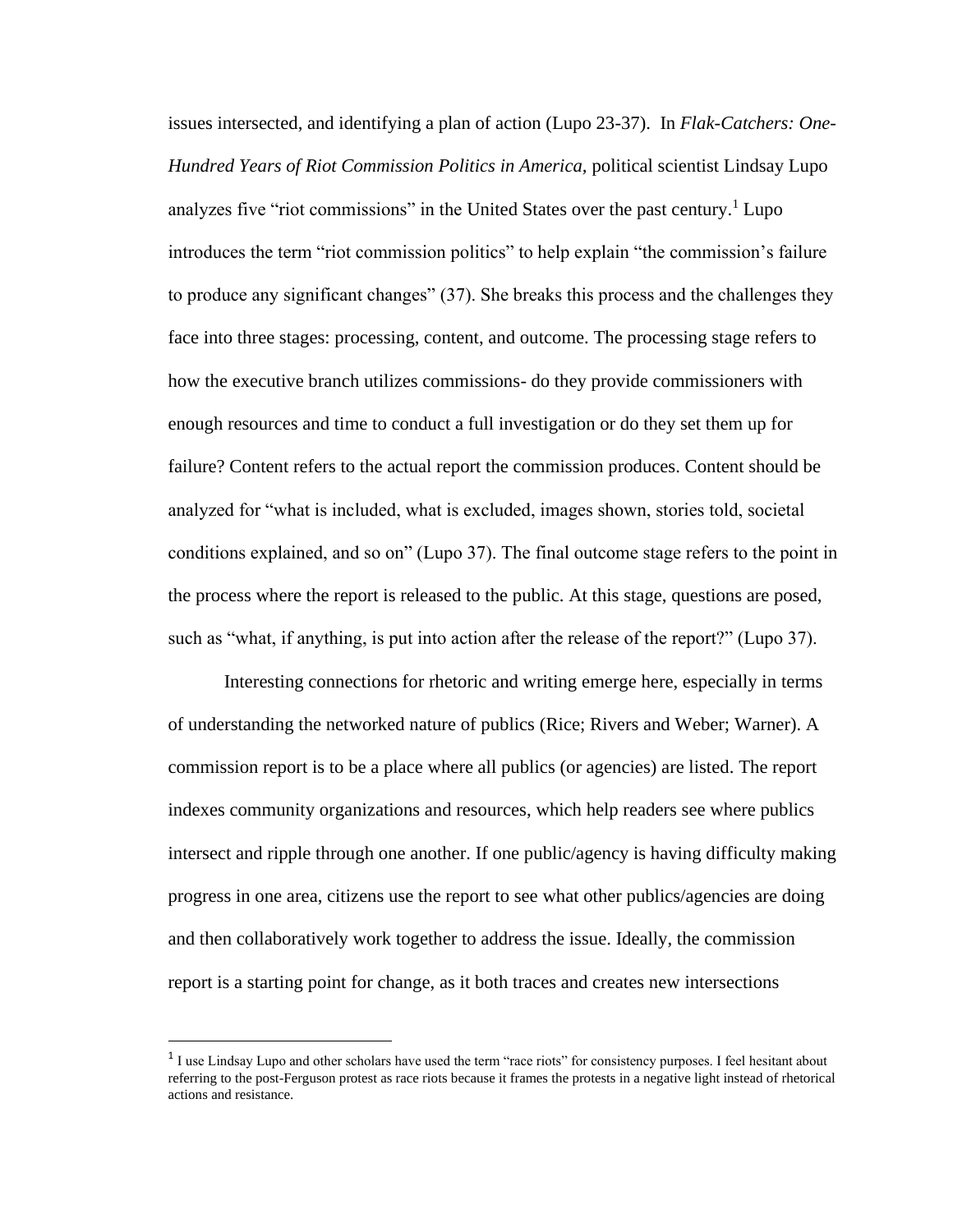between public agencies. Long-standing conversations in writing studies about process and product connect to the study of commission reports, as well (Rivers and Weber; Groban) A commission report is supposed to be a living document; the report itself is not the final product. Instead, the aim of the report is to create a space where different public entities (public leaders, community organizations, and citizens) converse, either digitally or face-to-face, on the commission's recommendations on implementing change.

Historically, though, most commissions' recommendations are never implemented. In all of the riot commissions Lupo reviewed, none were effective in instating substantial (or any) progress. Yet despite this ineffective track record, almost every time a "riot" receives national attention, a commission is formed. According to Lupo, commission reports traditionally are used as "a form of symbolic politics" with little follow through. Instead of holding public leaders accountable, the report acts "to evade responsibility" (239). Because the appointing of a commission appears to be taking action, protesting declines, as well the anxiety of non-protestors. While a commission report appears to calm the unrest and tension, it silences the political demands and concerns of its citizens in the process. Often commissions depoliticize protests and shift the focus of the discourse away from race and instead attributes the riots to economic conditions. In other words, the focus shifts to social classes and the concept of race is erased.

My point here is not to dismiss the genre of a commission report as a completely ineffective text. In her last chapter, Lupo argues that each commission report succeeded in certain areas even if they fell short of producing sustainable change. What's often missing from these political analyses, though, is an understanding of how the report's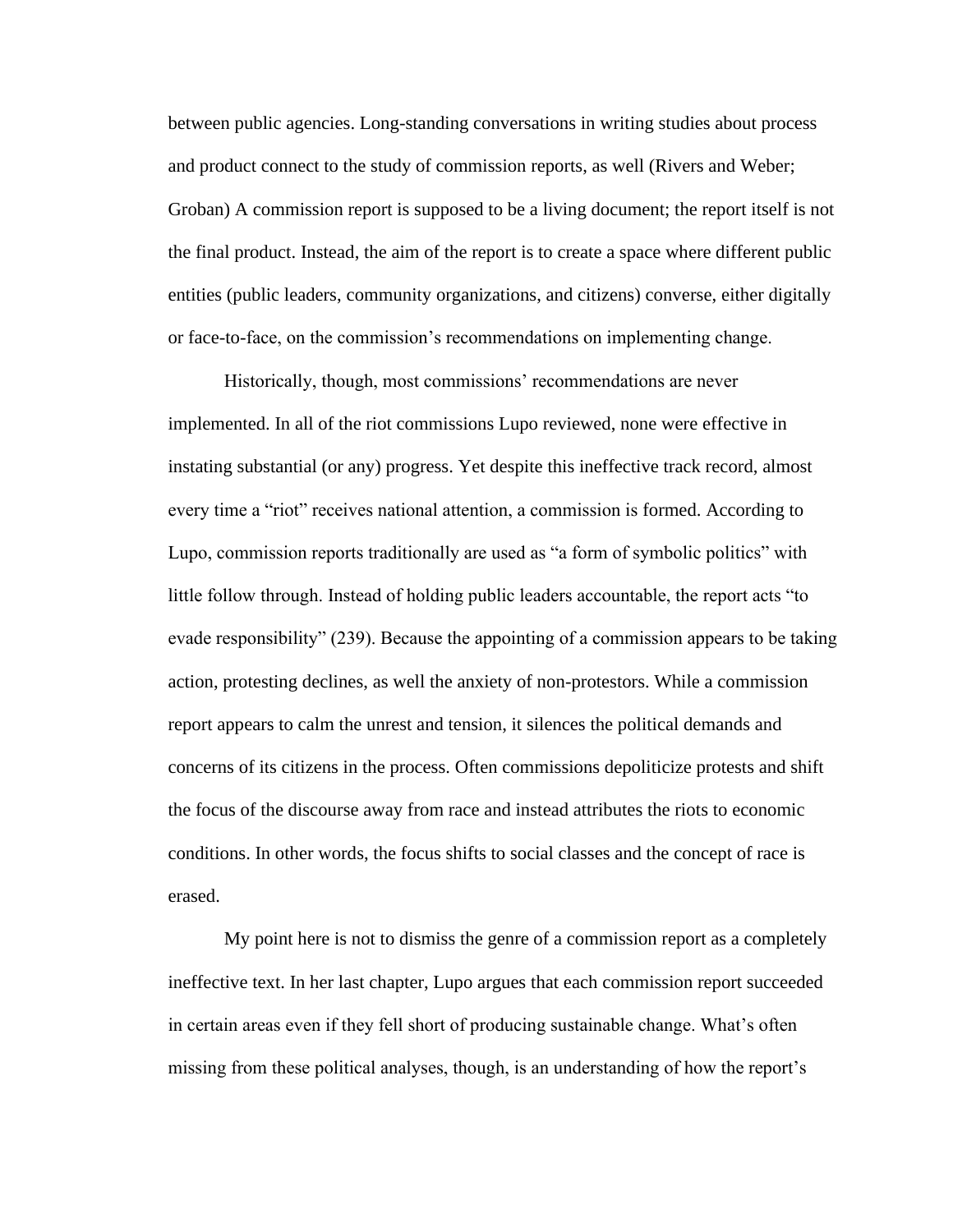rhetoric shape citizens' views of community issues, particularly issues concerning racial disparities. While political theories, such as Lupo's, have helped scholars and policy makers understand commission reports at a macro-level, I suggest that rhetorical methodologies allow for a necessary analysis of these texts and processes at a microlevel. Rhetorical methodologies provide insight on the ways commission reports in general, and the FTF Report specifically, can be used as a rhetorical reciprocity of networks working toward democratic results.

## **III. Collaboration and Listening in the Process of the Ferguson Commission and Creation of the FtF Report**

The historical overview of the traditional roles and challenges of a commission and a commission report covered above provides a wider opening into understanding the context and process of the Forward through Ferguson Commission Report. The commission chose the title of Forward through Ferguson because they believe that "progress in the St. Louis region runs through Ferguson" and in order to move forward, the racial tension that rose to the surface after Darren Wilson killed Michael Brown must be addressed. Despite some St. Louisans feeling what the commissioners call "Ferguson fatigue," the commission asserts that Ferguson "represents a collective awakening to the issues" (*Forward through Ferguson Commission Report* 8). In a research process that will sound familiar to many rhetoricians, especially those who use ethnographic or oral narrative methods, the commission gathered information, both quantitative data and more qualitative personal stories, conversational interviews, and opinions from citizens in the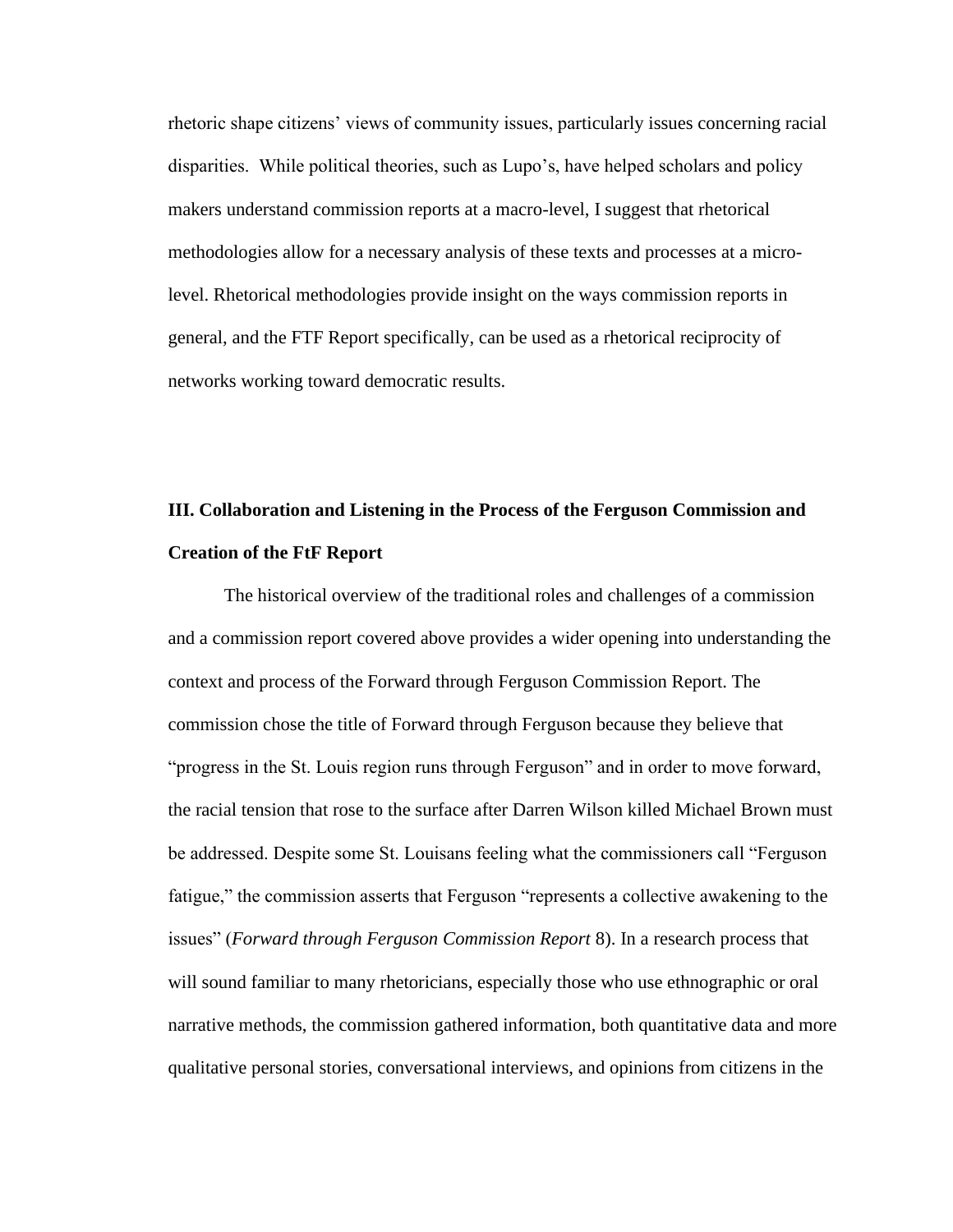Ferguson area. Seventeen meetings with town hall setups held over a one-year period and over 2,000 participants expressing their concerns and sharing their narratives. Through this data, the commission compiled signature "priority calls for action," addressing each issue and outlining a plan through a racial equity lens. Commissioners indexed these priorities into three categories: Justice for All, Youth at the Center, Opportunity to Thrive, and Racial Equity. Under each category, the commission provides an overview of the issue, each supported with data and numerical evidence explaining what this issue is, how it impacts the region, and what should be done. Beneath each call is a list of accountable bodies.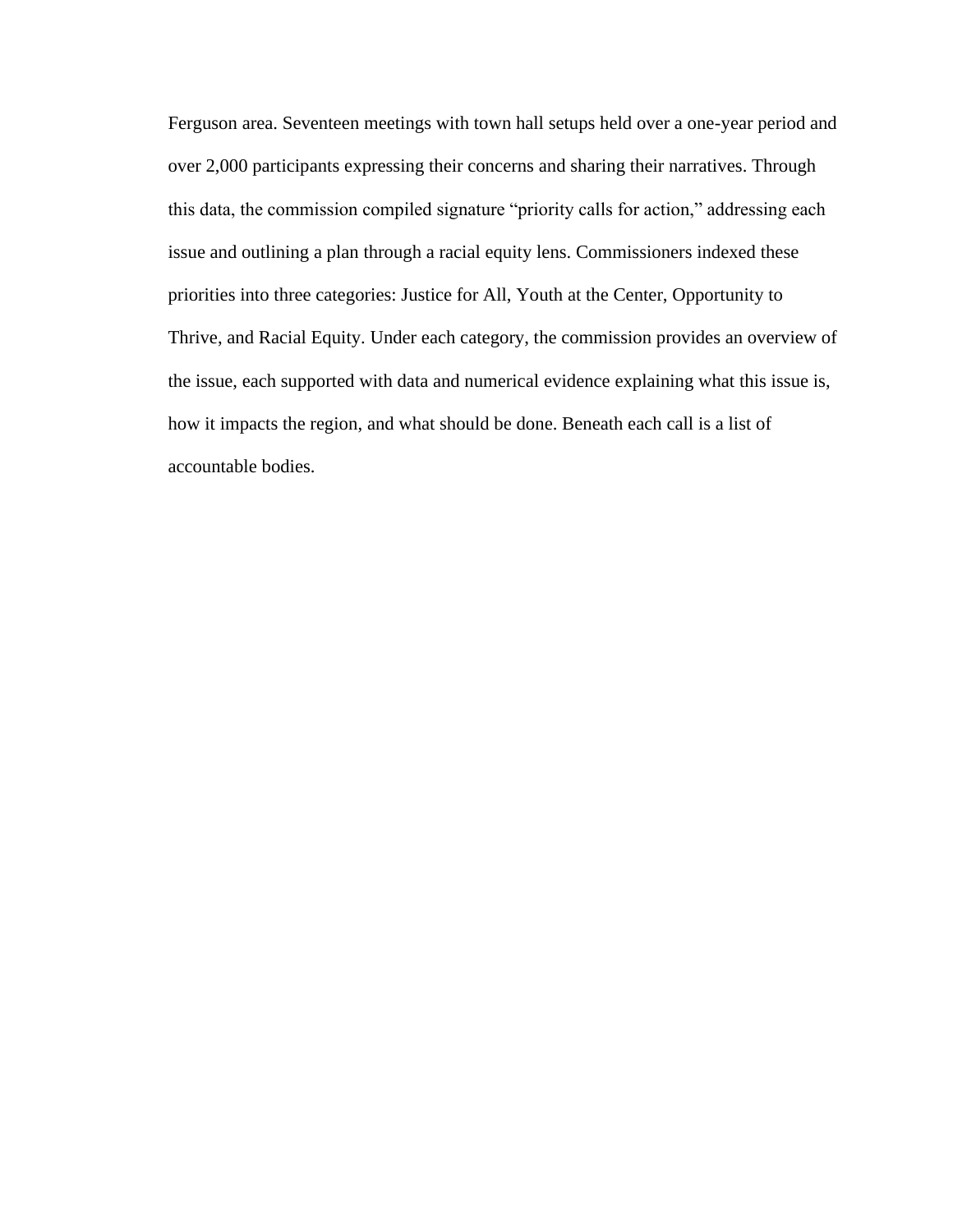## **CONDUCTING JUST USE OF T FORCE INVESTIGATIONS**

#### THE EXPERT TESTIMONY, RESEARCH. SCHOLARSHIP, AND LIVED EXPERIENCE COLLECTED BY THE COMMISSION REVEALED THE FOLLOWING:

- In the United States, immigrant communities and ethnic minorities often become disproportionate targets of the traditional crime control model that uses physical force (Simmons, 2010). New York City's Civilian Complaint Review Board (CCRB) found that while Blacks comprised 23 percent of the city's population, they represented 55 percent of reported victims of alleged police misconduct from 2008 to 2013; Hispanics were 29 percent of the population and accounted for 26 percent of complaints; and Whites were 34 percent of the population but only 9% of the alleged victims of police misconduct (N.Y.C. Civilian, 2014). In 2013, 53 percent of all complaints against police departments were for alleged misconduct in use of force (N.Y.C. Civilian, 2014). The most severe of these instances of use of force resulted in the death of a civilian.
- Police-involved deaths are generally investigated through a two-pronged approach. The first investigation, which is aimed at determining whether an officer has committed a crime, is usually conducted internally by detectives from a homicide squad or force investigation squad (L.A. Police Department, 2014; Katz, 2015). The first stage may be conducted by a neighboring department if the officer's own agency is too small and doesn't have the resources (Sullivan, 2014; Katz, 2015). With the findings of this investigation in hand, the local prosecutor determines whether to file charges against the officer through procedures that might involve convening a grand jury, depending on the jurisdiction (Sullivan, 2014). The second investigation considers whether or not the officer

effective" (Katz, 2015; Hough et. al., 2010). Opinion polls taken after the death of Michael Brown demonstrate that significant cross-sections of the public did not have confidence in the investigations into the shooting (Pew Research, 2014; Peter Moore, 2014). For example, 76% of Black people surveyed by the Pew Research Center had little confidence or no confidence in the investigation of Mr. Brown's shooting (Pew Research, 2014). In a poll by YouGov, less than half-only 42%-of Whites "trust[ed] the justice system to properly investigate" police-involved deaths, while a mere 19% of African Americans had such trust in the existing system (Moore, 2014).

These findings prompted the Commission to draft several calls to action to change use-of-force investigations in an effort to create a fairer justice system and improve citizens' trust and confidence in the investigation process for useof-force incidents. In addition to the inputs noted at the beginning of this document, these recommendations are based on the research and work of a group of former U.S Attorneys and Assistant U.S. Attorneys based in St. Louis with the intent of avoiding even the appearance of impropriety in the prosecution of use of force cases.

#### TO THAT END. THE COMMISSION ISSUES THE FOLLOWING CALLS TO ACTION:

Assign Attorney General As Special **Prosecutor in Use of Force Cases** The Attorney General shall serve as the special prosecutor in all cases of police use of force resulting in death, officer-involved shootings resulting in injury or death, or in-custody deaths. Accountable body(ies): County Prosecutors and Office of Attorney General

In the introduction, the report nods to its rhetorical nature, especially in terms of the networks it builds between publics and its in-process nature. For instance, the report states that one of the benefits of the commission's work was putting "all of this information into a larger context, so that individual citizens and community leaders can make sense of it" (*Forward through Ferguson* 9). The commission, however, also warns in the introduction of the report, though, that they "do not know for certain if these calls to action are the answer" and "the path will change" because it "is the nature of efforts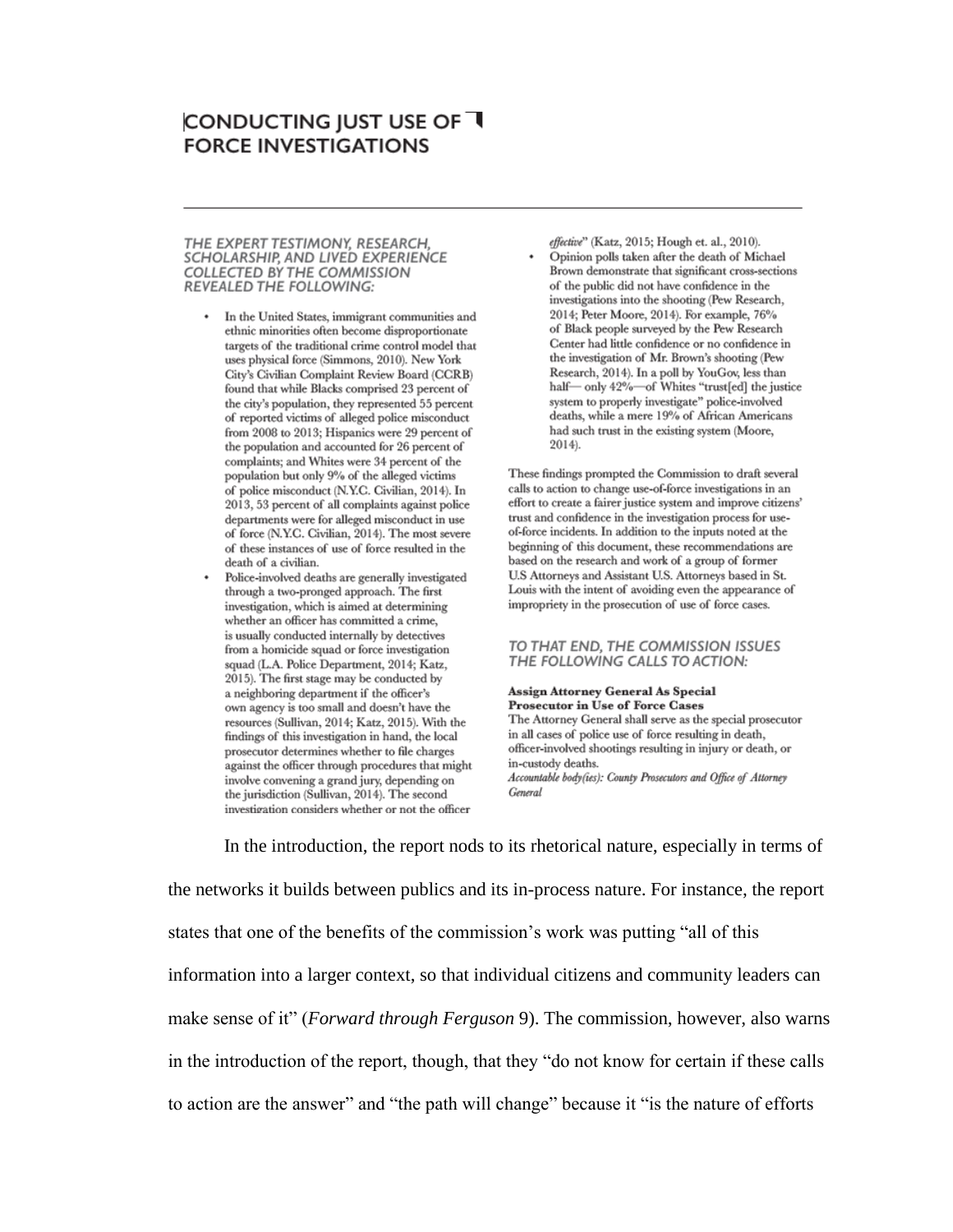like this," but they believe they are "the best starting point, the beginning of a path toward a better St. Louis" (*Forward through Ferguson* 8).

In the introduction of the report, the creators explain that the two key rhetorical practices they used while putting the report together were collaboration and listening, practices that they emphasized must be used for the St. Louis regions to come together in solidarity and continued as the calls for action are carried out. Undertaking collaboration and listening to create this report was no easy task; not only was the region reeling and divided in the immediate aftermath of Brown's death and the non-indictment of the officer who killed him, but also because St. Louis has long been among the top five most segregated major cities in the country, and opinions on the prioritization of state policies regarding racial equity are vastly different throughout Missouri. While the commission makes it clear at the beginning of their report that its function is not to place blame on any individual person, it becomes difficult to not place blame while still identifying calls to action and the accountable bodies to see that these issues are addressed. The commission's task was to remain unbiased, but objectivity, especially in a text created for a wide audience, is a tall order, as my analysis of the report will soon reveal.

 A prominent component to public rhetoric is the formation of rhetorical partnerships through rhetorical listening of citizens and the negotiation of their narratives written in texts. In "(Re)Writing Local Racial, Ethnic, and Cultural Histories: Negotiating Shared Meaning in Public Rhetoric Partnerships," Laurie Grobman discusses the process of uncovering marginalized narratives and the ethical questions that arise when negotiating memories and meaning among citizens and "with official and dominant discourses that were already and always at play" (242). These rhetorical partnerships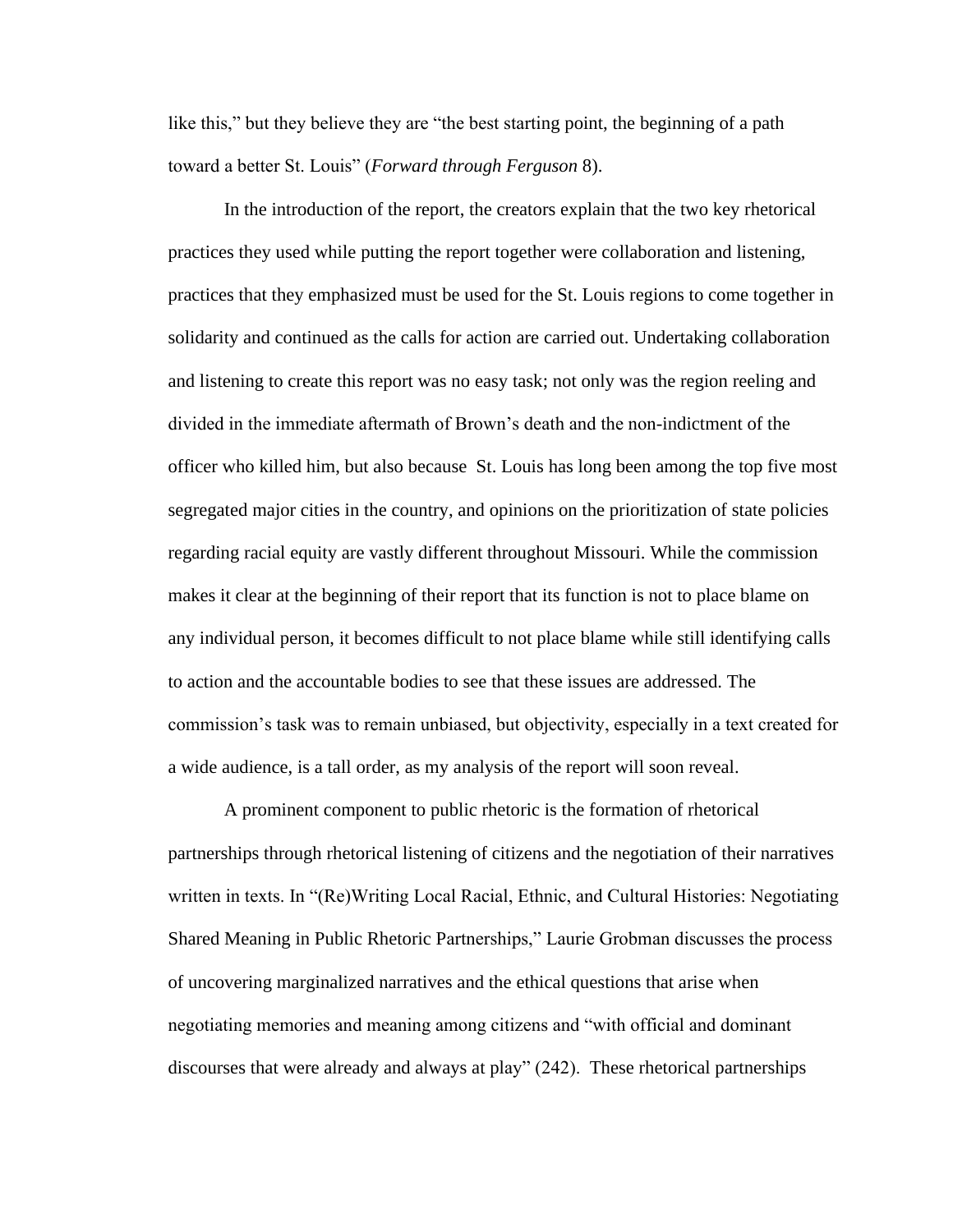stem from locating shared interest. Grobman warns, though, that even after a shared interest among the publics is identified, rhetorical questions of control and power of the narratives arise, such as "Whose stories? Whose voices? Whose discourse? Whose authority?" (243).

 One of the obstacles for a commission report as a genre is to uncover all narratives and recognize the social construct of a community's history and memory of events. As Grobman points out, "Local community racial and ethnic histories are complicated and complex 'third spaces'; as these community histories, wholly dependent on collaboration, are researched, written, and rewritten, meaning is negotiated through shared shifting, fluid, and sometimes unequal relations of power among the many constituencies and participants" (244). The Forward through Ferguson's commission report allowed citizens to participate by giving them the opportunity to share their narratives and experiences in order to help the commission analyze the issues in the area. While writing the report, the commission noted the citizens were actively questioning what would be in the report, but there was a desire to take action in addition to participation in the report: "As we listened, it quickly became clear that people in communities all across the region not only wanted to talk about these issues, and needed to talk about these issues, they also wanted to do something about these issues" (*Forward through Ferguson* 8). Not only did the FTF commission uncover this common tension in public discourse between talking and taking action, they also shared that the commission's work provided a solution of sorts, a space that both merged rhetoric as talk and rhetoric as doing: "What had been missing was a forum—and a process for engaging all that pent-up energy, frustration and vision…. Conversations that in the past might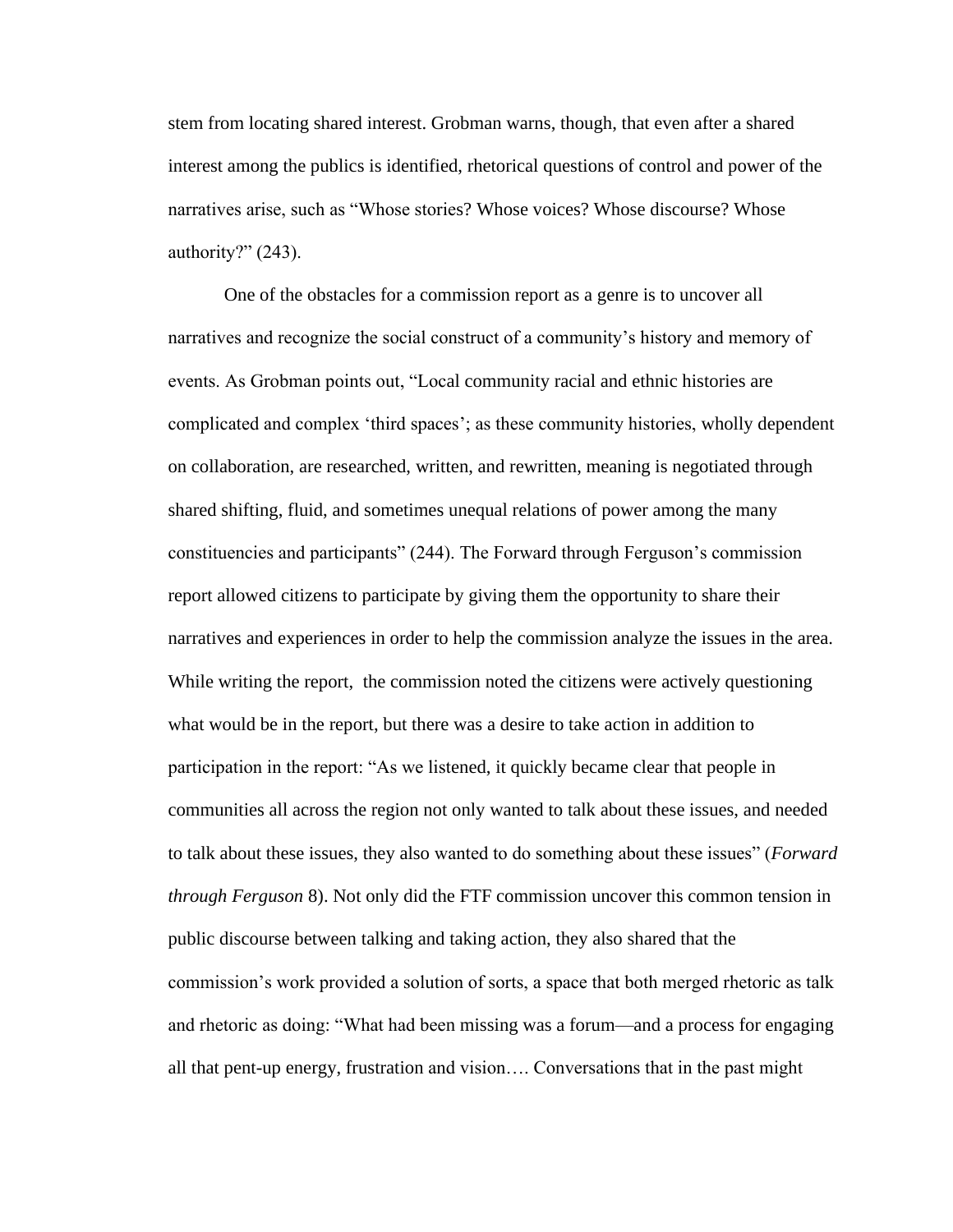have been heated and contentious have been conducted [through the FTF Commission] with a sense of purpose, obligation, and resolve" (18).

However, while the citizens were able to rhetorically participate in the process of the report, there was little to no rhetorical agency for them in the commission's final product. In Well's interview with *Composition Forum*, she discusses the precariousness of our current political situation and the importance of "figuring out how any writing subject, whoever, could enter into a sphere of discourse with people who were not in our immediate circle and hope for some kind of efficacy" (2). In other words, public rhetoric is considered persuasive if it invigorates public discourse. Prior to the publication of the report, citizens practiced rhetorical agency via physical action (protest) and words (editorials, conversations, protest signs). With commission reports, in general, there is agency in the process but as the report moves toward wider sharing and publication, citizen agency begins to dissolve and the entrance into the discourse begins to shut, especially for marginalized groups. In other words, collaboration and listening can only go so far as participation in public rhetoric. Once a report is published and moves toward policy intervention and social change, where do these more process-based rhetorical practices go? What happens to agency for citizens within the commission reports? And how do racist ideologies surrounding the report limit what it can accomplish once it is released and viewed as a finished product rather than an ongoing process?

#### **IV. The Struggle of the FtF Report as Published and "Finished" Document**

The Forward through Ferguson commission stated in their introduction that they applied a racial equity framework when writing their recommendations for the report. They provide a list of what they considered, including, "Who does this recommendation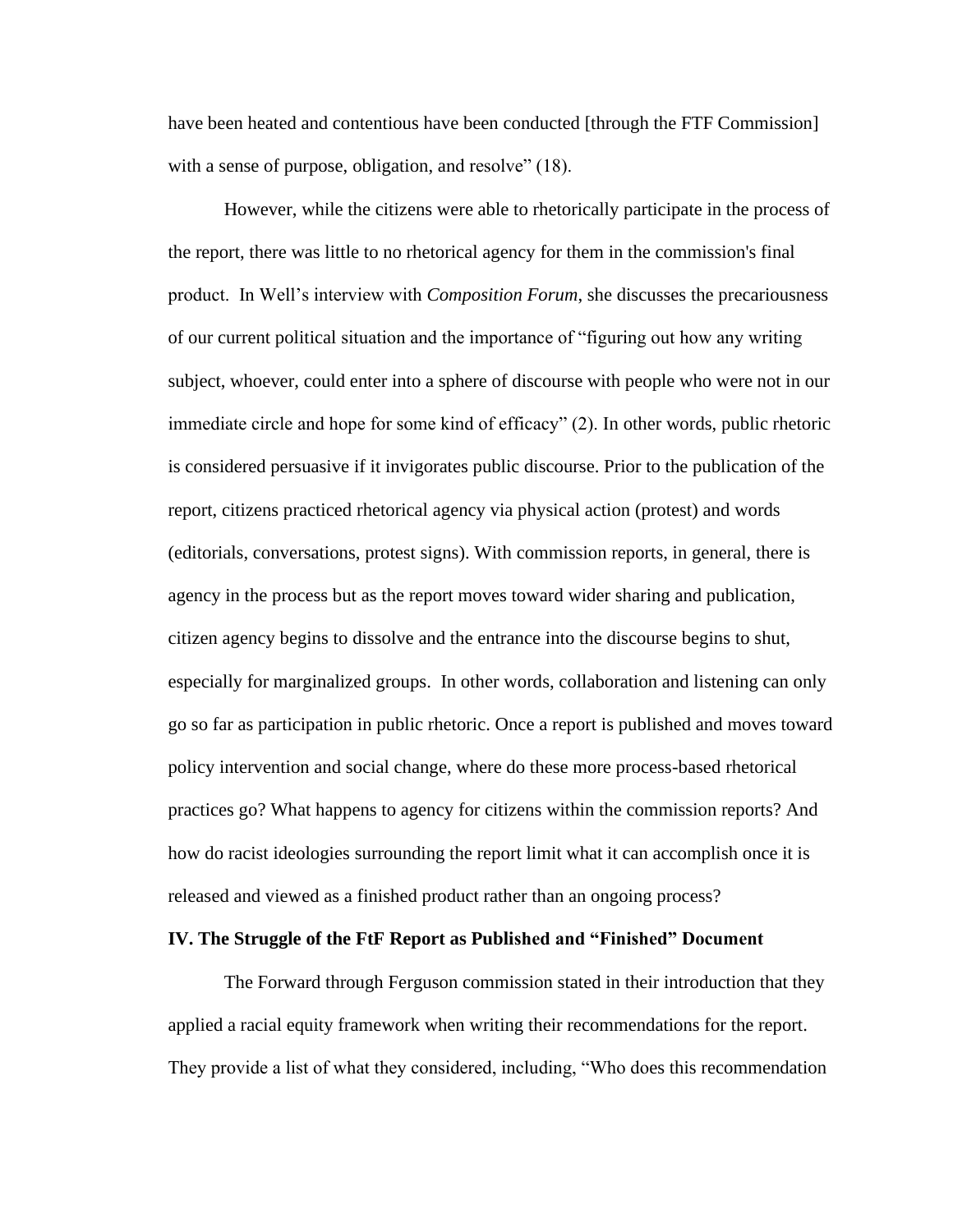benefit? Does this recommendation differentially impact racial and ethnic groups? What is missing from the recommendation that will decrease or eliminate racial disparities?" However, a review by the *St. Louis Post Dispatch* points out the commission doesn't explicitly state if and how public leaders use a similar framework. The editorial board poses the question: "Should there be a formal racial equity framework process? It would surely be controversial, and the commission did not recommend one" ("The Ferguson Commission"). The report never explicitly acknowledges how the issues of Ferguson emerged or acknowledges that decisions concerning laws, public spending, and infrastructure in St. Louis were made without considering the ways these policies affect marginalized groups, particularly black citizens. If the recommendations in the report had been instituted, it would have fixed many of the current issues. A formal racial equity framework process, one that is to be used when considering public policies now *and*  future policies after the publication of the report, would ensure racial equity becomes an integral part of the public policy discourse.

This is another example where the commission report follows the traditional parameters of balance and unbiased, which, as rhetorical scholar Ersula Ore points out, isn't really balanced. In *Lynching: Violence, Rhetoric, and American Identity,* Ore presents historical case studies of lynching, demonstrating that anti-black racism and violence has constituted Blacks as non-citizens and American identity has been constructed by dis-identifying from blackness. She introduces Brent Staples work, "Just Walk on By" that explores the relationships of racial-spatial practices. When walking through predominantly white neighborhoods, Staples uses tropes of whiteness as a tactic by whistling classical tunes of Antonio Vivaldi to ease white delusions that his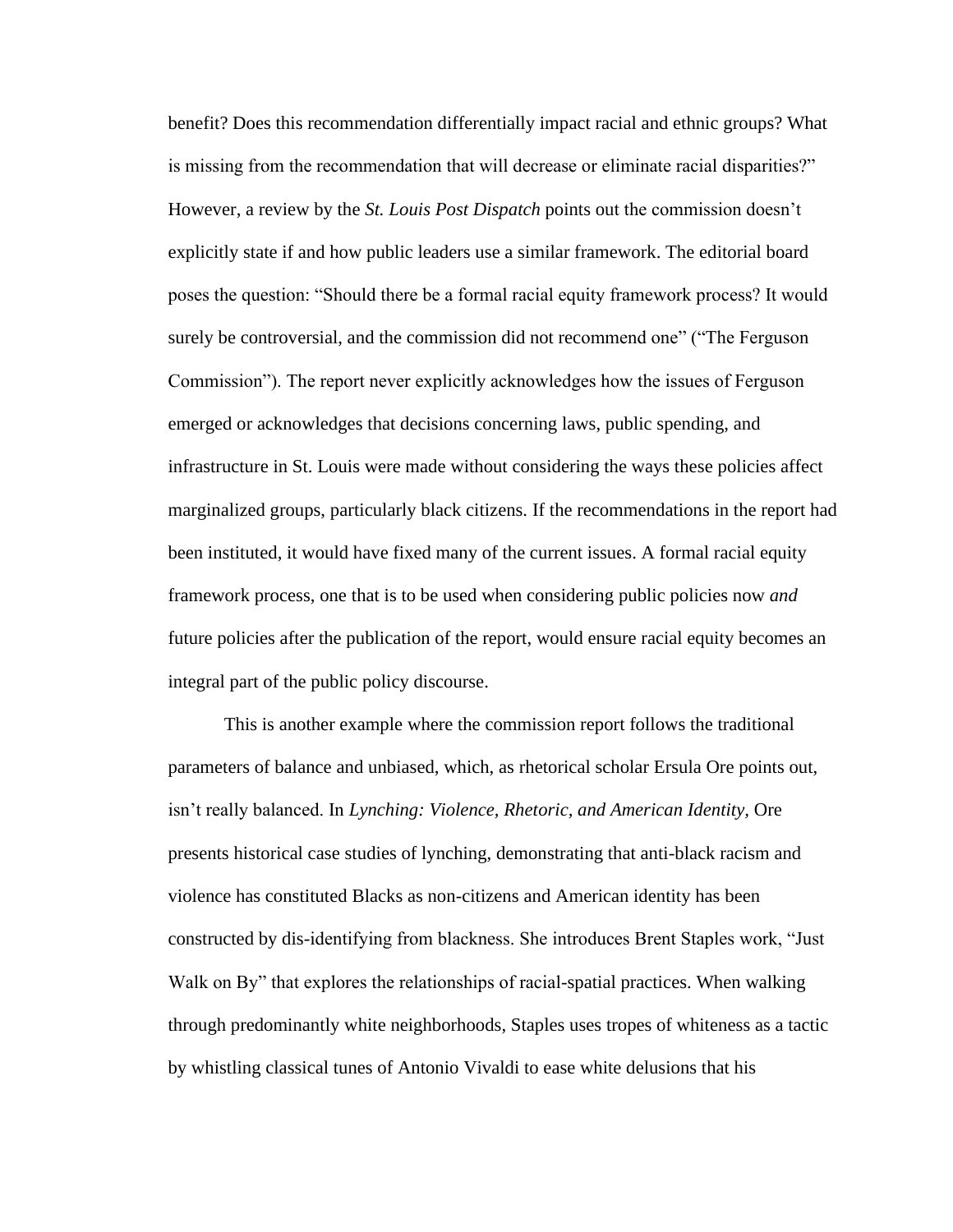commanding black body is not dangerous. Using examples from President Obama's speeches, Ore demonstrates how leaders in public roles, who are forced to be aware of the cost of deviating from the expectations of white ideological code, used 'whistling' as a rhetorical tactic of managing black stereotypes navigating through rhetorical constraints (Ore). This rhetorical tactic of "whistling" is often used in the rhetoric of this report to appease the white governmental officials and the anxiety of white readers who are requesting solutions for the disruption and discomfort caused by the Ferguson protests. The elimination of this discomfort through such "whistling," like the absence of a recommendation for a formal racial equity framework for future policies mentioned above, eliminates the growth and sustainability of the report.

Recall that Lupo emphasizes that all commission reports are living documents, and the FTF Commission does view its work in this way. The report states:

The process has led to new connections, new ideas, new understanding, and a new vocabulary with which to talk about the issues we face. It has created new awareness of resources and tapped into deep wells of political will and personal conviction. It has highlighted an appetite for change and a new sense of urgency. This report, and the policy changes we have called for, will be part of the legacy of the Ferguson Commission. We hope that this process of engagement will equally be part of that legacy. (18-19)

The report notes multiple times that the commission's task was to *identify* solutions, not to execute them. The past tense verb choice implies that the commission has completed the task they were appointed to do: they "created," they "tapped," and they "highlighted." Although the commission viewed the report as a starting point in implementing their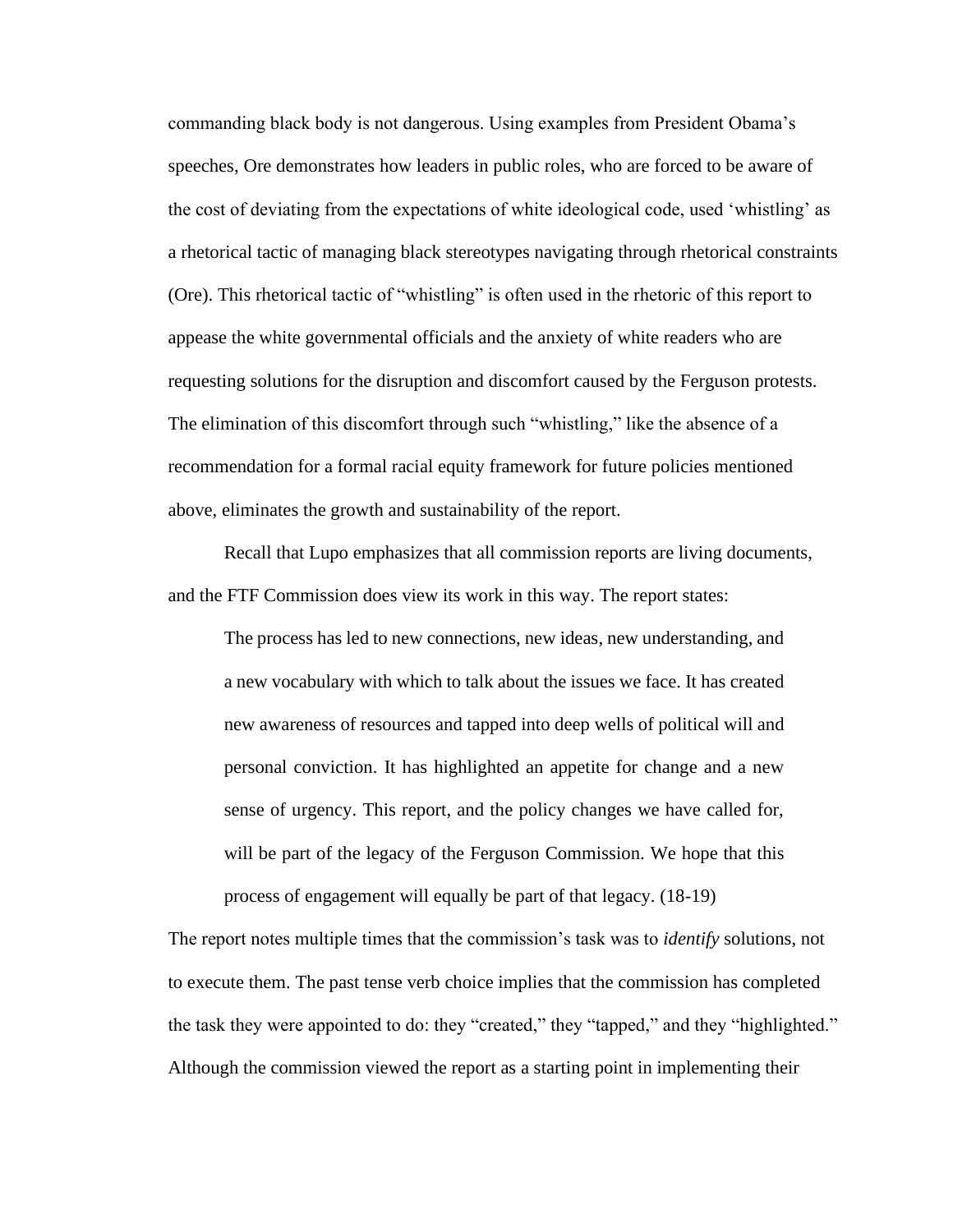recommendations, the report's publication seemingly closed the door on further discourse, demonstrating an inherent conflict that arises between process and product, as scholars and teachers in rhetoric and composition know all too well. Although the FTF Commission does not have the authority to implement their recommendations nor the power to hold anyone else accountable for changes to take place, the burden of keeping the varied "powers that be", such as police departments, municipal governments and state officials, accountable falls upon the citizens. The word "legacy" also implies that the commission has completed their part of the task, and the rest will be given to the citizens; the commission believed they left citizens with an entrance into the discourse, and that ends their role, even though the commissioners have more power and connection to make sure political leaders are held accountable for following through on the recommendations made by the commission.

With this power dynamic and the well-established dominance of white ideologies in institutional contexts, I now move to rhetorically analyze some moments in report through the lens of anti-racism. Drawing on work about race and citizenship by rhetorician Ersula Ore, as well as insights about racial disparity from Native American public intellectual and politician Mark Charles, I extend the theoretical discussion of collaboration, listening, and public rhetoric by digging deeper into the role that race and racism circulates, sometimes silently or subtly, and sometimes overtly, in these processes.

As I mentioned previously, commission reports are mandated to be "objective" and "unbiased." They struggle under the impossible weight of listening to and integrating the voices of black stakeholders, who are most affected by the issues identified in the report. This difficult task becomes even more complex considering the creation of a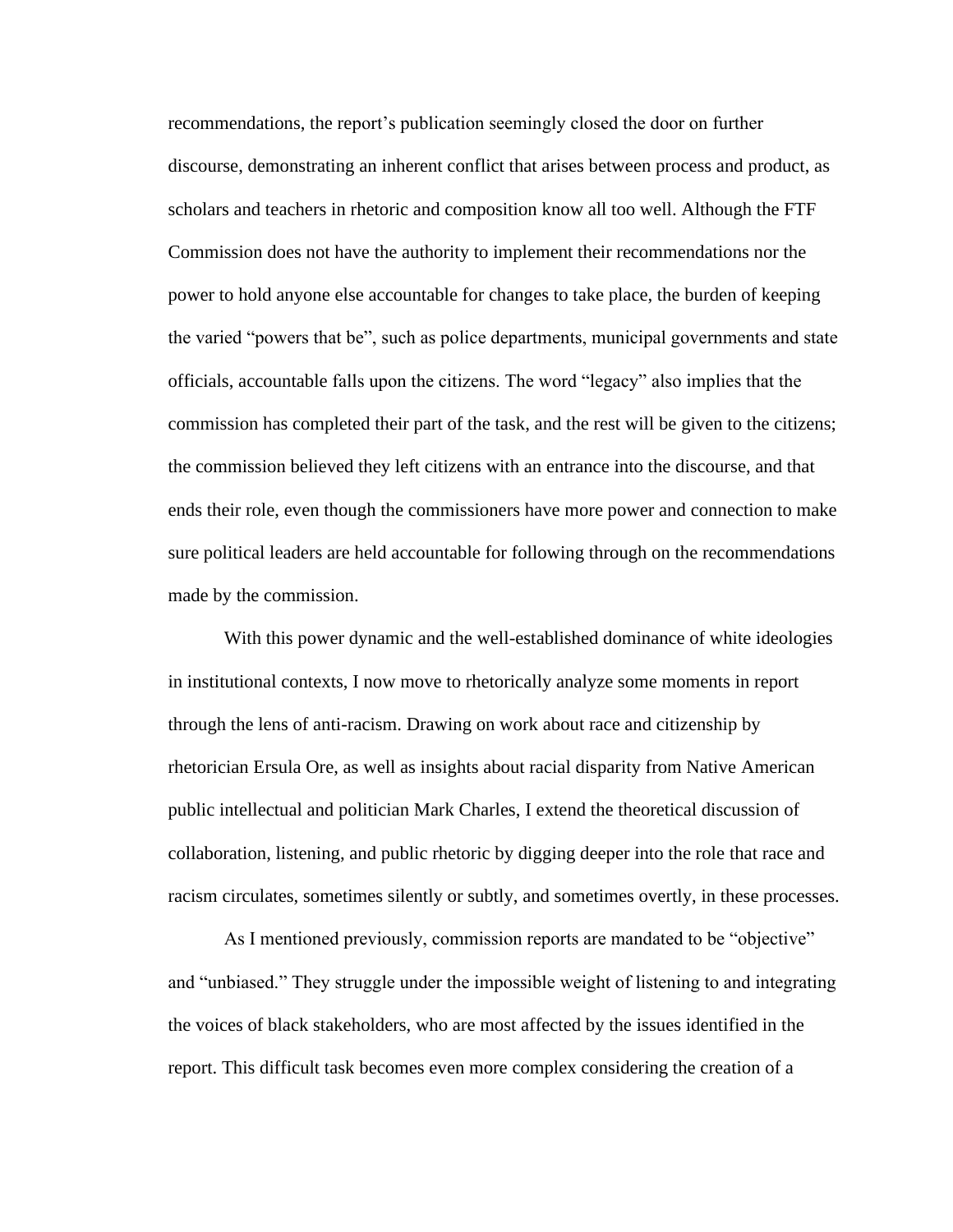commission report is constructed within racist structures and need to appease a white audience consisting of government organization and anxious citizens' concerns about public protests. Following the release of the FtF report in 2015, there was little mobilizing of the movement and little to no progress was made after the report was released. While listening and collaboration were a large component of the process, there is seemingly disconnect with how to connect this listening and collaborating to the report as a published product. In the five-year assessment of this report, the suggested actions to "addressing the use of force" contained some of the lowest rankings toward progress. It's important to note that this action is arguably the most central one in relation to the events of Ferguson, both the killing of Michael Brown and in terms of the protest that followed. It's one of the actions that would ignite the most emotions and cause the most discomfort in its readers. Also, on the most recent assessment of the call for actions, the commission reported that only 5 of the 89 recommendations have been met in the past year (Hemphill). The issues of race were barely mentioned at all in this section; in fact, the phrase "racial profiling" was mentioned once and tangled together with a string of other issues, where it was easy for "racial profiling" to get lost in the shuffle.

Furthermore, it is in this section on "addressing the use of force" where "black community" is replaced with just "community." In one particular section, the commission attempted to address the reasons why the use of force needed to be addressed, stating that "Relationships between law enforcement and the community become strained when force is––or is perceived to be––used to resolve a situation that could have been resolved through alternate means" (26). The stylistic choice to place hyphens before the clause creates textual distance from the two perspectives. It also draws attention to "or is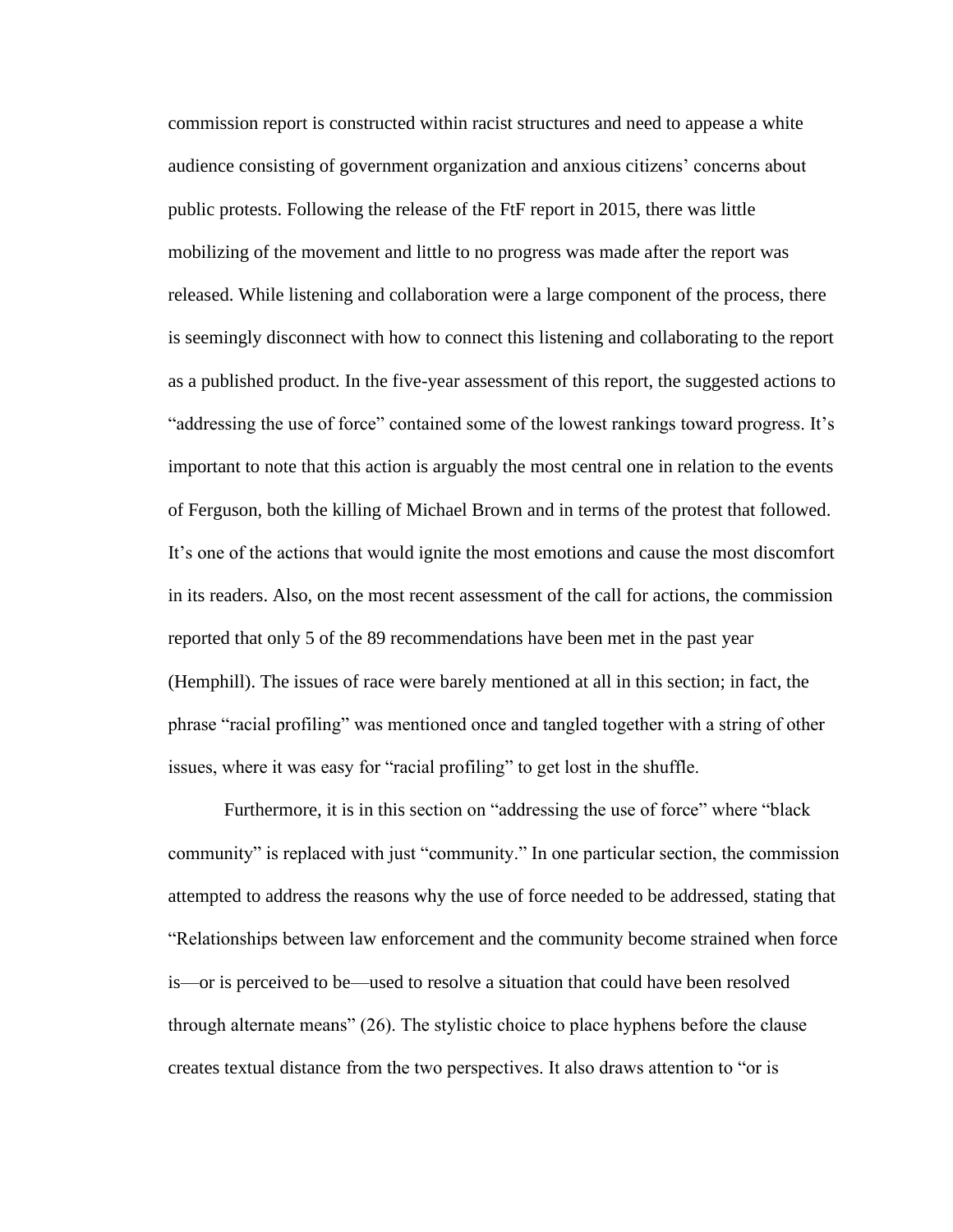perceived to be" and creates doubt on the claims of police brutality and an intolerance for the protestors' demands.

The commission's explanation ends with the line, "The uses of force toward the lethal end of the continuum should be used only in the rarest, most dangerous of situations" (26). It's important to note that the report cannot circulate or be understood separately from pre-existing discourses surrounding Brown's death. This sentence, with Brown's death in mind, implies that Michael Brown was a "most dangerous situation" and saying lethal force is "rare" further excuses the ongoing violence of unarmed citizens. Even when the report doesn't reference Brown's death directly, the report is in direct conversation with comments that Wilson made about Brown looking "a demon" and acting dangerous (Sanburn). When the rhetoric of the report reflects the narrative of the police, it seems to imply that Wilson's reasoning for shooting Brown remains valid. Implicitly, the report, then, prioritizes the narratives of the primarily white law enforcement over the black community, who is most affected by use of force. By giving agency to the police force on the issue, the black community's position as citizens become more precarious (Ore).

#### *V. Conclusion*

Commission reports are created during tense times of community disruptions and discomfort. The goal is to bring solutions and "peace" to the community, but, perhaps, it is easy to forget that peace can involve discomfort. Peace is part of a moment of growth and any type of substantial and sustainable growth and progress comes with discomfort. In her final chapter, Lupo argues that "The mass of America is both unwilling and unable to fully process why a riot occurs. They will not sit down with the sociological literature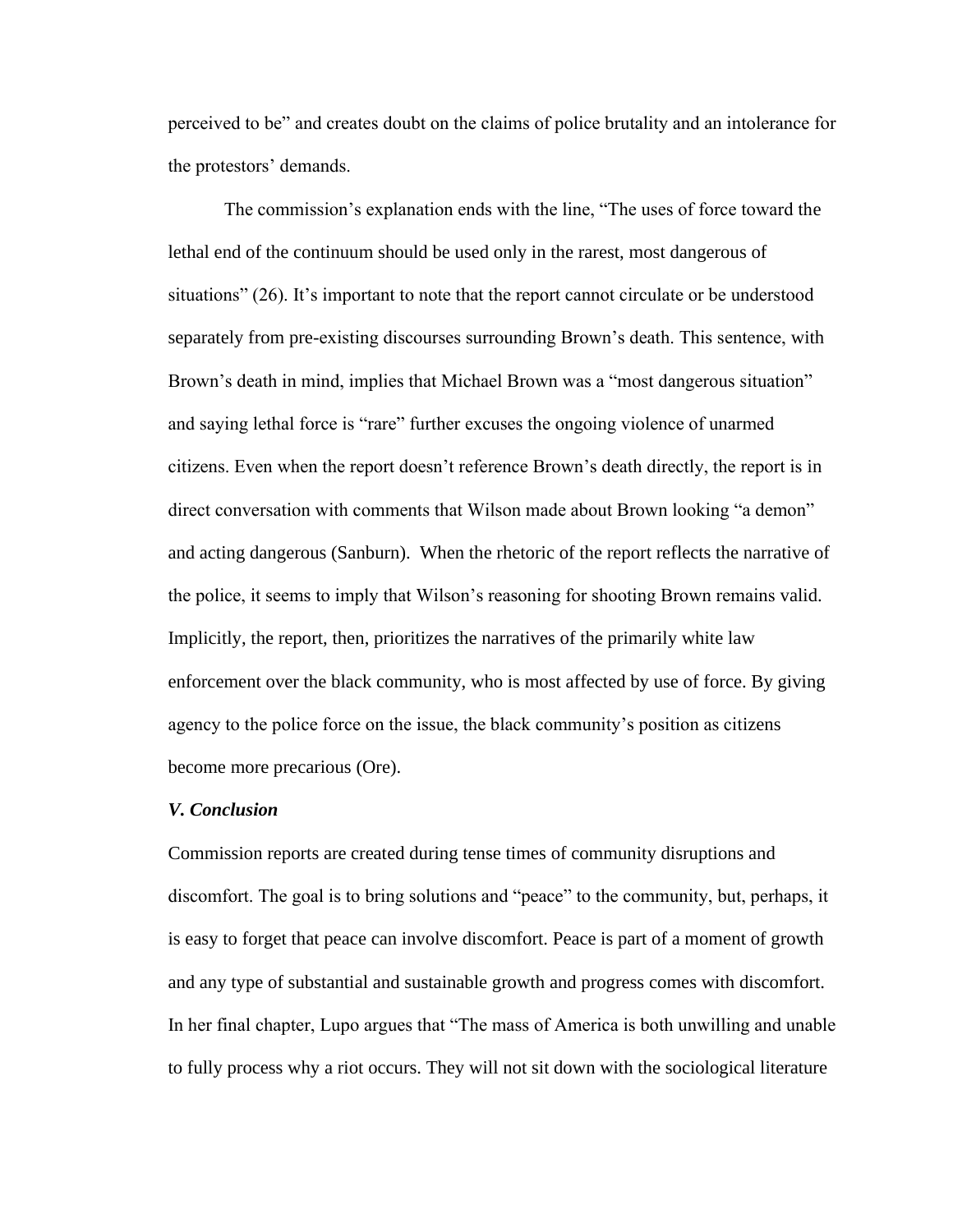to deconstruct why, in a peaceful democratic system, thousands took to the streets to burn… Instead, they wait for a government response to figure it out for them" (242). Instead of appealing to white anxieties, the commission has the potential to be a text for reflecting on white attitudes towards black citizenship. A commission report is already an impulsive response to protest, but it doesn't have to be used as another tool of civility and decorum that masks unbalanced power. Although as Lupo points out, the public may be waiting for a commission to interpret protestors' demands and to simplify a complex issue, the fact of the matter is that our democratic system and its historical violent use of policy towards the black community is long and complex.

A commission report is one of the rare rhetorical public texts and platforms that does not need to rely on its performance and appeal to a white audience to remain a living document and obtain sustainability. Rather, it has the power of being a rhetorical text that interrogates racial power dynamics and creates an entrance into the discourse for marginalized voices, drawing these voices from the outskirts and pulling them in closer to the center to amplify their concerns and demands. In other words, it has the potential to diversify the traditional white space of public political discourse.

While politicians may worry that discomfort and lamenting will turn off their constituents and possibly cost them an election, commissions are free of that burden. Besides voting, a commission and the report it produces is one of the closest forms that the public has in collaborating directly with politicians and applying pressure to politicians to pass public policy agendas. If the report lacks the type of disruption that creates spaces for reflecting and lamenting, public leaders may ignore it, but the rhetoric of the report sticks with and later reflects the publics' opinions on race and also silences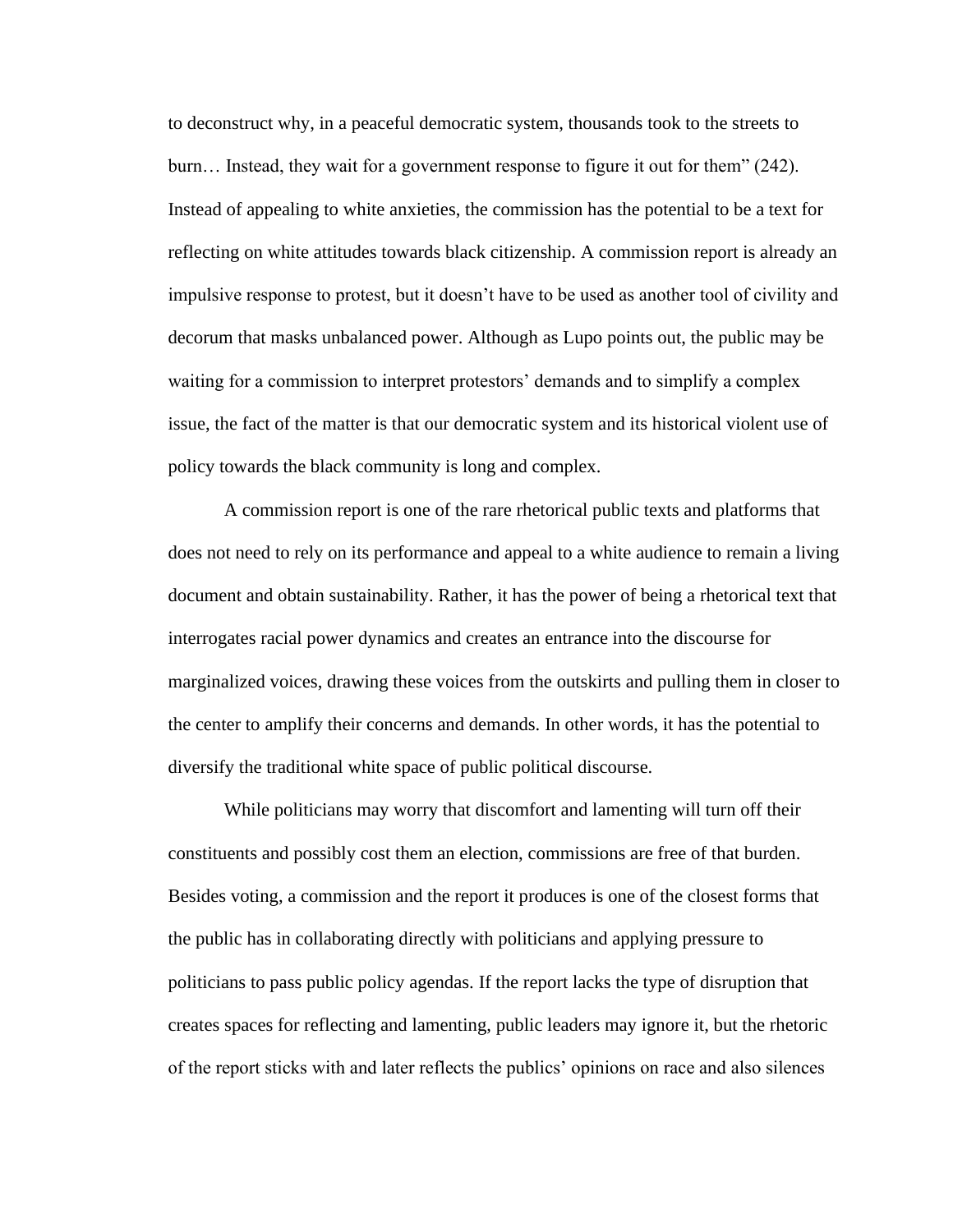the voices that need to be heard the most in the report. To use Charles's analogy of lamenting: the commission cannot address the racial practices in St. Louis as just a crack in the wall that can be covered up. The foundation is broken. In order for change to occur, we must go down into the basement and investigate what happened. By allowing reports, like *Forward through Ferguson,* to remain living, in-process documents rather than "finished" products, it will come closer to enacting change; similarly, it is through the disruption and discomfort of lamenting that sustainable hope and growth occur.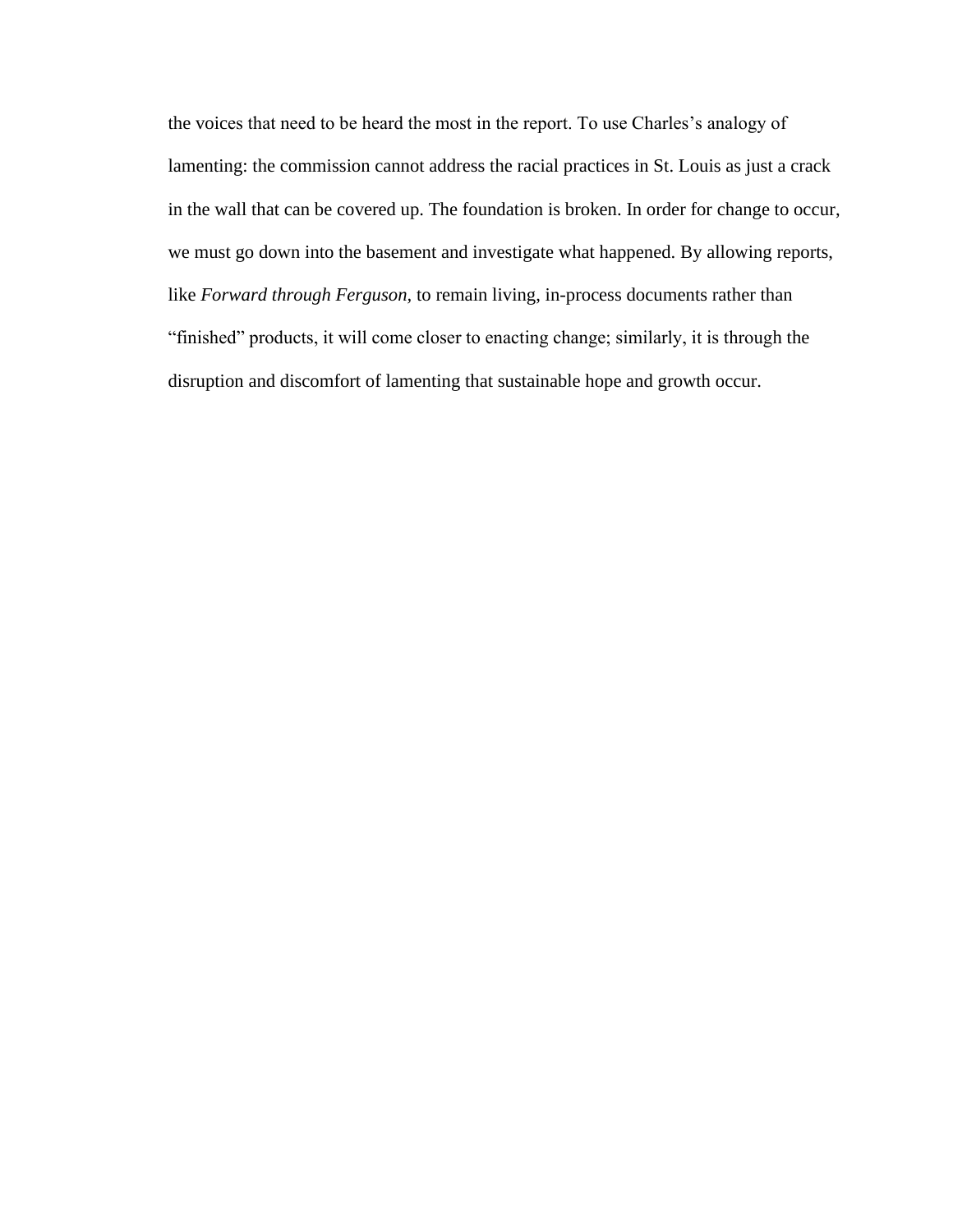### Chapter 2 *The Aftermath: Five Years Later*

Ideally, the commission report is a starting point for change, as it both traces and creates new intersections between public agencies. Sustainable change requires that the rhetorical process continues. Part of that process, as I mentioned in the previous chapter, is figuring out how to navigate through difficult rhetorical spaces. It requires listening and lamenting; it means meaningfully dwelling in discomfort. Five years after the release of the FTF report, the FTF commission has continued fostering their ongoing, multiyear rhetorical partnerships with community leaders and reform advocates. What makes change more difficult with commission reports, though, is that they are working with many organizations who are not always sure how they intersect or how they should work together to promote change. In other instances, a hierarchy of command is already put in place. With a commission report, though, in order for change to happen, they must first identify stakeholders, recognize how these stakeholders intersect, convince these stakeholders that it is best for them to work together, and then come up with a plan where all stakeholders agree. In other words, the structural inconsistencies of a commission get in the way of sustainable change.

An ecological perspective identifies the complexities of the rhetorical process, making it collaborative and ongoing, creating "more rhetorically robust work" (Rivers and Weber 190). An ecological approach creates awareness of the ecological power of institutions and the formation of publics through the concatenation of texts. This ecological approach tries to negotiate constraints and navigates through obstacles, and it provides a new perspective on rhetorical invention.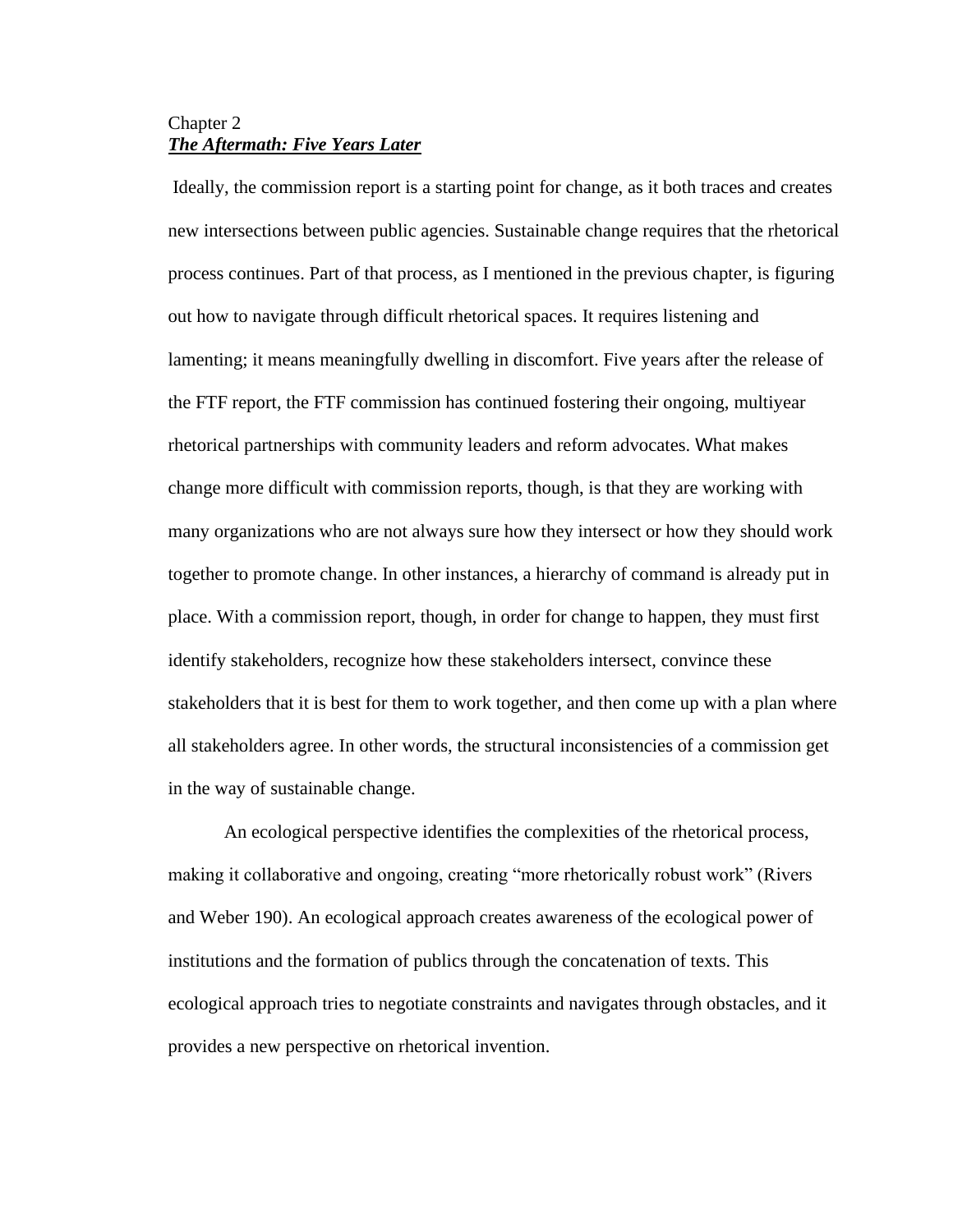Long-standing conversations in writing studies about process and product connect to the study of commission reports, as well (Rivers and Weber; Groban) In "Ecological, Pedagogical, Public Rhetoric", Rivers and Weber discuss public "mundane" text from a rhetorically ecological framework. Rivers and Weber define an ecological perspective as one "that sees change as advocated not through a single document but through multiple mundane and monumental texts" (187). The writers argue that these support documents are a crucial part of supporting publics and promoting public rhetoric ecologies. Publics exists because of the way texts reference and build off one another. It is the circulation and interplay of texts that cause publics to emerge. In other words, when one text mentions or builds off another, the information gets circulated more. More people start to talk about the topic, and more change takes place. Often, it is difficult to pinpoint exactly when change happens because it does not occur in one isolated instance. Rivers and Weber assert that it is necessary to recognize the intersection of the systems and how change in one system can ripple into another.

Using an ecological framework, Rivers and Weber analyze the Montgomery bus boycott by providing a list of "mundane" activities and texts that led to Rosa Parks arrest, as the text and activities that followed afterwards. Rhetorical action needs a rhetorical network to act as a catalyst to mobilize a social movement. To keep the rhetorical pace requires a circulation of texts, communication between people, sharing of narratives and circulation of resources to inform and motivate a variety of audiences. In other words, change did not just happen because of one text or one single action.

Similarly, the rhetorical process of implementing change through commission reports nods to an ecological process and rhetorical nature. As mentioned in my previous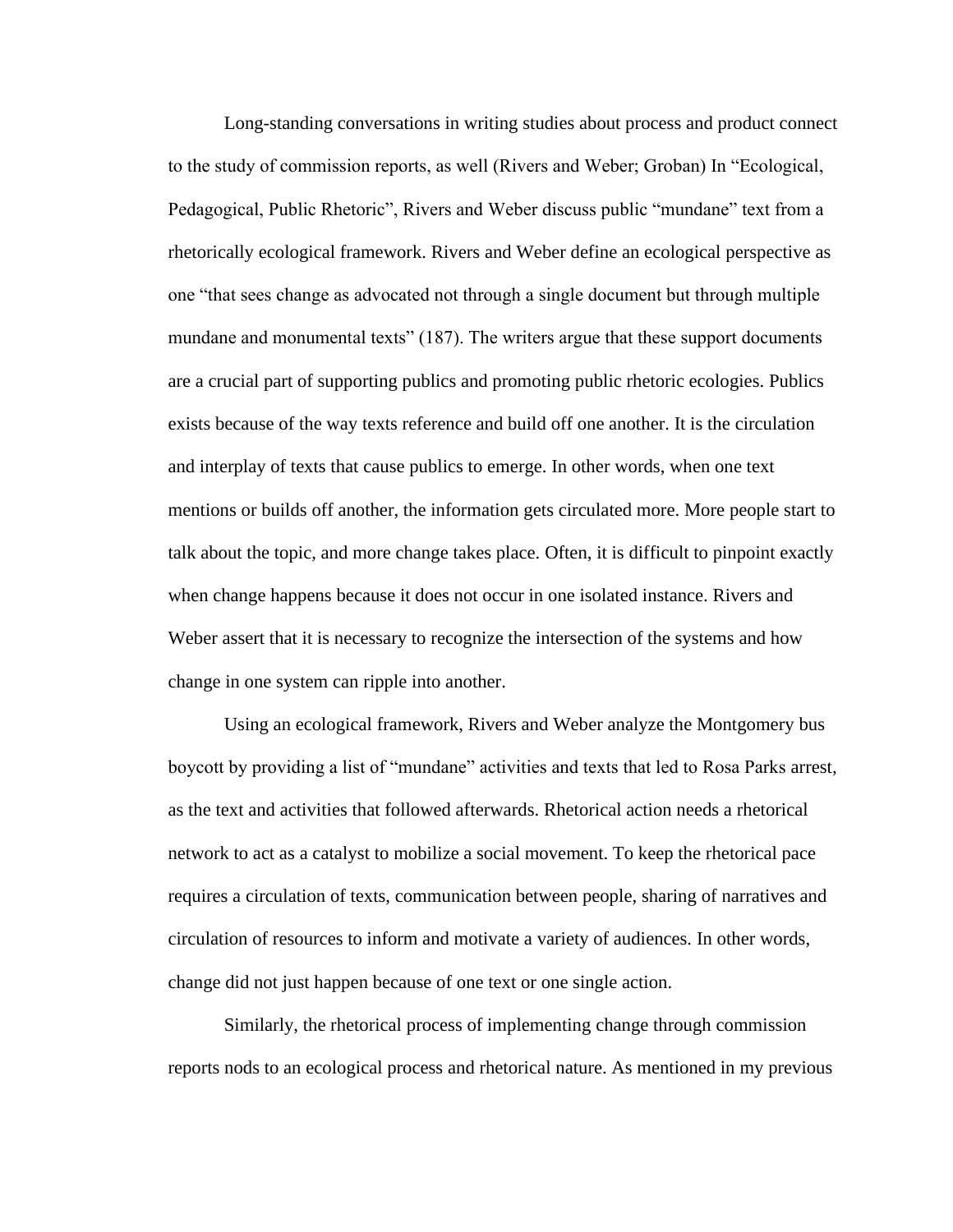chapter, a commission report serves as a nexus of community organizations, political leaders, and citizens. The report helps readers identify where publics intersect. The goal is to get them to collaboratively work together by first having readers/viewers consider their relation to one another. Through this, space emerges in the report where different public entities collaborate on the commission's recommendations on implementing change.

As my previous chapter mentioned, change has been slow since the release of the report. Out of the 89 recommendations the FtF outlined in their report, only five of the recommendations have been met in the past five years. The area that has seen the least amount of progress are the recommendations "addressing the use of force." (Hemphill). While change is difficult, a commission provides space for reflection on what has worked, what has not worked, and how to move forward. Can the text serve as momentum to crawl through the messy, nonlinear process towards change?

The commissioners needed to analyze exigencies, make choices and adaptations and think about their audiences; all of these rhetorical actions are ways Wells argues that rhetoricians should "respond to change in the possibility of public discourse" (5). Wells points out that rhetorical interventions are time bound. Discourses will change. Practices of knowledge change. Rhetorical inventions must change, as well because "initial exigencies fall away and become muted" (Wells 5). In other words, rhetorical interventions must change too so that initial demands are not silenced. Therefore, the commission had to try a new approach.

A few reports have since been released since the original FTF was published five years ago. Often these reports were short documents, updating readers/viewers on the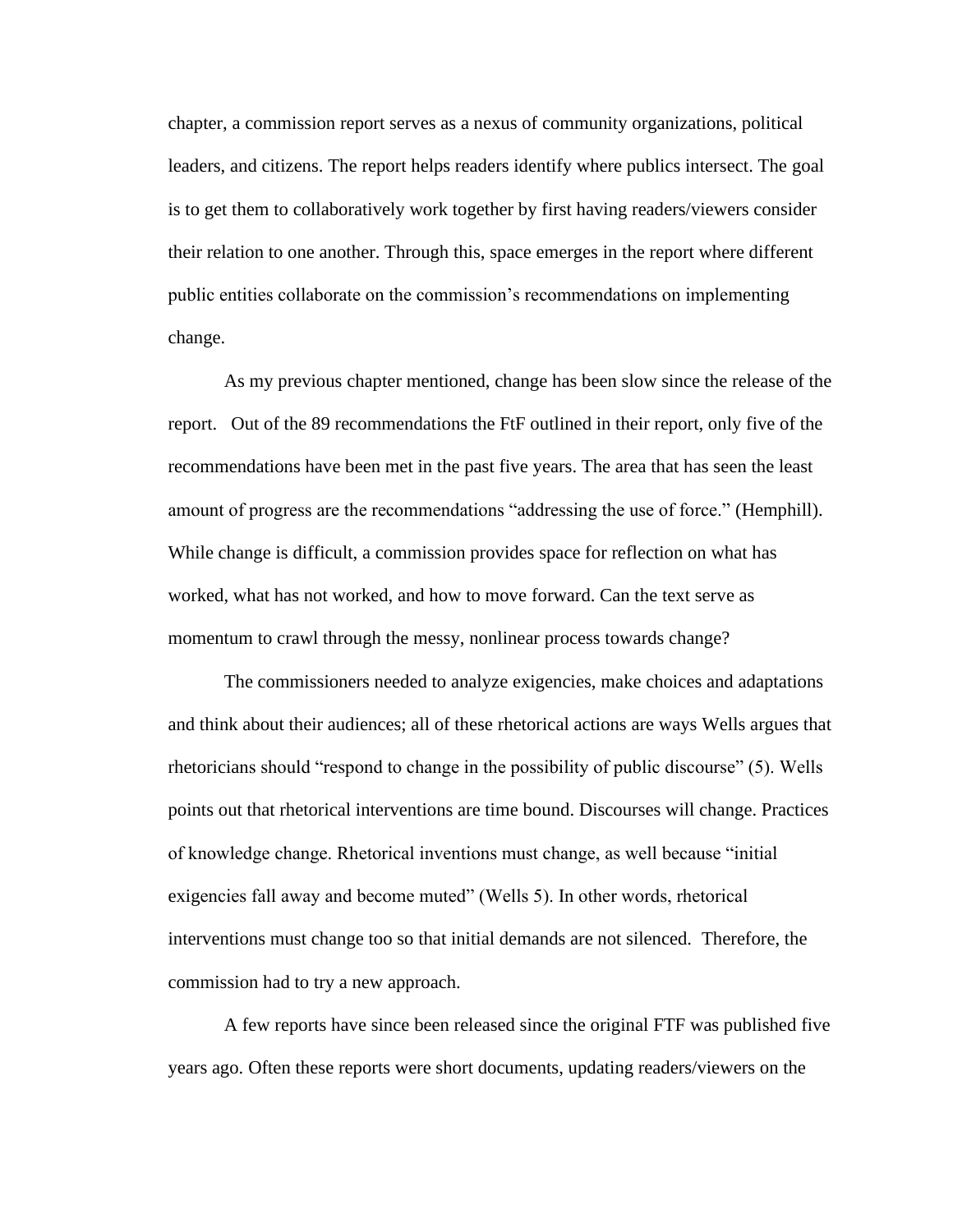progress of the calls for action. Questions regarding how to assess and measure the amount of progress have emerged, though. Out of the Ferguson Commission emerged the organization Forward through Ferguson named after the original report and "designed to be a catalyst for the infrastructure needed to make lasting positive change in the St. Louis region as outlined in the report" ("Next Steps"). The organization released its first results of the progress in August 2018 in a document they called the State of the Report. The Forward through Ferguson organization aimed for the State of the Report to serve as "a report card and accountability tool assessing police and systems actions" on the original FTF's calls for action ("The State of the Report" 3). They concluded that majority of the recommended implementations were "lagging and many regional actors have not yet significantly aligned to the Commission's system-level roadmap for change" ("The State of the Report 2). From the town hall meetings that took place after the release of The State of the Report, many citizens called for further explanations and a deeper analysis of the report's results. While the results in the State of the Report identifies what still needs work, those numbers did not provide citizens with a clear idea of went wrong or help them envision a plan to move forward. Therefore, the commissioners worked toward creating a follow-up document they called the State of Police Reform (SOPR).

The SOPR focuses on answering the questions: what changes regarding police reform have taken place? What factors have helped and harmed the progress of the report? The report's 40-page document concluded that the policing institutions in the St. Louis region had not made sufficient progress toward a more racial equitable system. As mentioned in the previous chapter, the calls for action listed in the "Justice for All" section in the original report contained, "use of force, training, response to mass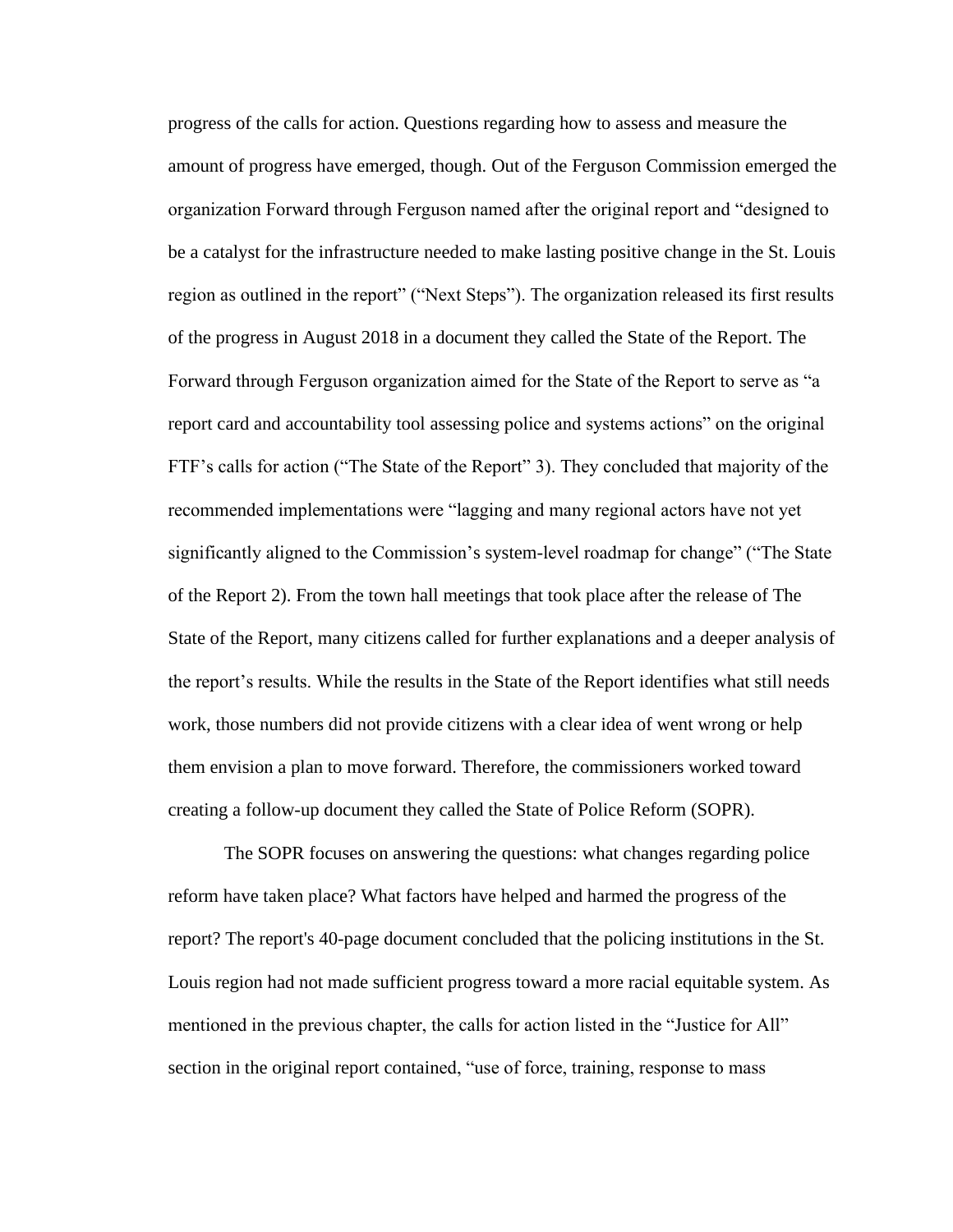demonstration, anti-bias and cultural competency, use of force investigations, officer wellness, use of technology, and community policing" ("Forward through Ferguson" 12). The report concisely highlights what progress has been made since the publication of the FtF report, noting that out of the 47 signature priorities, only five of them had seen significant implementation. Yes, these numbers may feel lamentable, but those lamentable numbers are why the document itself must remain living, and why commission reports should be approached as ongoing documents rather than finished products.

In the next chapter, I take a closer look at the progress that has been made after five years. I turn to the Forward through Ferguson's latest report, the State of the Police Report (SOPR) document to explore how the commission kept a rhetorical process going. In this report, the new board members lean into a rhetorical ecology of tracing problems using narratives and visual aids instead of viewing data and events in an isolated moment. I begin by comparing the FTF uses of a linear method and text-heavy approach to the ways SOPR leans into a rhetorical ecology of tracing problems and progress by using visual charts and community narratives. I analyze the intersecting and overlapping of quantitative and qualitative data in the report constructs an ecology rather than a finished product. I argue that the charts and visual aids in the report illustrate an ecological notion of accountability. In other words, it views accountability as something more networked and complex and does not view each individual action in isolation as seen on the charts in the report. Next, I analyze the organization's rhetorical choice to pair the voice of experts and researchers with the voices in the community, specifically those of the black community. I argue that this rhetoric tactic and rhetorical inclusion acknowledge that the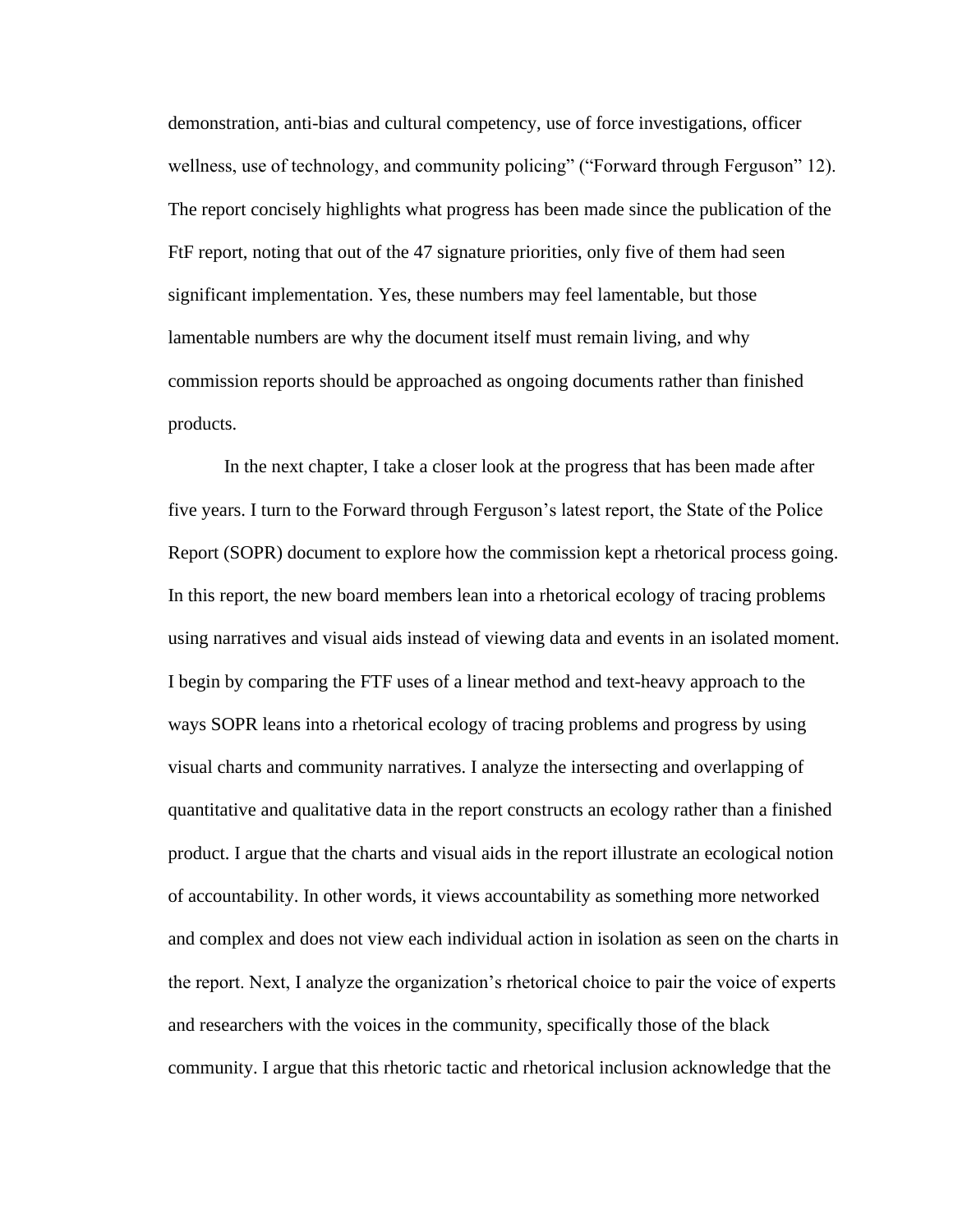black community are major stakeholders and that their experiences matter. Finally, I explore the difference in tone between the FTF report and the SOPR. Unlike the FTF, the tone in the SOPR is firmer and explicitly addresses the issues that the FTF danced around, including race and police brutality. The report directly calls on individual leaders to step up and views its responsibility as a commission to both praise and criticize political and community leadership. I argue that the SOPR report's rhetorical reflection and willingness to critique and rethink the work of the original FTF report is what makes the SOPR strive to be an ecological document

I argue that commission reports demonstrate that public rhetoric doesn't happen in a single moment but are continuous with multiple contributors and multiple audiences. The release of the SOPR shows how commission reports can be multivocal, ecological, and unruly- and in that way, they become documents used as a rhetorical reciprocity of networks working toward democratic results.

#### *Co-Creation and Reciprocity: Interviews as Insight into Process*

Working closely with Dr. Lauren Obermark for the past year, I was inspired by her work, particularly, "Public Rhetoric in the Shadows of Ferguson" where she discusses the significance of collecting narratives, as an "in-the moment historical record." Her work focuses on the creation and development of her Rhetoric and Social Justice course, which introduces students to the study of rhetoric by putting "public rhetoric and writing at its heart" aligning the lens of the class to focus on Ferguson. (Obermark) The article brings a new pedagogical perspective to research and makes it a more discursive rather than a linear process. The article challenges the traditional definition of rhetoric as a means of persuasion and instead frames rhetorical exchanges as a need to grow and to learn. It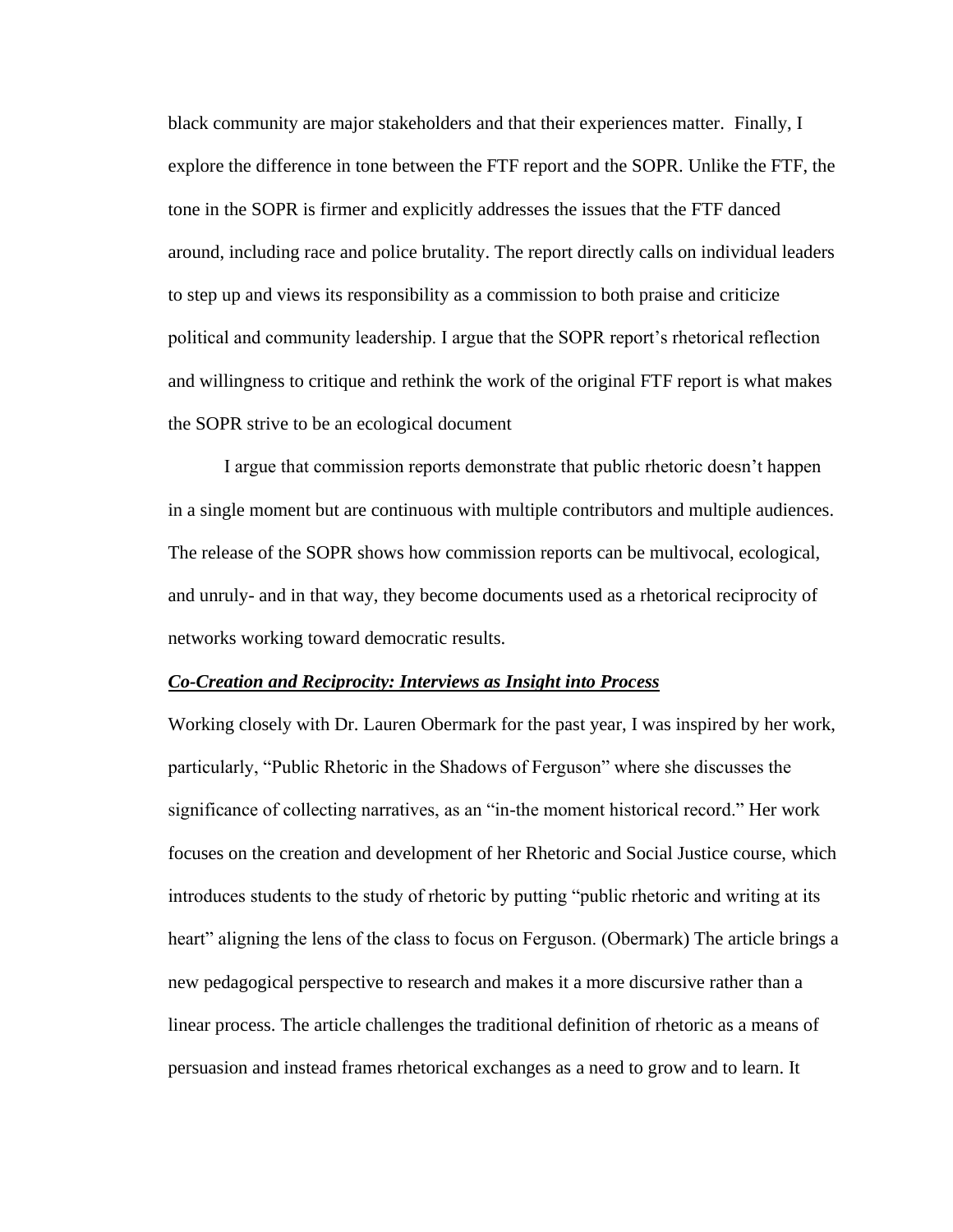frames rhetoric as a process, one that includes struggle and uncomfortable conversations. It pushes the notion of rhetorical exchanges, attempting to extend it beyond listening. The article also provides a new perspective on who can do rhetoric and how they can do it. Obermark explores the ways in which the academy can build rhetorical partnerships with local communities. Her research demonstrates the ways in which community voices meaningfully contribute insight into rhetorical theory through reciprocal engagement and co-creation where scholars learn from and with those in the surrounding community. She argues that these "local, public voices and insights that the field must make more of an effort to center, listen to, and learn from, revising contemporary rhetorical theory and pedagogy accordingly" (Obermak). Through this reciprocal engagement with the community, scholars and students are able to see how social movement intersects with public rhetoric practices.

An important aspect of her methodology is on "co-creation and reciprocity" (Obermark). She utilizes Cynthia Selfe and Gail Hawisher's method of conversational interviews. Conversational interviews reflect a more participatory model where the interviewer has the chance to learn from and with the interviewee and build rhetorical partnerships. Furthermore, this method of interviewing "can offer a mode of rhetorical intervention into social justice issues" (Obermark).

I was fortunate to have the opportunity to take her Rhetoric and Social Justice class- a course in which her research stemmed from. For one of the course assignments, she asks students to become what Groban calls "rhetorical citizen historians" and asks us to interview people in St. Louis about Ferguson and how it intersects with rhetoric (Obermark). The interviews we conducted were semi-structural. In other words, the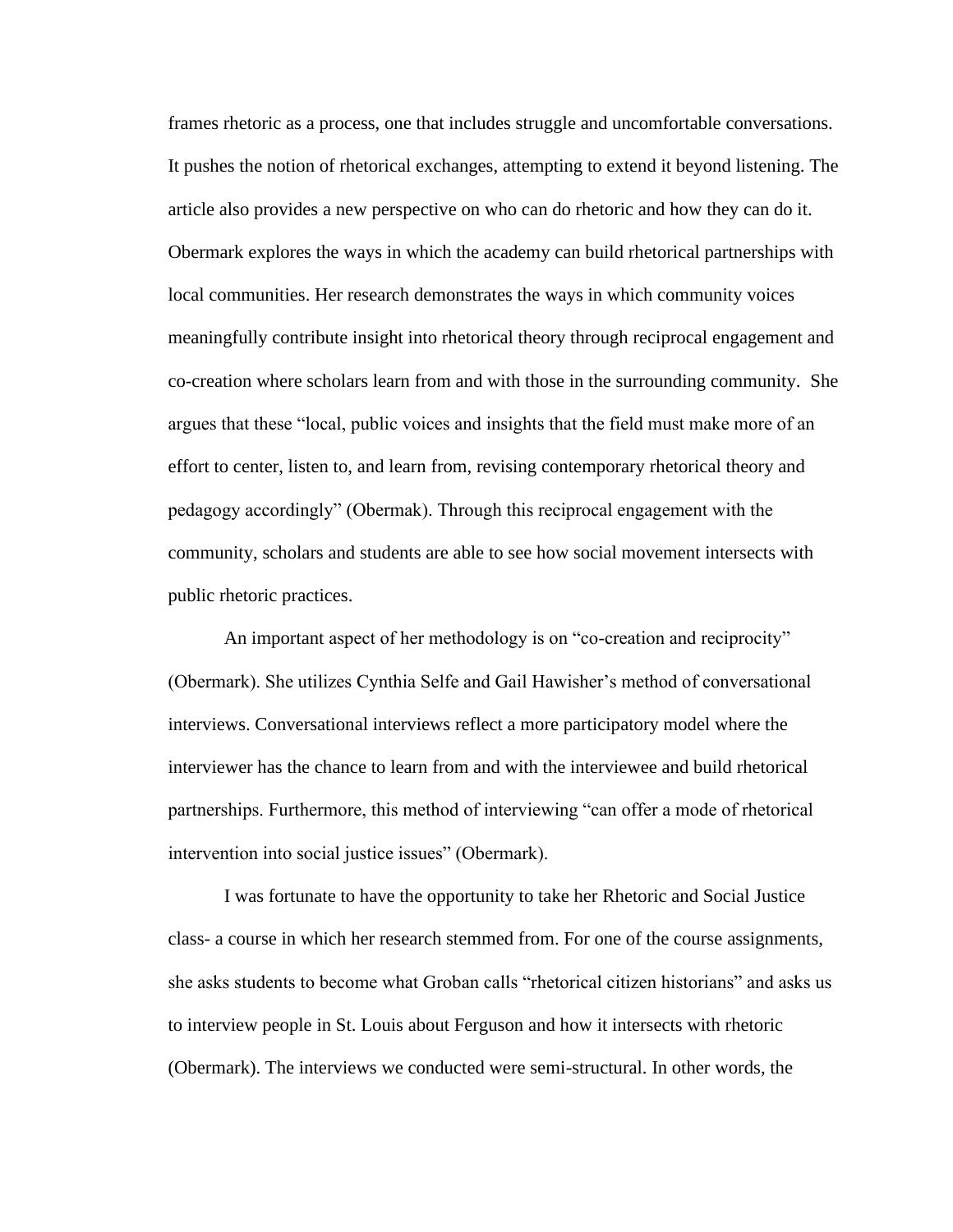structure of the interviews was more conversational, the interviewees had more agency and were able to take the conversation in other directions than the questions the interviewer posed. This method required me to enter the interview with an open mind and required me to let go of full control of where the conversation would go and what type of responses that I assumed the interviewee would provide. I was there to learn- not simply search for responses that would support my assumptions. Each student gathered interviews and were collectively archived. She noted that these documents may feel incomplete, arguably similarly to the "living document" the FTF is supposed to be- a document that should not be considered "complete" (Obermark). The class was encouraged to reflect on our current definition of rhetoric and to be aware of how rhetoric is used as we listen to our interviewees.

After the completion of my assignment, I started to rethink how knowledge is constructed. It wasn't in a book or just speaking to someone in the community. By listening to what people had to say and analyzing all the interviews collectively through our archive, I was able to see how rhetoric is not about the finished product, but about a process that is ongoing and at times uncomfortable and messy. Through the collection and archiving of these interviews, we the students were able to acquire a new understanding and knowledge about our understanding of the events of Ferguson and interrogate our static perspective of rhetorician tradition and theory. Through these assignments, I was able to understand that the rhetorical tradition is dynamic and constantly changing with the present social movements. Rhetoric, specifically public rhetoric, is more than just one document and one single event. Instead, it is "an ongoing, interconnected activity" (Obermark). Rhetorical tradition is not linear- it's discursive and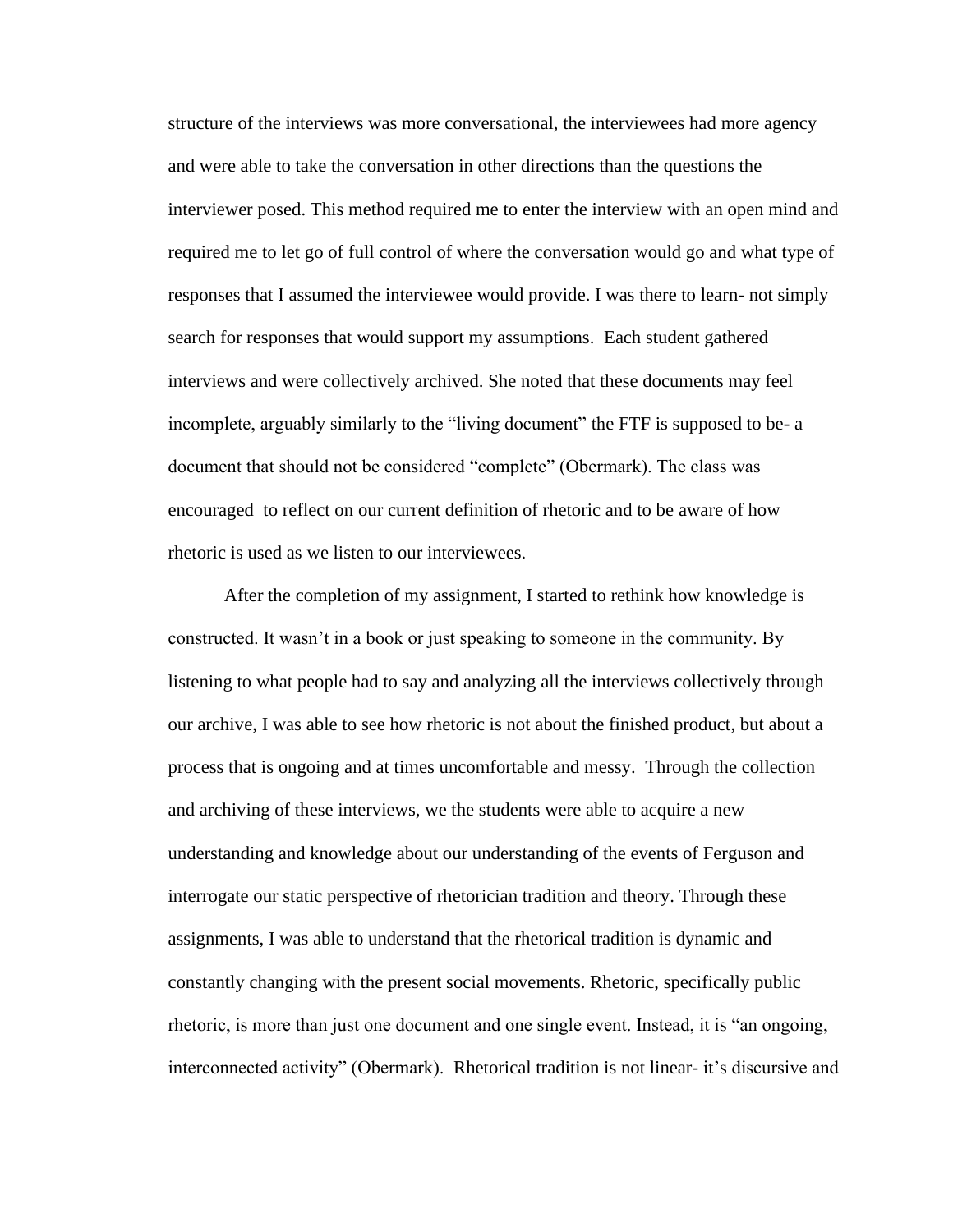sometimes a bit messy and incomplete. But it's the messiness and incompleteness that makes it dynamic and continuous.

These assignments made me start to approach my research with questions rather than pre-set arguments in mind. Through the assignments in this class, I realized that the best way to acquire knowledge about the commission report was to listen and to engage with those who created it. While the commission reports and scholarship provide information on the structural framework of the process and creation of the commission report, I believed hearing from the commissioners themselves would provide a better understanding and insight on the process and some of the systemic challenges a commission faces. The type of meaningful reflection and lamenting that has taken place by the commissioners since the report has been released has never been discussed. My hope was that my conversations with commissioners would provide a historical record of the rhetorical process. I wanted to explore the messy and incomplete part of this discursive process and how its messiness and incompleteness makes the rhetorical process dynamic and continues.

 I completed my IRB training and submitted a proposal to the IRB board arguing that to understand and theorize how people develop and use commission reports, the field must continue to collect first-hand perspectives. Therefore, I proposed a study with data to be collected. I argued that these individual narratives are important for scholars and the public to develop a fuller sense of the effectiveness of commission reports and how the report's rhetoric shape citizens' views of community issues and impact how they participate.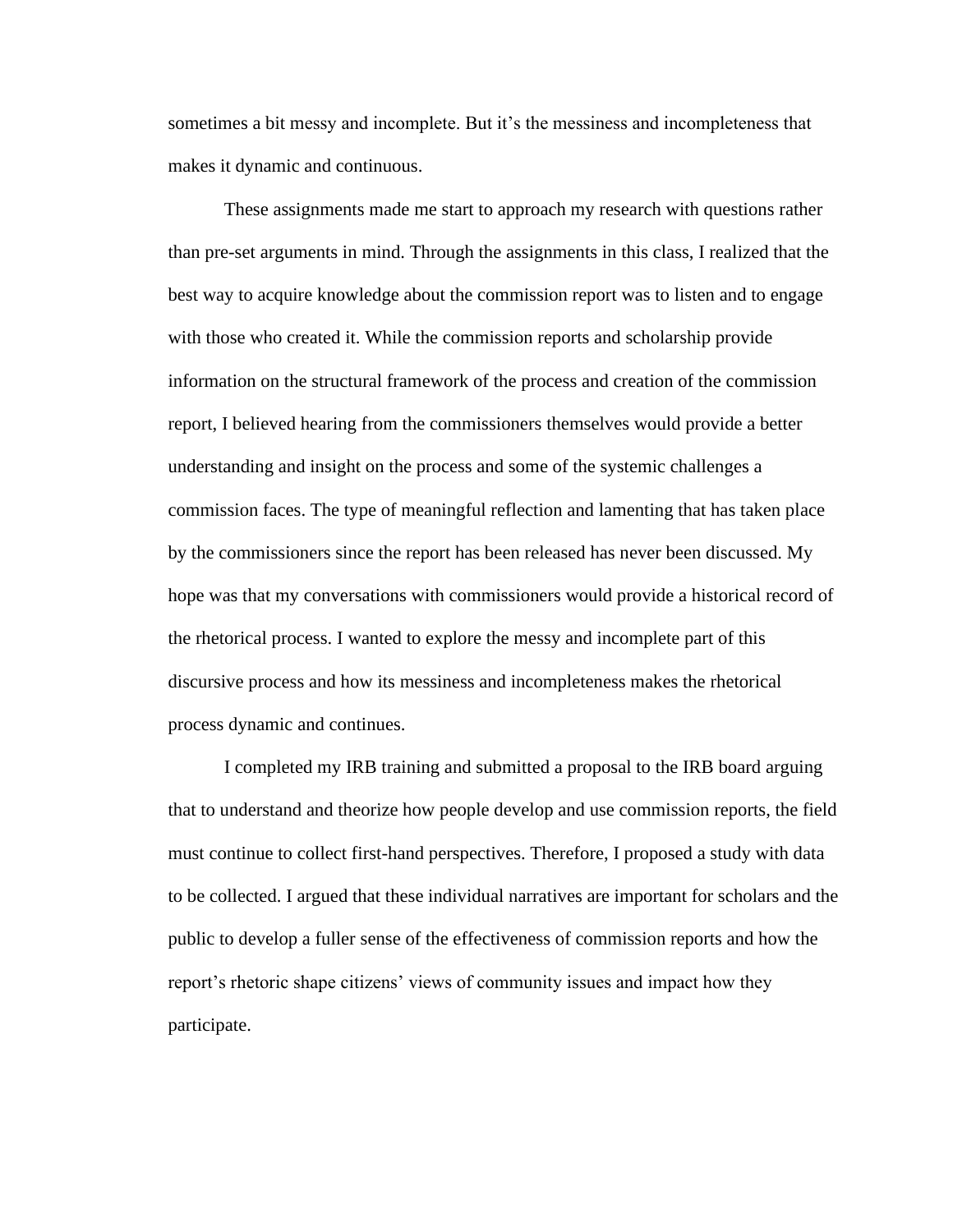My goal was that through the collection of these interviews, rhetoricians and composition theorist, community organizers, and the general public could develop goals and approaches to learning and to using rhetorical techniques to produce effective commission reports that produce sustainable change. I planned to use a semi-structured interview as I did for my course assignment in Dr. Obermark's class. In my proposal, I planned for the interviews to last 30-60 minutes. I would give subjects the chance to opt to participate in the interview in whatever mode they would feel most comfortable (inperson using audio or video, or via written text/email). Also, in my proposal, I noted that subjects could opt to include their names and identities in the research, or they could choose for their identity to remain undisclosed. Finally, I noted that the data would be stored on a password-protected computer, and both my sponsor and I would have access to the data.

#### *A NEW DIRECTION*

Initially, my plan for the second chapter was to interview the current commissioners of the Forward through Ferguson organization. By the start of the new year, I had been working on this project for a little over 9-month. However, in March 2020, as I was scheduling interviews with the commission members, the coronavirus emerged in the United States, and a national emergency was called, in which gatherings of 50 people or more were cancelled and citizens were encouraged to practice social distancing to prevent the spread of the disease. In response to state demands, many of the Forward through Ferguson's upcoming events were canceled.

While I wanted my supporting evidence to be primary sources, without a substantial amount of data from interviews and attendance of the FTF events, I decided it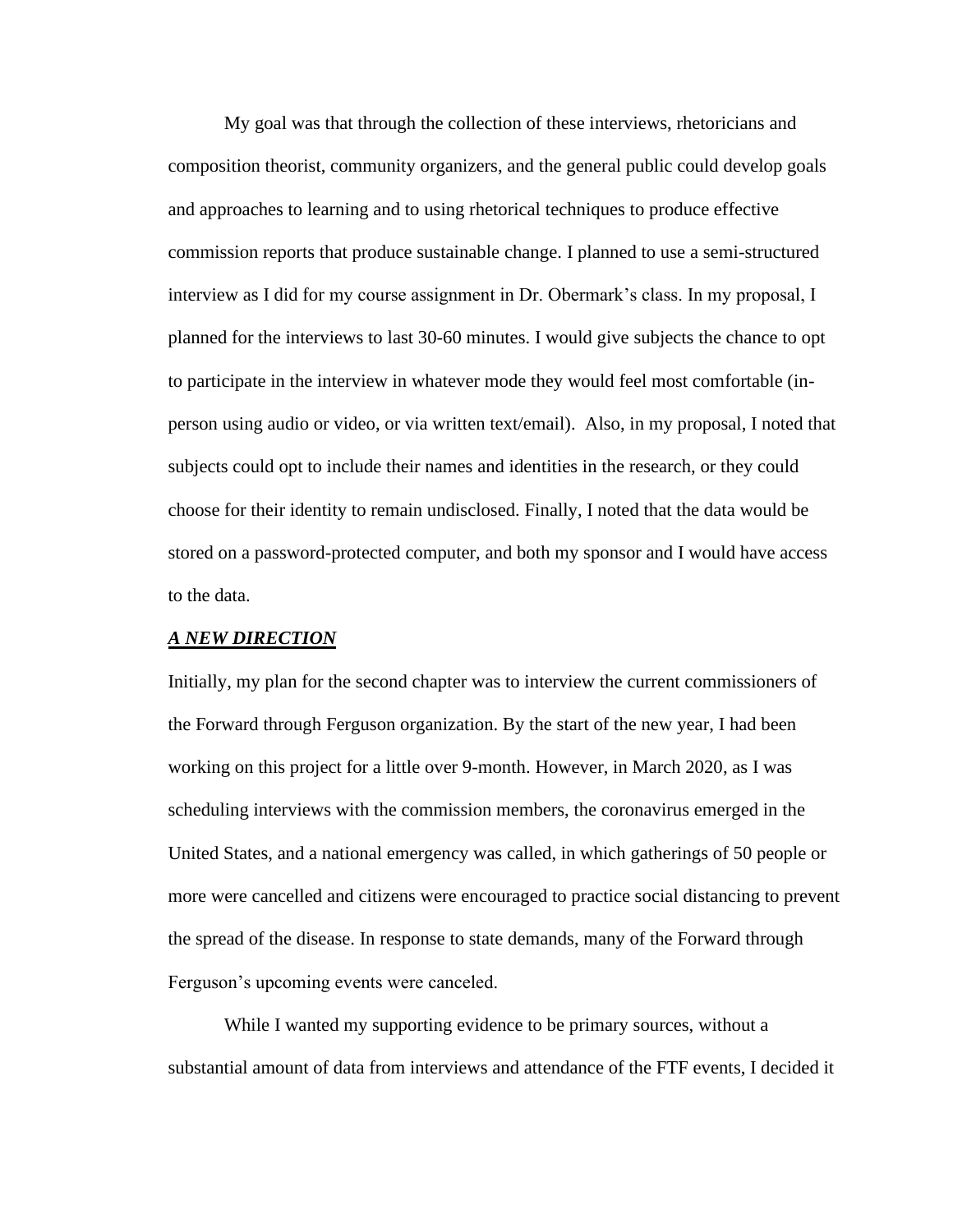was not possible to form an argument or claim on what little primary data I had. Instead, I had to rely on my research and investigative skills to garner enough information to assess the commission's rhetorical process to circulating the report and updating the public on the progress towards the calls for action since the release of the report five years ago.

#### *THE CONTENT OF THE SOPR and the Rhetoric of Data Display*

In the FTF report, the signature calls for action were written in alphabetical text. This rhetorical choice made the calls to action appear like a checklist. When viewers saw how little was accomplished, frustration and questions emerged about how much was being accomplished. While that frustration is valid, and the SOPR validates that anger, they utilize charts and graphs to help viewers understand the information from an ecological lens instead of viewing each act as a separate isolated incident. For instance, by placing all progress and events in a chart, it demonstrated that while training goals were fulfilled, the training was not being implemented into police changes. Therefore, they were able to make new recommendations on the next step of what needed to be done. They were able to see that, perhaps, less focus should be placed on training, and the recommendations see less as a checklist, and more focus on taking steps to implementing policy. The report uses charts instead to showcase the data. This is a significant shift from the first report in the rhetoric of data. Its focus is less on how much progress was and was not made and instead on a visual aid to locate exactly where the issues are. In a world where technology is such an integral part of our lives, the rhetorical process is an important aspect to creating effective visual aids. In "The Visual Rhetoric of Data Displays: The Conundrum of Clarity", Charles Kostelnick explores the rhetoric of data display, traces the history of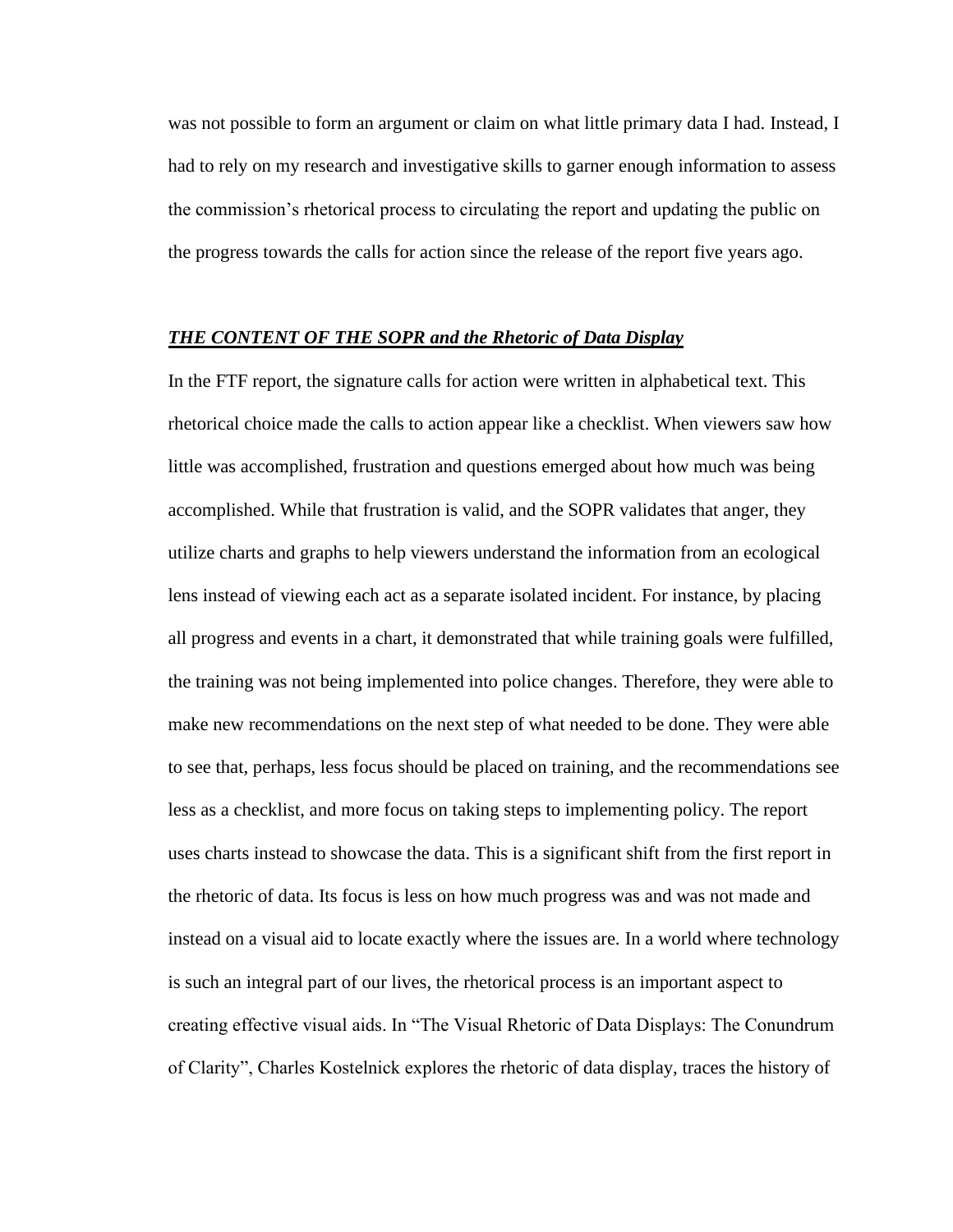data display, analyzes data sets through the lens of clarity. Although the rhetoric of data display stems from the rhetoric of science, which typically is made up of scientist rather than rhetoricians, creating data displays entails many rhetorical choices. One of the tasks for designing visual data is to contemplate the knowledge of readers and the way in which readers construct knowledge (Kostelnick).

The creation of the data display replies on the rhetorical tradition. Before designers create it, they must make rhetorical choices and consider the purpose for the chart, the context of the data, and most importantly their audience. The rhetor must consider the ways in which the audience collectively read the charts and data. The process of designing data displays considers social rhetoric "of communal conventionbuilding whereby readers interpret displays through their collective learning, experiences, and values (Kostelnick 1) Creating effective visual rhetorics for the general public can be difficult because designers have to imagine their audience collectively and assume, they share "common interpretive framework, in that their brains are hard-wired to process some design elements better than others" (Kostelnick 3). In other words, they have to predict an outcome where readers respond and interpret the data similarly.

Unlike the first report where data flooded through the paragraphs of the report, the State of Police Reform (SOPR) utilized charts and pie graphs to mark changes implemented in three jurisdictions: Ferguson Police Department (FPD), North County Police Cooperative (NCPC) and St. Louis Metropolitan Police Department (SLMPD).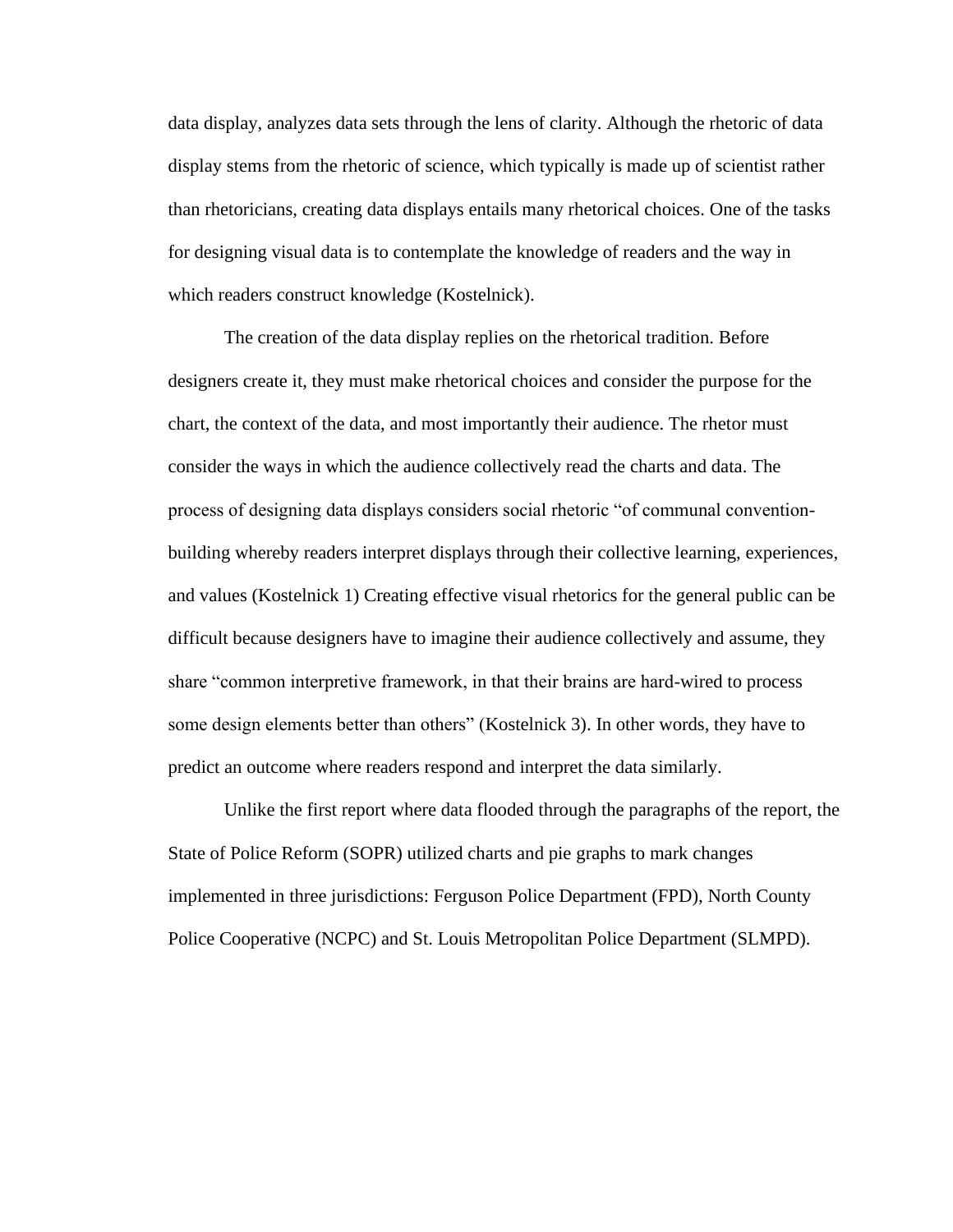#### WHAI HAS CHANGED?

#### FERGUSON COMMISSION CALL TO ACTION (CTA) IMPLEMENTATION **BY POLICE JURISDICTION**

| <b>CALLS TO ACTION</b>                                                 | <b>FERGUSON</b> | <b>NCPC</b>   | <b>SLMPD</b> | <b>KEY</b>                                                                                                                                                                                                                                                                                                                                              |
|------------------------------------------------------------------------|-----------------|---------------|--------------|---------------------------------------------------------------------------------------------------------------------------------------------------------------------------------------------------------------------------------------------------------------------------------------------------------------------------------------------------------|
| Assign Attorney General as Special Prosecutor in Use<br>of Force Cases | N/A             | N/A           | N/A          | No or little<br>implementation<br>activity that we are<br>aware of                                                                                                                                                                                                                                                                                      |
| Assign Missouri Highway Patrol to Investigate Use of<br>Force          | N/A             | N/A           | N/A          |                                                                                                                                                                                                                                                                                                                                                         |
| Update Use of Force Statute For Fleeing Suspects                       |                 | Unsure        |              |                                                                                                                                                                                                                                                                                                                                                         |
| Establish Use of Force Database                                        |                 |               |              | Some, mostly<br>programmatic<br>implementation<br>activity<br>Blend of<br>programmatic<br>and policy<br>implementation<br>activity or policy<br>change that meets<br>the letter, but not<br>necessarily the intent<br>of the call to action<br>Policy-focused<br>implementation<br>activity that seems<br>to be leading to<br>culture/systems<br>change |
| Revise Use of Force Policies and Training                              |                 |               |              |                                                                                                                                                                                                                                                                                                                                                         |
| Include Social Interaction Training in POST                            |                 |               |              |                                                                                                                                                                                                                                                                                                                                                         |
| Include Implicit Bias and Cultural Responsiveness<br>Training in POST  |                 |               |              |                                                                                                                                                                                                                                                                                                                                                         |
| Increase Police Training Hours                                         |                 |               |              |                                                                                                                                                                                                                                                                                                                                                         |
| Consolidate Police Training Centers                                    | N/A             | N/A           | N/A          |                                                                                                                                                                                                                                                                                                                                                         |
| Create Civilian Review Boards at the Municipal Level                   |                 |               |              |                                                                                                                                                                                                                                                                                                                                                         |
| Create Civilian Review Boards at the County Level                      | N/A             | N/A           |              |                                                                                                                                                                                                                                                                                                                                                         |
| Develop a Comprehensive Demonstration Plan                             |                 | Unsure<br>- 5 |              |                                                                                                                                                                                                                                                                                                                                                         |

### These layering in these charts demonstrate how community leaders and citizens

responded to the moment kairotically, and how their reactions had an ecological effect on the police reform landscape. This ecological lens is necessary here. According to Rivers, "rhetorical ecologies works well to describe rhetorical activity that does not follow official channels or otherwise well-worn rhetorical ruts" (Rivers, Ecologies of Race, 1). In other words, in instances where activists begin to feel stuck, especially after working this long towards sustainable change, an ecological approach provides space to reflect and provides a broader view in order to pinpoint exactly what has caused change to subside or stop.

The scores for each call for action was based on qualitative data. A brief glance at the graphics illustrates that the work that has been achieved focuses more on programs and training rather than policy. After highlighting the overall results of all three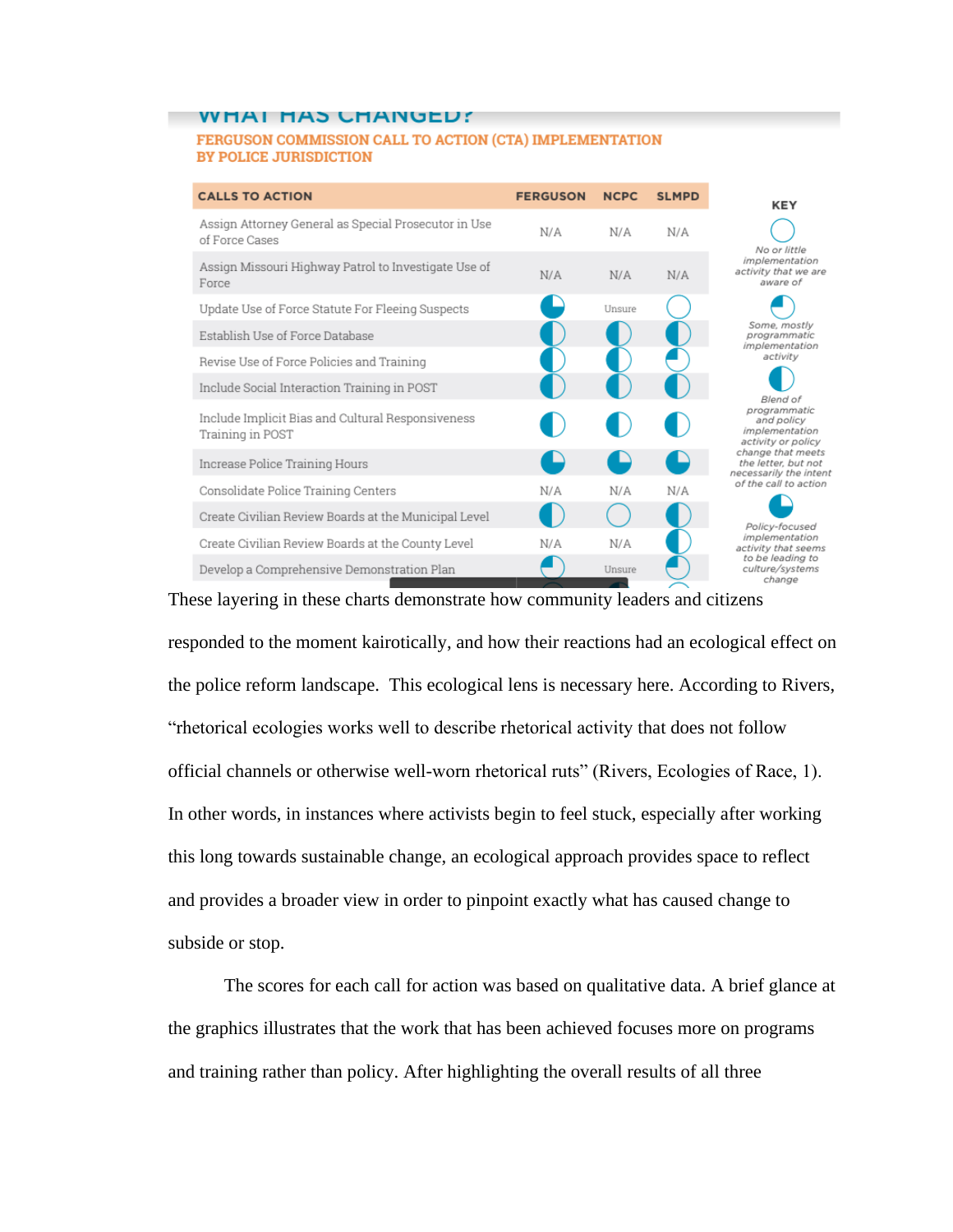jurisdictions, the report moves on to focus on each of the three jurisdictions, describing what has changed, what has facilitated progress, and what has prevented progress. These three jurisdictions side by side indicate how different advocacy efforts and key events affected the change in police reform landscape overtime. The Ferguson district saw more rapid changes in leadership positions, particularly for the position of police chief. These charts illustrate the events that happened over time and how those events impacted change and progress.

As discussed in the previous chapter, the FTF report was viewed as a starting point in implementing their recommendations; however, the report's publication seemingly closed the door on further discourse. The SOPR recognizes the ambiguous message presented in the FTF report. In a letter from the Co-Chairs at the beginning of the SOPR, the Co-Chairs admit in the second paragraph that progress has been slow, describing it as "an even mix of steps forward and steps backward" ("The State of Police Reform" 1). The co-chairs arrive at three conclusions from their data collection and reflection of the past five years: people are not happy with the way things are right now, a clearer connection among advocates and their goals need to be made, and an urgent need for effective public safety methods must be addressed. All three concerns are given their own line and placed in bold, all-caps. Strong word choice, such as "dissatisfied" "disconnected" "desperate" rings a sense of urgency and disapproval on the FTF's report at addressing how change will be implemented ("The State of Police Reform") The SORP report states that commissioners used an epidemiological approach for what they call their rough calculations. "For each of the indicators we selected, we used the 'excess risk' approach to tabulating a cost. We found the difference in a given indicator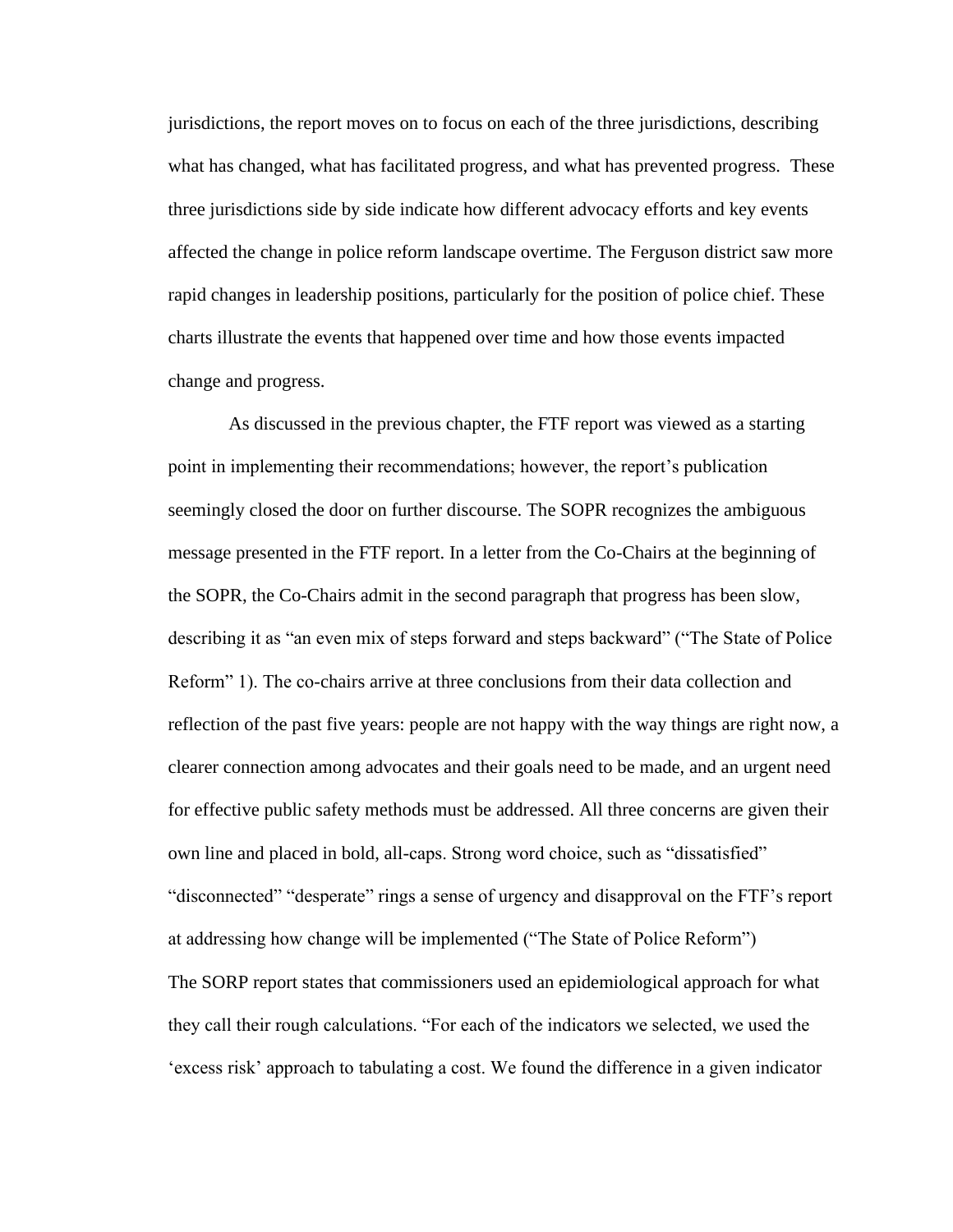for Black St. Louisans and White St. Louisans and calculated the costs saved or gained if the rates among the two were the same '' ("State of Police Reform" 9). They build from the UMSL's Public Policy Research Center's findings of the economic loss for St. Louis due to racial disparities. With support from the Community Innovation and Action Center at UMSL, they garnered a list of people they identified as stakeholders and invited these stakeholders to speak to them about police reform in three jurisdictions of St. Louis. Out of those 110 invitations, 57 agreed to participate. During these conversations, they focused on what participants said about advocacy efforts, landscape changes, and key events ("State of Police Reform" 12.) Advocacy efforts focused on how community reformers acted toward police reform, whether advocating or protesting a candidate or policy bill for police reform. The landscape changes included any progress made within the police department concerning police reform. And, significant events constituted events that impacted the progress of police reform in the region.

#### *The Outcome Stage*

As mentioned in my previous chapter, the process of a commission report reflects a similar process to ethnographic or oral narrative methods. Through the data that is collected, the original FTF compiled signature "priority calls for action," and outlined a plan through a racial equity lens. Commissioners indexed these priorities into three categories: Justice for All, Youth at the Center, Opportunity to Thrive, and Racial Equity. The report reached over 200 pages, which is quite a bit of information for the average person to digest unless they were already passionate about reform.

Lupo found in her research, as well, that while it is important for audiences to understand the intersections of racial inequity locations, most readers will seek out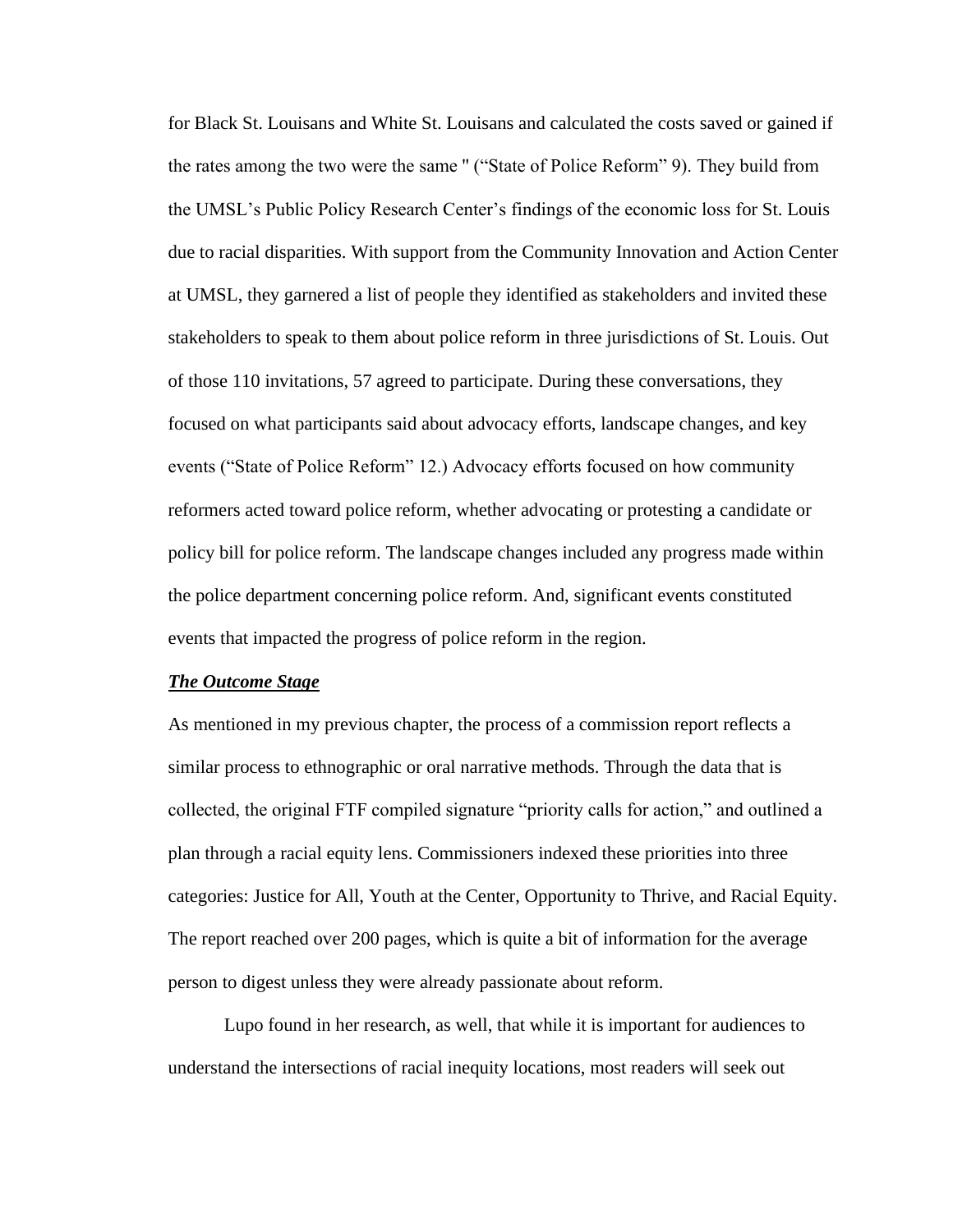information on one particular topic over the other. Lupo uses the commission reports from the LA 92 riots as an example. Out of the four commissions formed after the LA riots, the one that received the most public attention was the Webster-Williams Commission, which focused solely on law and order "and sought to answer questions of law enforcement breakdown- why did the riot escalate? What could the police have down better?" (Lupo). Again, people look to commissions to simplify the complicated. Instead of addressing their assessment of progress in all three categories, the new commission board decided to focus solely on issues regarding policing reform in the SOPR report. As mentioned in the previous chapter, it's important to note that police reform is arguably the most central Signature Call for Action in relation to the events of Ferguson, both the killing of Michael Brown and in terms of the protest that followed. It's one of the actions that would ignite the most emotions and cause the most discomfort in its readers.

## *A New Report, A Continued Process: Comparative Analysis of the Forward through Ferguson Report (2016) and State of Police Reform Report (2019)*

Seven key events were used to track the progress of police reform from 2014-2019. Those key events included Michael Brown's death, Darren Wilson's indictment, the passing of Senate Bill 5 (which limited the amount of traffic fines and fees that goes towards a city's budget), the amendment of Senate Bill 5, the release of the Ferguson Commission Report, the Stockley Protests, and the election of Wesley Bell as county prosecutor ("State of Police Reform" 14).

Instead of trying to analyze progress in an isolated moment, the charts of the timeline events help illustrate the rhetorical ecology of landscape change of police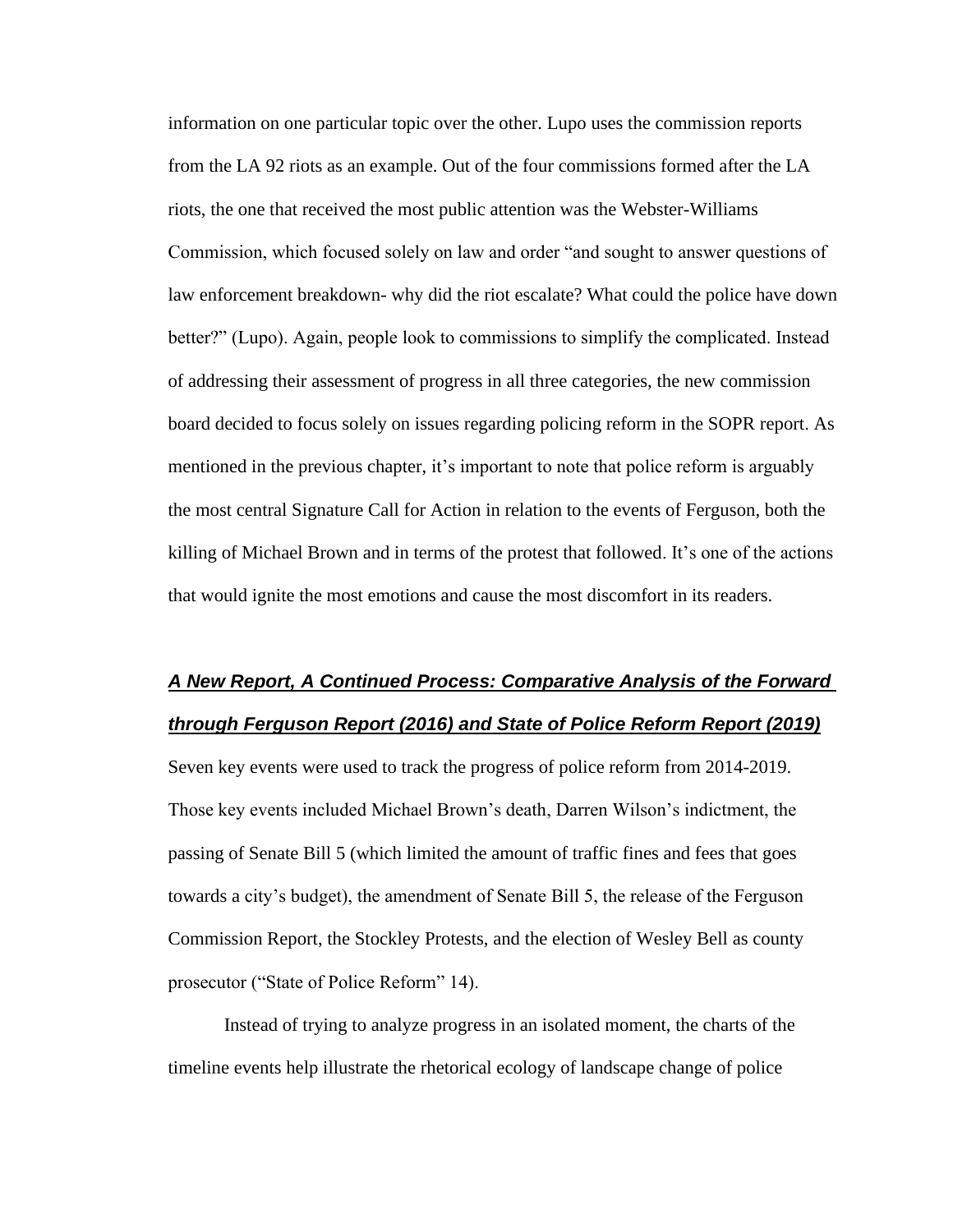reform. Key events are incorporated in the chart, helping track the rate of change in the police reform landscape.



THE STATE OF POLICE REFORM | 14

Each jurisdiction had specific key events that impacted the condition of the policing landscape change, as well. In fact, these graphs, as the report notes, tell different narratives of reform for each jurisdiction. In the Ferguson Police Department, for instance, seven chiefs were rotated in and out of the position over the course of five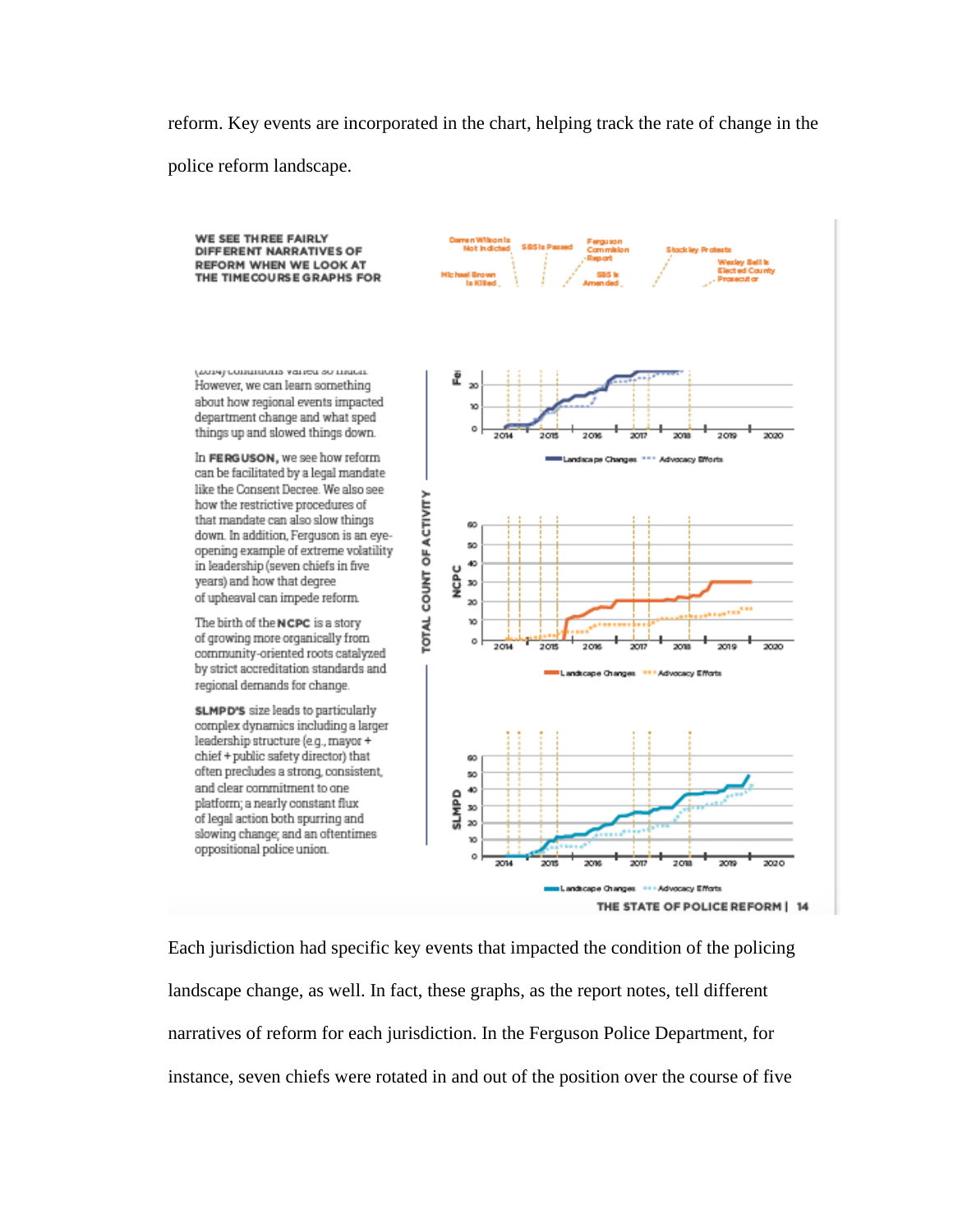years. Obviously, such rapid departures stalled much of the implementation of reform and shift in institutional culture ("State of Police Reform" 14). It is the qualitative data from community narratives that provide a much broader understanding of the issue than quantitative data could. The intersecting and overlapping of stories and numbers elucidating one another is a way the report is an ecology rather than a product.

### *ECOLOGICAL ACCOUNTABILITY*

 While the FTF report makes it clear at the beginning of their report that its function is not to place blame on any individual person, it becomes difficult to not place blame while still identifying calls to action and the accountable bodies to see that these issues are addressed. The list of accountable bodies in the FTF report were ambiguous, including "department executives" "Missouri Legislative" "Missouri Department of Public Safety" "Local Governments" and "Municipal Public Departments" ("Forward through Ferguson") One of the barriers listed in the SOPR report is that there are many "organizations working in the police reform space with little unified voice of consensus on where to focus energy" ("State of Police Reform" 17). Again, this lack of community direction consensus stems from some of the ineffectiveness of the initial report. The SOPR found that many of the programs and practices that were implemented lacked oversight and monitoring, as well as a lack of support and direction for programs or plans to implement policies. The report identifies the rifts in assessments from policing leadership and institutional counterparts, which further fractured the trust between community and police ("State of Police Reform" 17). The SOPR report's willingness to critique and re-think the work of the FTF report are reflexive moves that are part of the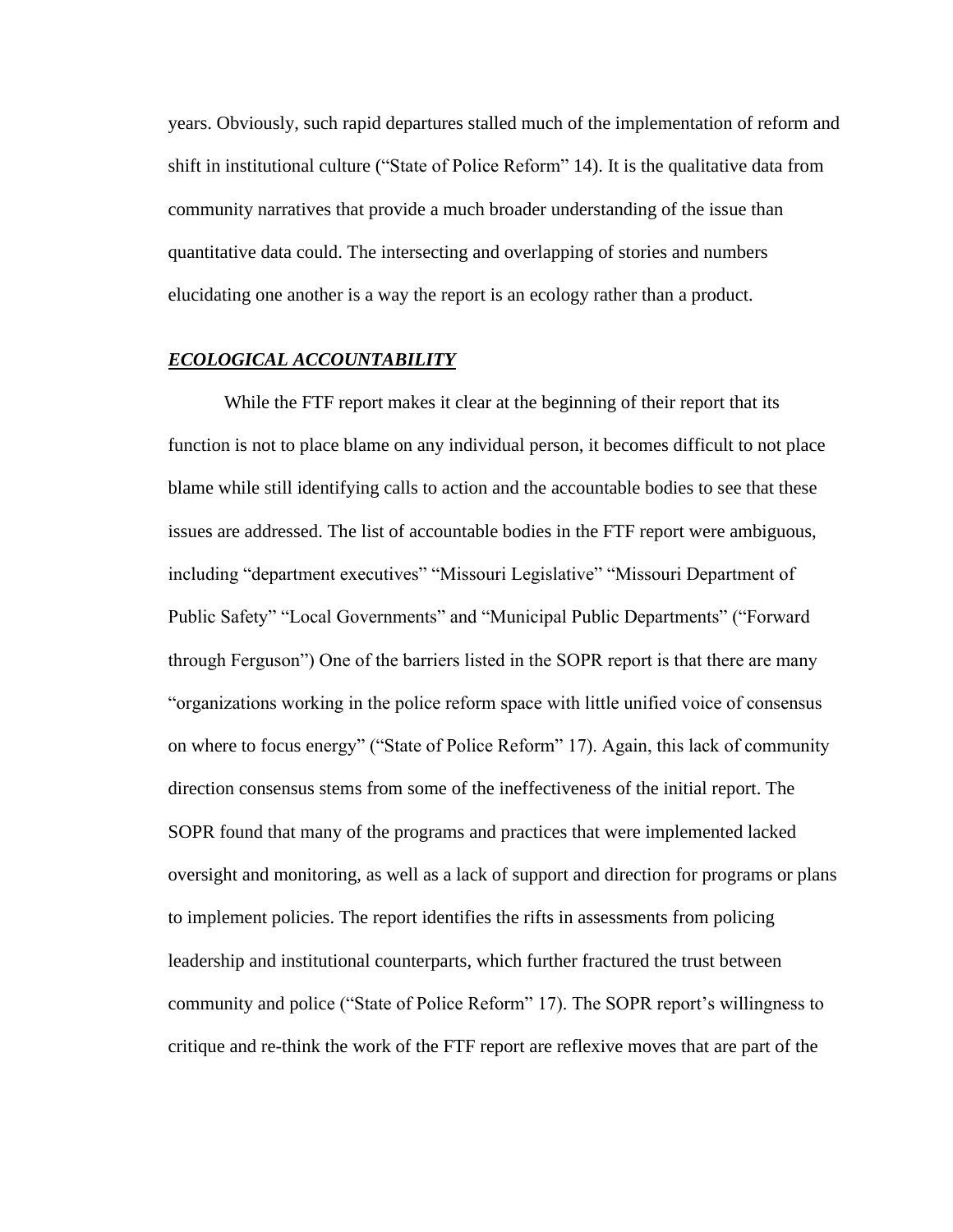way the SOPR strives to be an ecological document- one that is focused on process rather than an end-product.

The barriers in the SOPR report include "extreme turbulence in leadership" and "focus on programs and practices over policy" ("State of Police Reform") The layout of the facilitators and barriers juxtaposed to each other, clearly illustrates the lack of progress is due to those in power. The SOPR explicitly calls out the lack of policy reform in police departments. "Programs and informal changes in practice are easier to implement than policy changes. It's tempting to point to a long list of programmatic efforts as evidence of commitment to change. But when these efforts are not undergirded by policy changes, programs and informal practices can easily erode when resources dry up or individual champions leave" ("State of Police Reform" 16). The report argues that this is not enough. What will make a difference, they claim, are "leaders who are willing to make bold statements" and "engage in conversations with community members from across the ideological spectrum" ("State of Police Reform" 5). The report calls such actions "short-term wins." They go so far as referring to these short-term wins as "lowhanging fruit." Aiming for only the low-hanging fruit instead of focusing on a strategy to reach higher "is the behavior of short-sighted leaders who care more about their presentday popularity than making sustainable change" ("State of Police Reform" 6). This type of unruly rhetoric interrogates the status quo and directly classifies the work that has been completed so far as "short-term wins." ("State of Police Reform" 6).

The report explicitly identifies community and police leadership by name as key players in the spurring and stalling of policing landscape change. The SOPR explicitly names leaders who have taken steps toward FTF's police reform call to actions. For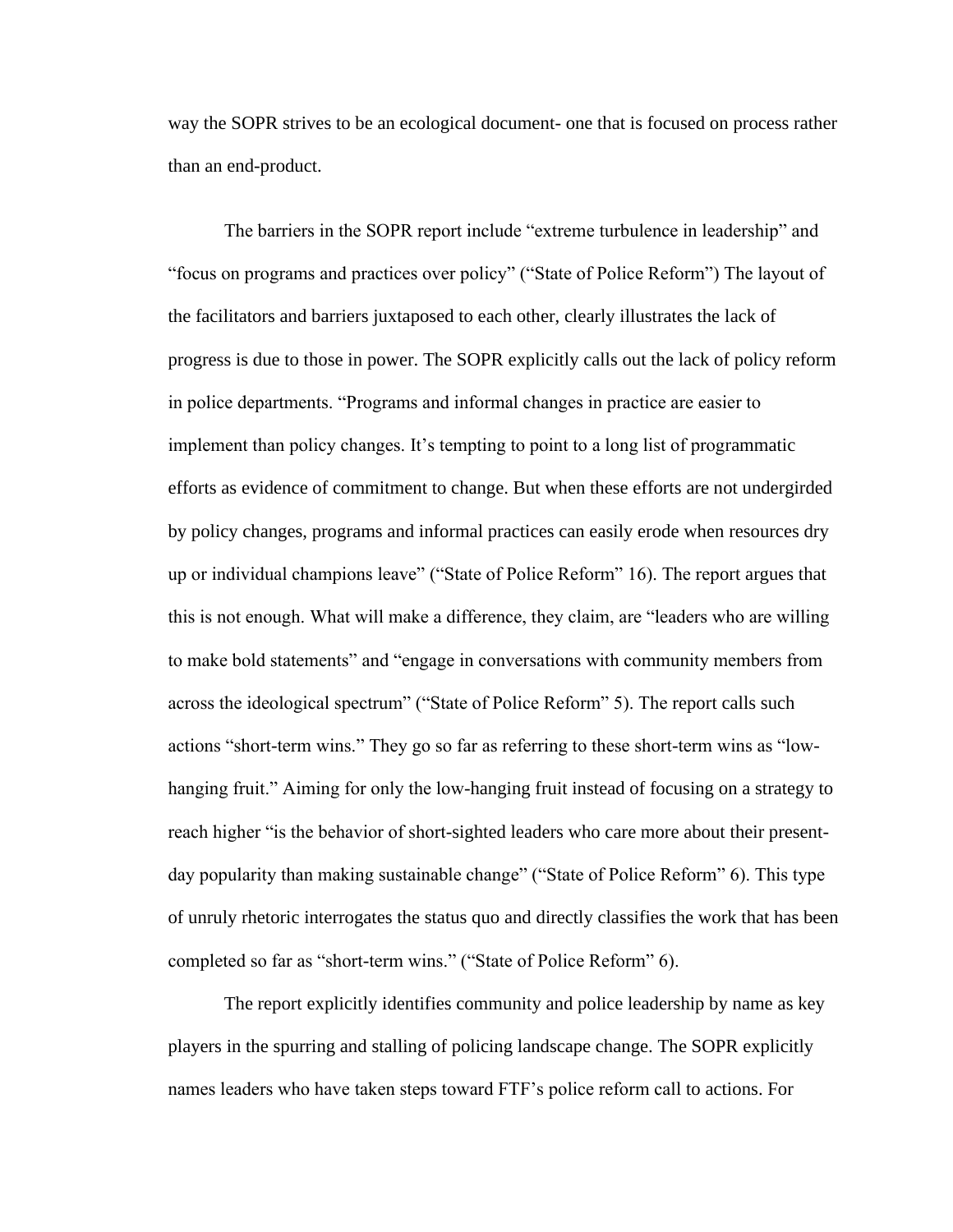example, Wesley Bell is mentioned four times through the report. Charts indicate that the policing landscape changed dramatically after he was sworn in, as well as when Chief McCall stepped down from his position and Jason Armstrong became the new chief. Chief Moss for the FPD's district was also identified as influential and credited him for their progress with working with protestors and organizing. The SOPR takes accountability to a more specific place, both in its criticism and praise. It shifts the notion of accountability to focusing on policy changes, as well. It shifts the view of accountability as something more networked and complex instead of placing blame on one individual for one isolated event.

### *RHETORICAL PARTNERSHIPS*

In the previous chapter, I discussed the ways rhetorical partnership is a significant component to public rhetoric. These rhetorical partnerships are constructed through the process of rhetorical listening, collaboration, and the negotiation of narratives in what Grobman calls "complex third spaces" (244). It's vital to be aware of dominant discourses and the ways these discourses silence marginalized narratives. The obstacle a commission faces is uncovering all narratives and the ways a community's history affects the social construction of these memories and narratives. The unequal relations of power can make it difficult to negotiate meaning among participants. Racist ideologies can hinder the accomplishment of public rhetoric and limit the ongoing process of the document.

While citizens rhetorically participated in the initial stages of the FTF report, it left citizens little to no rhetorical agency to participate after the report was published. If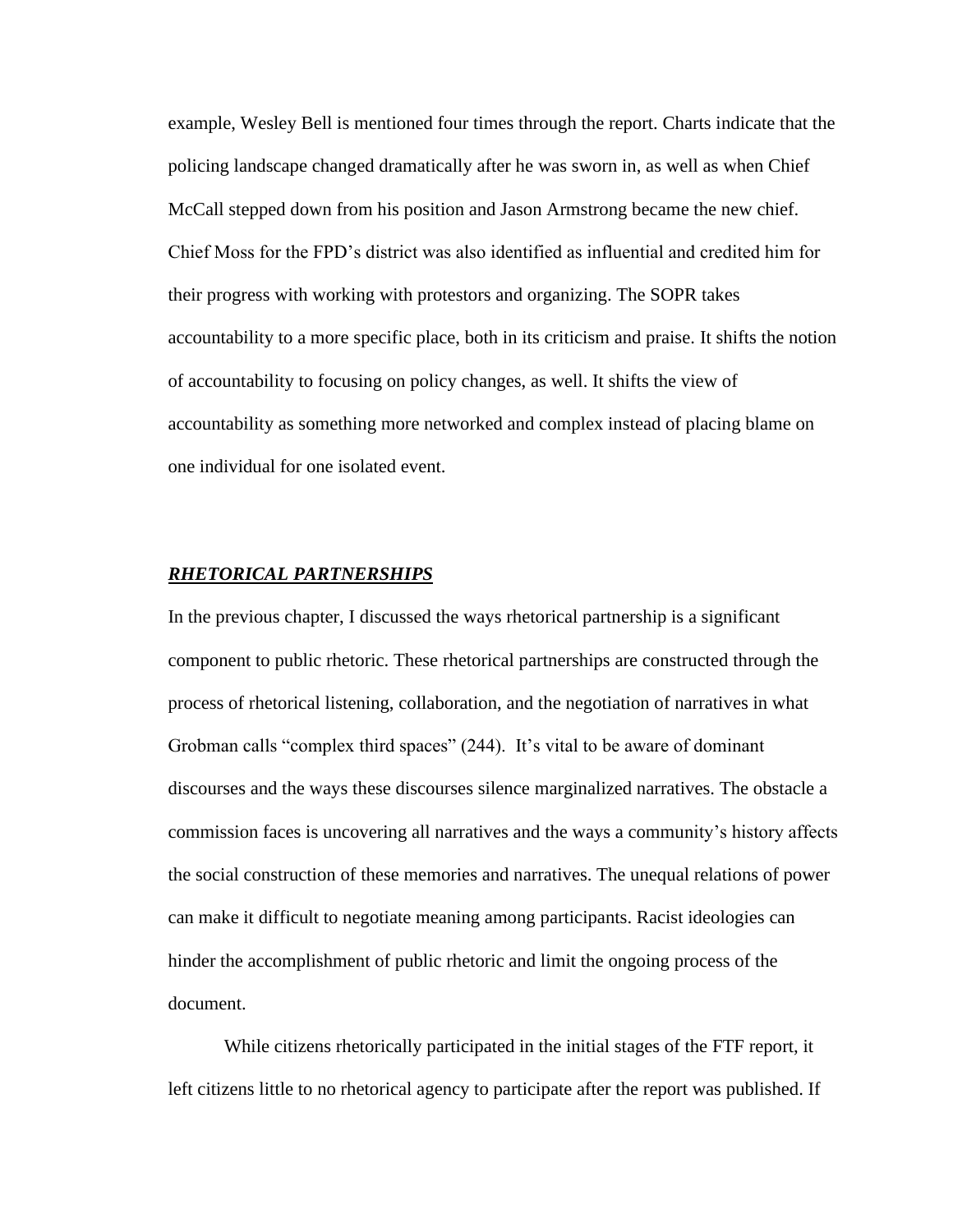participants, specifically those Wells describes as individuals "who were not in our immediate circle and hope for some kind of efficacy", are not given space to enter into the discourse, public rhetoric becomes less effective and persuasive because it does not invigorate public discourse (3).

One of the differences between the SOPR and the FTF report is that the SOPR pairs the voice of the experts and researchers writing the report with the voices in the community. Including community voices, specifically those of the black community, in the report helps others see them as stakeholders. And, as stakeholders, they are more willing and persistent in the circulation of the report. The circulation of the report, or the more people who learn about and engage with the report, continues the life and dynamics of the report and prevents change from becoming stagnant.

In the SOPR, for instance, the commission highlights what factors have helped and hindered the implementation of change. They argue that a resounding influence of police reform has been activism involvement, as well as "close and persistent public scrutiny" from the community ("State of Police Reform" ). In the FTF report, the majority of the accountable bodies the commission identified were those in public office; the ways in which citizens could participate and help with change was not included. This shift in rhetoric acknowledges that citizen agency and participation in community activism accounts for a significant and necessary factor in implementing sustainable change.

On the flip side, the SOPR argues that one of the barriers to accomplish change has been the disconnection among community entities and police departments, regarding who is accountable and how to move forward. The SOPR states that many of the police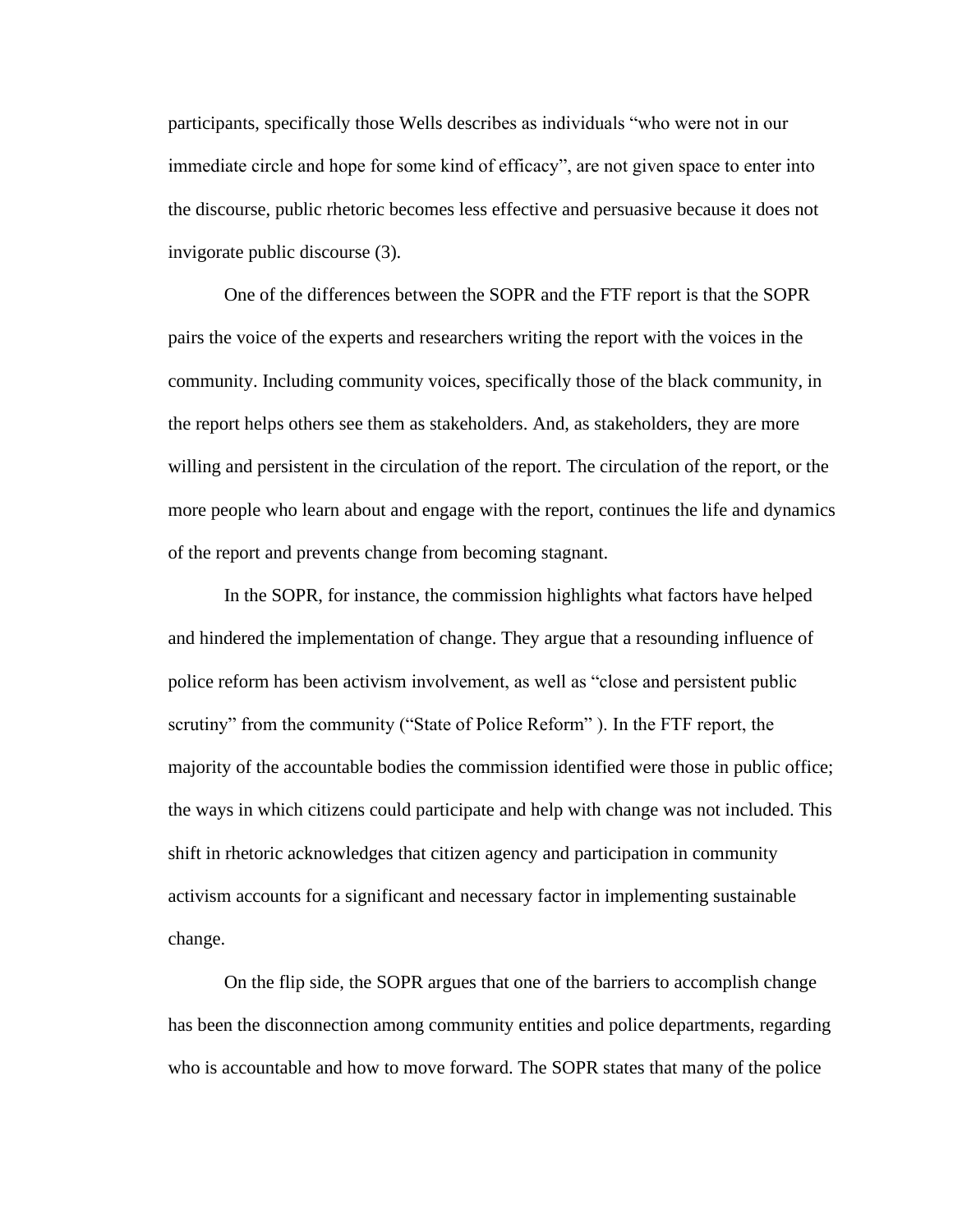they interviewed perceived the lack of progress to stem from mixed messages from community entities. The commission petitions that community consensus needs to be clear on demands because competing demands can "create confusion that can be used as an excuse for inaction" ("State of Police Reform" 6). Instead of placing full responsibility on those advocating for change, it is shared with the police for using it as a reason to remain inactive.

Throughout their overview, the report included organizations and committees that are often overlooked. For example, when discussing the policy changes for the Consent Decree in 2016, the report provides space for the concerns of the Neighborhood Policing Steering Committee who "had been officially formed, but often felt cut out of that process and unheard when they were allowed in" ("State of Police Reform" 22). The interviews and narratives they collected also helped them identify those who were slacking. "…Mayor Knowles, according to many interviewees, is in favor of the status quo and has been oppositional to the #Ferguson reform agenda in many ways" ("State of Police Reform" 22)

# *A Shift in the Narrative: From Smoothing Over Difference in the FTF to Community Conversation in the SOPR*

One of the reasons the FTF was unable to ensure that racial equity became an integral part of the public policy discourse was because it did not explicitly provide a formal racial equity framework process, one that is to be used when considering public policies now *and* future policies after the publication of the report. The FTF never explicitly acknowledges how the issues of Ferguson emerged or acknowledges that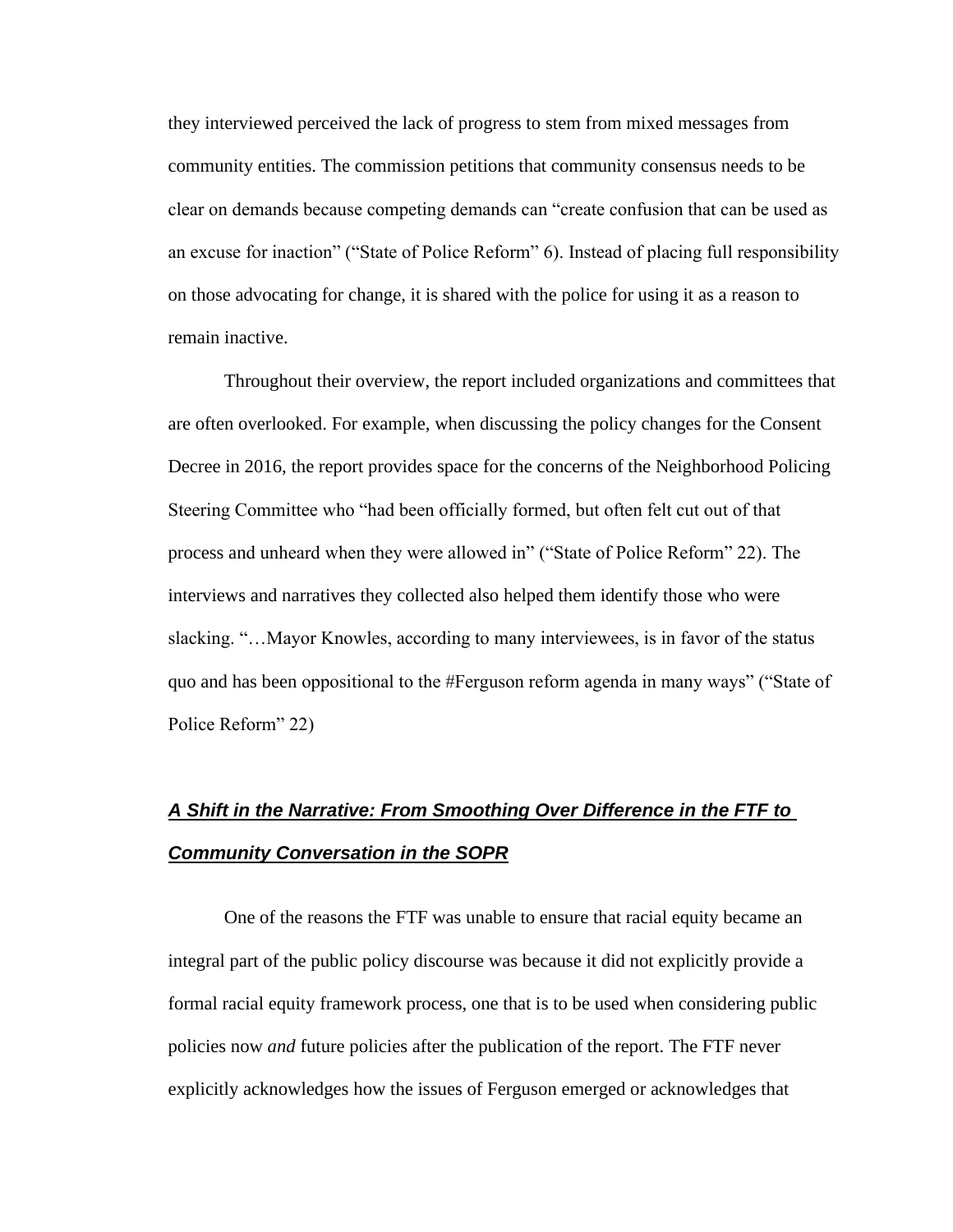decisions concerning laws, public spending, and infrastructure in St. Louis were made without considering the ways these policies affect marginalized groups, particularly black citizens.

 The FTF leaned on the elusive language of unity and focused on solidarity, ignoring the power dynamics among different community discourse and the wellestablished dominance of white ideologies in institutional contexts. Instead, it follows what Ersula Ore defines as the traditional parameters of balance and unbiased, which is not fairly balanced. The rhetorical tactic of "whistling" in the FTF report eliminates the disruption and discomfort necessary for the growth and sustainability of the report.

As noted in the previous chapter, issues concerning police officers' use of force was arguably the most central concern in relation to the events of Ferguson, both the killing of Michael Brown and in terms of the protest that followed. It's one of the actions that would ignite the most emotions and cause the most discomfort in its readers. The way the issue of use of force was addressed implicitly creates doubt on the claims of police brutality. However, in the SOPR, the drastic military tactics used on the Ferguson protestors weren't mentioned in FTF, but SOPR describes the police's response "with dogs, snipers and tactical vehicles. Their use of the 5-second rule, which prevented protestors from standing still for more than a few seconds, would eventually be found unconstitutional in a lawsuit brought by the ACLU…." ("State of Police Reform" 20) In addition, underneath the list of barriers for progress is a photo of protestors with a Black Lives Matter sign and one protestor on his knees as another one pours milk in his eyes to help the burning from the tear gas sprayed by police. The photo adds a new dimension to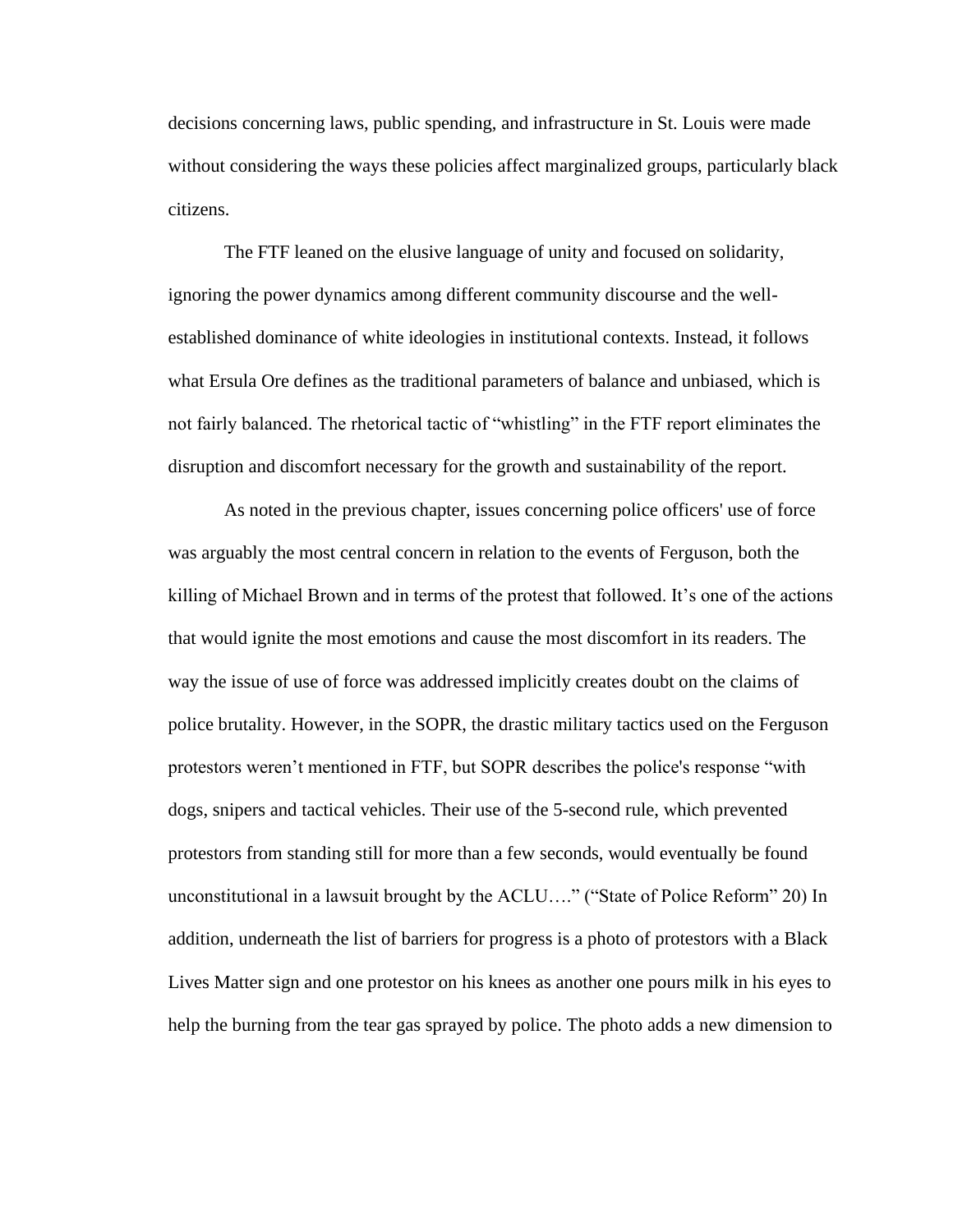public rhetoric of the genre of commission reports, illustrates it as ecological, and more invested in rhetorical partnerships.

Although the reports are in direct conversation with the pre-existing discourses surrounding Michael Brown's death, the FTF did not directly address Brown's death in the Justice for All section of the report. While the rhetoric of FTF reflects the narrative of the police "killing of Michael Brown'' is used seven times throughout the report. Unlike the FTF report where the words "race" and "black" were noticeably absent in the Justice for All Section, the commissioners of SOPR were not afraid to call out the racist practices and explicit examples of police brutality and utilize disruptive and unruly rhetoric to interrogate the status quo.

 While the previous report emphasized that change takes time, there is more of a sense of urgency in the SOPR. The new commissioners of the SOPR found in their interviews that "compared to 2016, people don't think the region has advanced down the path to Racial Equity" ("State of Police Reform" 6). Using the community's pessimistic outlook on community change, the report urges leaders that plans and policies for police reform need to be implemented right away because "public safety remains a top concern for residents with a district of law enforcement high in communities of color" ("State of Police Reform" 6). This urgency further dismantles the traditionally racist structures that constructs the process of a commission report.

 Besides the community's perspective on the progress of police reform, the SOPR addresses the economic concerns of racial inequity. The racial disparity in the city is costing over \$17 billion dollars. While two pages of the SOPR highlight the cost of racial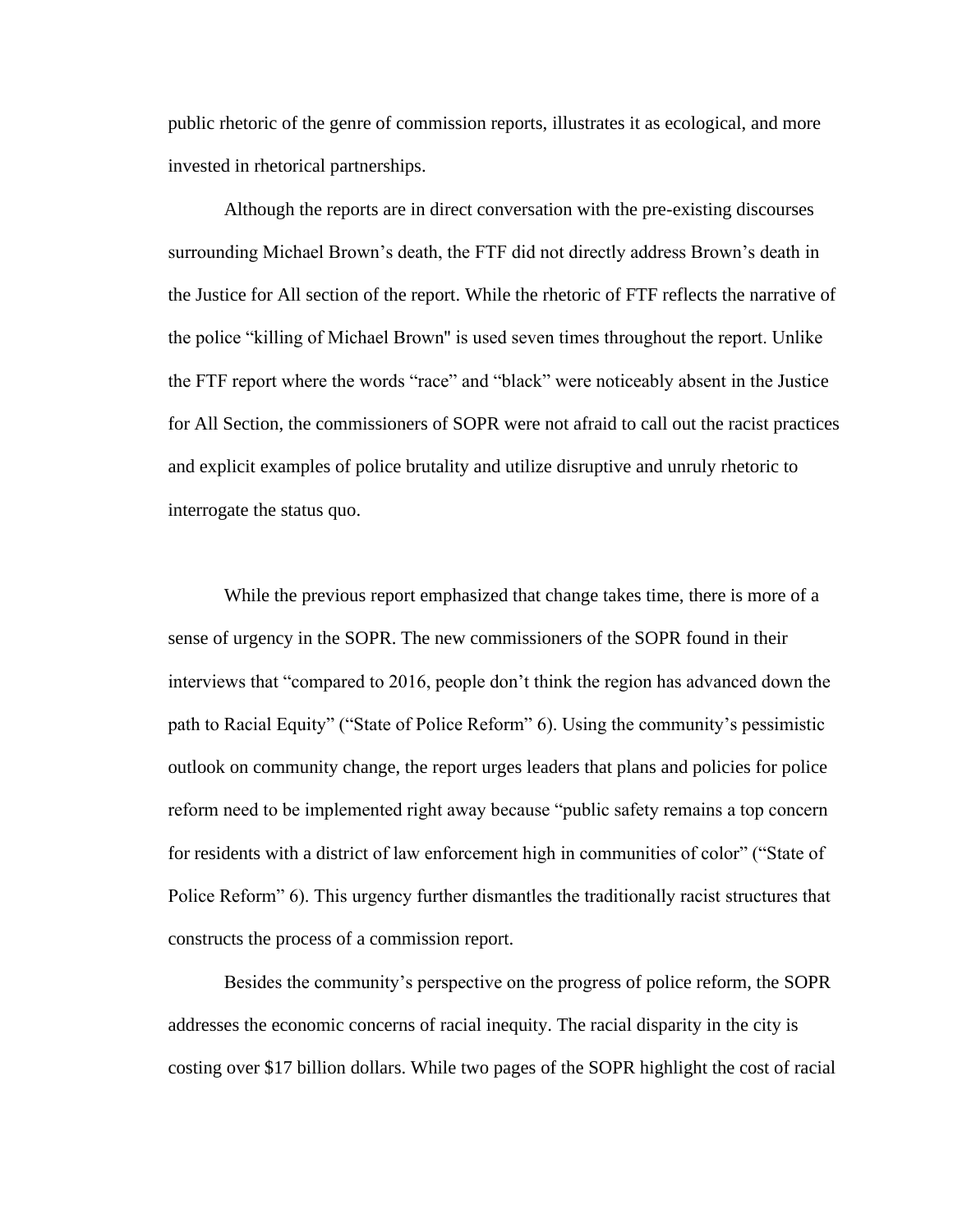inequity in education, police/court reform, healthcare, housing, and income, the focus is still on race, and only used as one of the many arguments on why the entire region should care about progress. Also, the order of these reasons is worth noting. The community's concerns (particularly those in the black community) are listed first before economic reasons, unlike the FTF report where economic concerns precede the demands of protestors.

In the section titled "FPD: A Tale of Legally Mandated Change and a Frenzy of Leaders", the commissioners begin with "Ferguson was the epicenter of the protests that erupted after the killing of Michael Brown in August of 2014. In the days, weeks, and months that followed, public outcry grew around the issues of civilian-law enforcement relations, use of force law, the militarization of police, response to demonstration, and the targeting of Black residents in the justice system" ("State of Police Reform" 20). The phrasing of "frenzy of leadership" in the title, and the words "protests" and "outcry" in bold blue lettering indicate a shift in the narrative from the FTF to the SOPR. Part of this shift is due to the inclusion of community narratives which identified Brown's death "as a powerful moment of consciousness raising and growing conviction that things had to change" ("State of Police Reform" 20).

The differences in the rhetoric used in the two reports demonstrates that the purpose between the original FTF to the current SOPR report has shifted from calming non-protesting anxiety to boldly addressing police reform. The traditional white ideological expectations typically found in a commission report were shattered with the SOPR's anti-racism message continued presence throughout the report. This disruption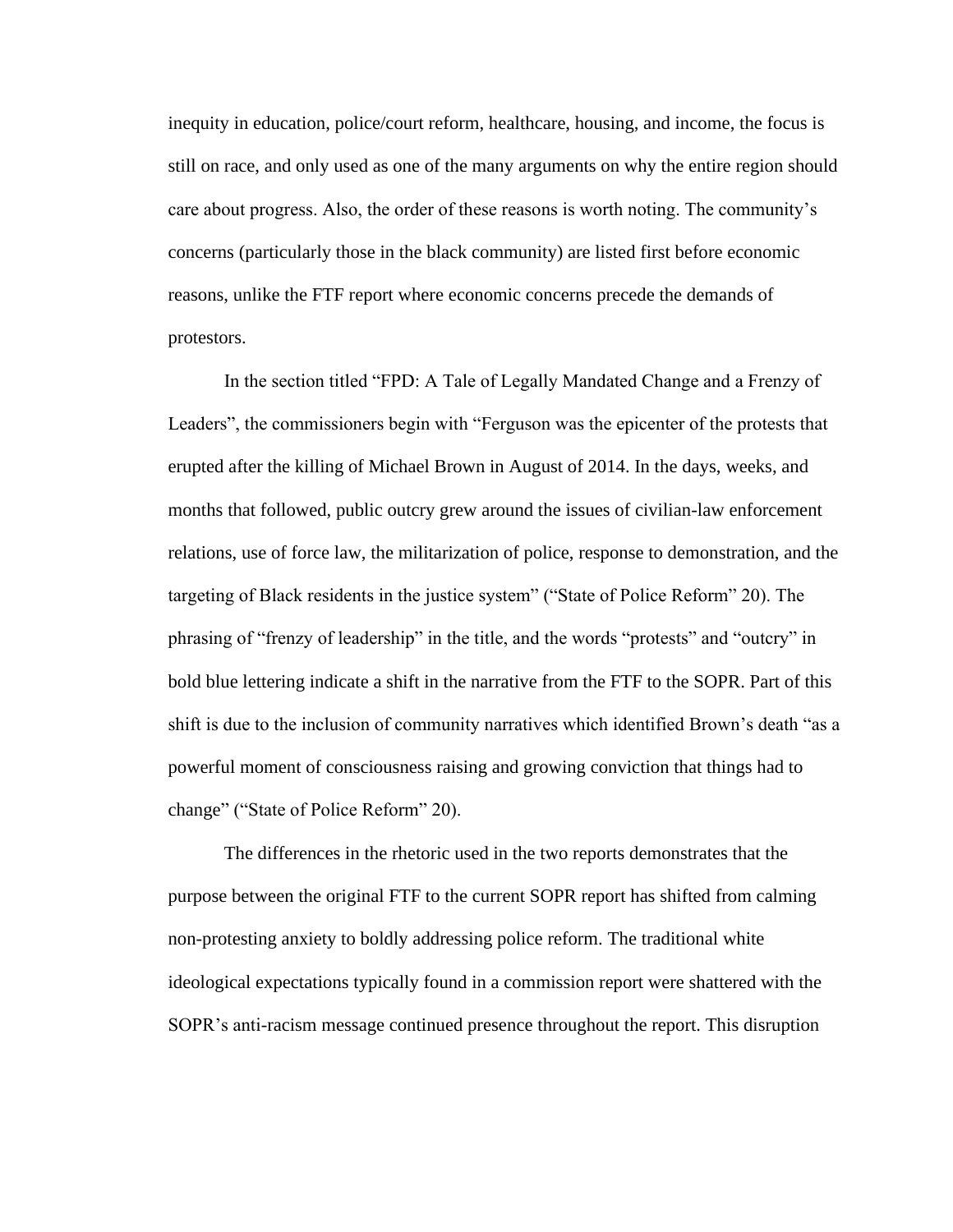forces readers to consider their relation to one another and allows space for analytical reflection, lamenting, and rhetorical action.

### *Conclusion*

To answer Wells' question, we as public rhetoricians need to continue to analyze exigencies and never stop asking the question because there will never be one final answer. Instead, commission reports demonstrate that public rhetoric is dynamic and constantly changing with the community that uses it. By using a rhetorical ecological lens, we are better able to trace the problems and progress of issues, such as community policing. Commission reports reflect the ecological power of institutions and are most effective when engaged with the community.

I hope to fulfill my goal of interviewing the commissioners to help me understand the ecological notion of accountability and the complexities in it. My aim is to continue my involvement and research on the web of rhetorical acts produced by a commission report and the ecological accountability and progress it produces.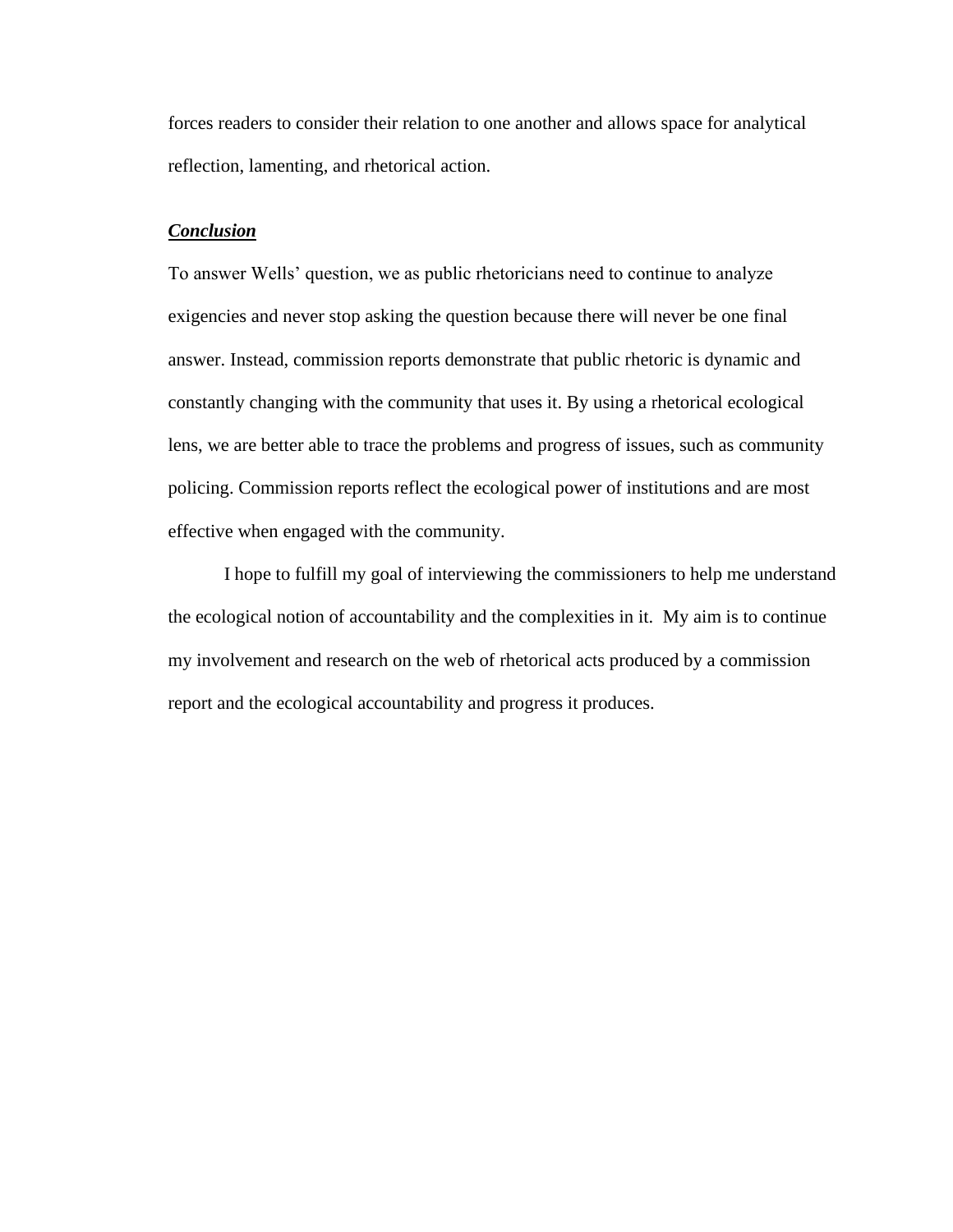#### Works Cited

- Charles, Mark. Interviewed by Sarah Steward Holland and Beth Silvers, "Mark Charles on Reconciliation, Lament, and a Campaign for All the People." *Pantsuit Politics, iTunes* app, 18 June 2019
- Deere, Stephen. "Nixon Announces Members of Ferguson Commission." *St. Louis Post-Dispatch*, Nov. 19, 2014[,](https://www.stltoday.com/news/local/govt-and-politics/nixon-announces-members-of-ferguson-commission/article_018cc5a3-d3db-5296-a581-75ca49921153.html) [https://www.stltoday.com/news/local/govt-and-politics/nixon](https://www.stltoday.com/news/local/govt-and-politics/nixon-announces-members-of-ferguson-commission/article_018cc5a3-d3db-5296-a581-75ca49921153.html)[announces-members-of-ferguson-commission/article\\_018cc5a3-d3db-5296-a581-](https://www.stltoday.com/news/local/govt-and-politics/nixon-announces-members-of-ferguson-commission/article_018cc5a3-d3db-5296-a581-75ca49921153.html) [75ca49921153.html](https://www.stltoday.com/news/local/govt-and-politics/nixon-announces-members-of-ferguson-commission/article_018cc5a3-d3db-5296-a581-75ca49921153.html)
- Editorial Board. "The Ferguson Commission Looks the Elephant in the Eye." *St. Louis Post-Dispatch*, Sept. 14, 2015[,](https://www.stltoday.com/opinion/editorial/editorial-the-ferguson-commission-looks-the-elephant-in-the-eye/article_9a7d45c1-727a-57b8-a96d-ccece6a810d4.html) [https://www.stltoday.com/opinion/editorial/editorial-the](https://www.stltoday.com/opinion/editorial/editorial-the-ferguson-commission-looks-the-elephant-in-the-eye/article_9a7d45c1-727a-57b8-a96d-ccece6a810d4.html)[ferguson-commission-looks-the-elephant-in-the-eye/article\\_9a7d45c1-727a-57b8-a96d](https://www.stltoday.com/opinion/editorial/editorial-the-ferguson-commission-looks-the-elephant-in-the-eye/article_9a7d45c1-727a-57b8-a96d-ccece6a810d4.html)[ccece6a810d4.html](https://www.stltoday.com/opinion/editorial/editorial-the-ferguson-commission-looks-the-elephant-in-the-eye/article_9a7d45c1-727a-57b8-a96d-ccece6a810d4.html)
- Editorial Board. "Governor Must Let Ferguson Be Where Better Begins." *St. Louis Post-Dispatch,* Aug. 12, 2014[,](https://www.stltoday.com/opinion/editorial/editorial-governor-must-let-ferguson-be-where-better-begins/article_4a53e231-5b93-58d9-8935-accaf2cd9edd.html) [https://www.stltoday.com/opinion/editorial/editorial-governor](https://www.stltoday.com/opinion/editorial/editorial-governor-must-let-ferguson-be-where-better-begins/article_4a53e231-5b93-58d9-8935-accaf2cd9edd.html)[must-let-ferguson-be-where-better-begins/article\\_4a53e231-5b93-58d9-8935](https://www.stltoday.com/opinion/editorial/editorial-governor-must-let-ferguson-be-where-better-begins/article_4a53e231-5b93-58d9-8935-accaf2cd9edd.html) [accaf2cd9edd.html](https://www.stltoday.com/opinion/editorial/editorial-governor-must-let-ferguson-be-where-better-begins/article_4a53e231-5b93-58d9-8935-accaf2cd9edd.html)
- "Forward through Ferguson Commission Report." *Forward through Ferguson*, 2015, <https://forwardthroughferguson.org/report/executive-summary/clarifying-our-terms/>
- Grobman, Laurie. "(Re)Writing Local Racial, Ethnic, and Cultural Histories: Negotiating Shared Meaning in Public Rhetoric Partnerships." *College English*, vol. 77, no. 3, 2015, pp.236
- Hemphill, Evie. "A Few Years In, Ongoing Work of Forward through Ferguson Still Urgent- and Difficult." *St. Louis Public Radio*, Aug. 2018, [https://news.stlpublicradio.org/post/few](https://news.stlpublicradio.org/post/few-years-ongoing-work-forward-through-ferguson-still-urgent-and-difficult#stream/0)[years-ongoing-work-forward-through-ferguson-still-urgent-and-difficult#stream/0](https://news.stlpublicradio.org/post/few-years-ongoing-work-forward-through-ferguson-still-urgent-and-difficult#stream/0)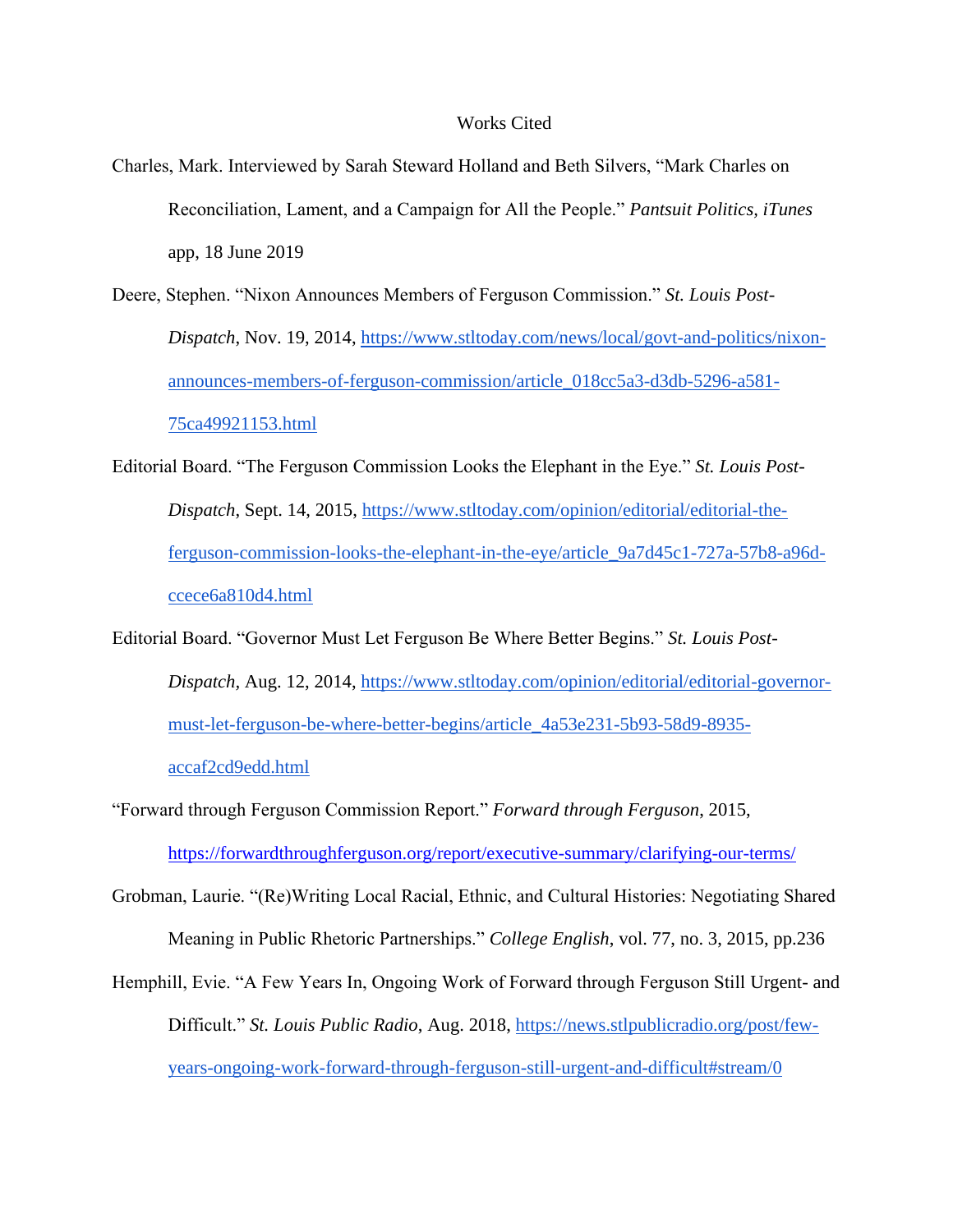- Kosteinick, C. "The Visual Rhetoric of Data Displays: The Conundrum of Clarity." IEEE Transactions on Professional Communication, vol. 51, no. 1, pp. 116-130, March 2008, doi: 10.1109/TPC.2007.914869
- "Next Step." Forward through Ferguson, [https://forwardthroughferguson.org/report/executive](https://forwardthroughferguson.org/report/executive-summary/next-steps-2/)[summary/next-steps-2/,](https://forwardthroughferguson.org/report/executive-summary/next-steps-2/) Accessed 28 December 2019.
- Obermark, Lauren. "Public Rhetoric in the Shadow of Ferguson: Co-Creating Rhetorical Theory in the Community and the Classroom." *Composition Forum*, vol. 36, 2017[,](http://compositionforum.com/issue/36/shadow-ferguson.php) [http://compositionforum.com/issue/36/shadow-ferguson.php.](http://compositionforum.com/issue/36/shadow-ferguson.php)
- Ore, Ersula. *Lynching: Violence, Rhetoric, and American Identity*. University Press of Mississippi, Jackson, 2019.
- Rice, Jenny. *Distant Publics: Development Rhetoric and the Subject of Crisis*. University of Pittsburgh Press, Pittsburgh, PA, 2012.
- Rivers, Nathaniel, and Ryan Weber. "Ecological, Pedagogical, Public Rhetoric." *College Composition and Communication*, vol. 63, no. 2, 2011, pp. 187-218
- Sanburn, Josh. "All the Ways Darren Wilson Described Being Afraid of Michael Brown." *Time.com*, Nov. 25, 2014[,](https://time.com/3605346/darren-wilson-michael-brown-demon/) [https://time.com/3605346/darren-wilson-michael-brown](https://time.com/3605346/darren-wilson-michael-brown-demon/)[demon/](https://time.com/3605346/darren-wilson-michael-brown-demon/)
- "The State of Police Reform." *Forward through Ferguson*, 2019, <https://forwardthroughferguson.org/stateofpolicereform/>
- "The State of the Report: Tracking the Ferguson Commission's Calls to Action." *Forward through Ferguson*, August 2018, [https://www.dropbox.com/s/numwe2p88krdyiq/FTF\\_SOTR\\_FINAL\\_\\_080818.pdf?dl=0](https://www.dropbox.com/s/numwe2p88krdyiq/FTF_SOTR_FINAL__080818.pdf?dl=0)